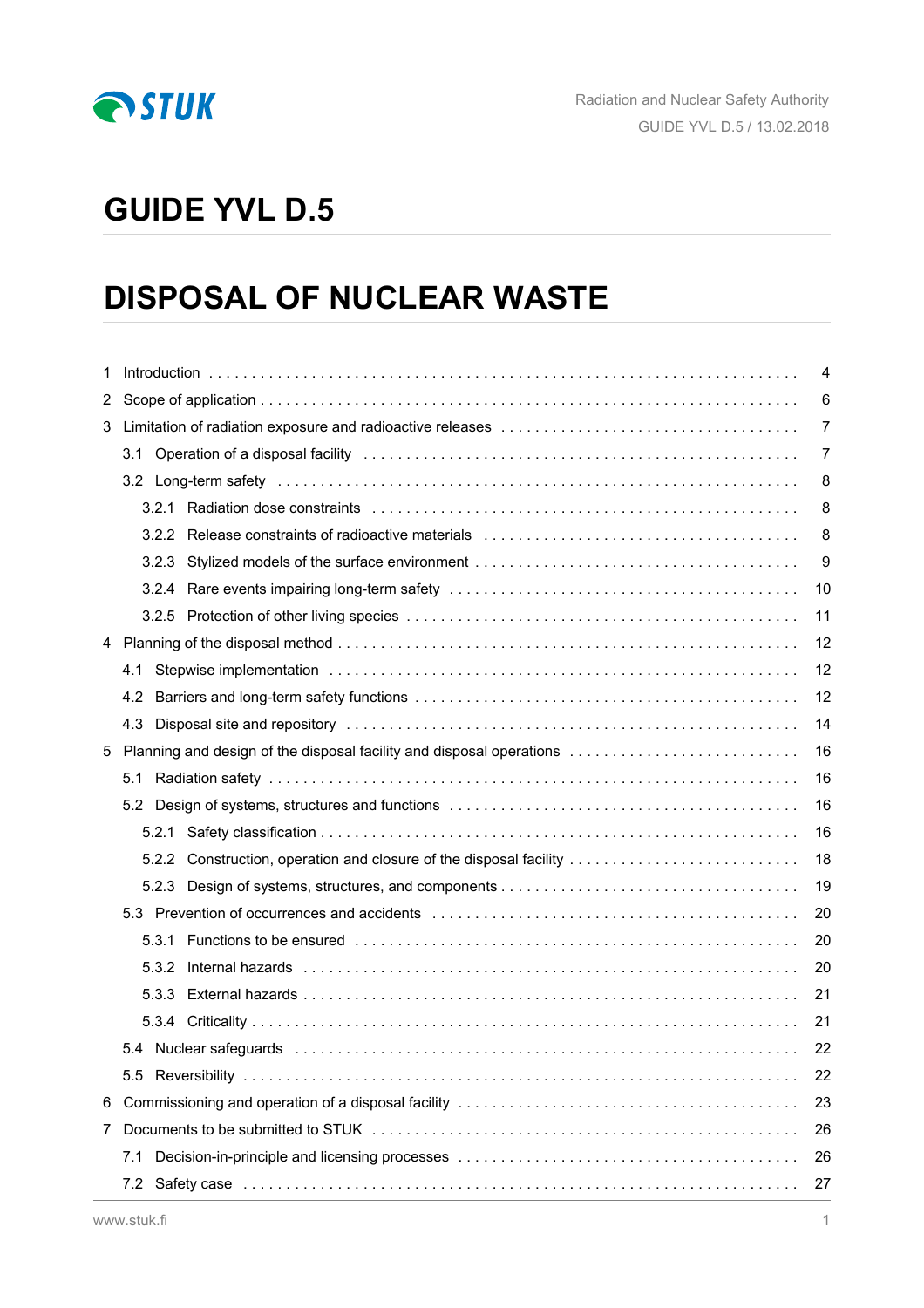

|   | 7.3  |                                                                                                                                                                                                                                | 28 |
|---|------|--------------------------------------------------------------------------------------------------------------------------------------------------------------------------------------------------------------------------------|----|
|   | 7.4  |                                                                                                                                                                                                                                | 29 |
|   | 7.5  |                                                                                                                                                                                                                                | 30 |
| 8 |      | Regulatory oversight by the Radiation and Nuclear Safety Authority                                                                                                                                                             | 31 |
|   | 8.1  | Oversight of the construction, operation and closure of a disposal facility                                                                                                                                                    | 31 |
|   | 8.2  |                                                                                                                                                                                                                                | 32 |
| 9 |      |                                                                                                                                                                                                                                | 33 |
|   | 9.1  |                                                                                                                                                                                                                                | 33 |
|   | 9.2  |                                                                                                                                                                                                                                | 33 |
|   | 9.3  | Definition of performance targets for long-term safety functions                                                                                                                                                               | 33 |
|   | 9.4  | Definition of scenarios with the contract of the contract of the contract of the contract of the contract of the contract of the contract of the contract of the contract of the contract of the contract of the contract of t | 34 |
|   | 9.5  | Models and input data entertainment contains and increase that is a series and input data entertainment of the                                                                                                                 | 34 |
|   | 9.6  | Safety analysis and rare events impairing long-term safety                                                                                                                                                                     | 35 |
|   | 9.7  |                                                                                                                                                                                                                                | 36 |
|   | 9.8  |                                                                                                                                                                                                                                | 36 |
|   | 9.9  | Comparison of the outcome of the analyses with the safety requirements                                                                                                                                                         | 37 |
|   | 9.10 | Structure and documentation of the safety case entertainment contained and contained and set of the safety case                                                                                                                | 37 |
|   | 9.11 |                                                                                                                                                                                                                                | 37 |
|   |      |                                                                                                                                                                                                                                | 39 |

## Definitions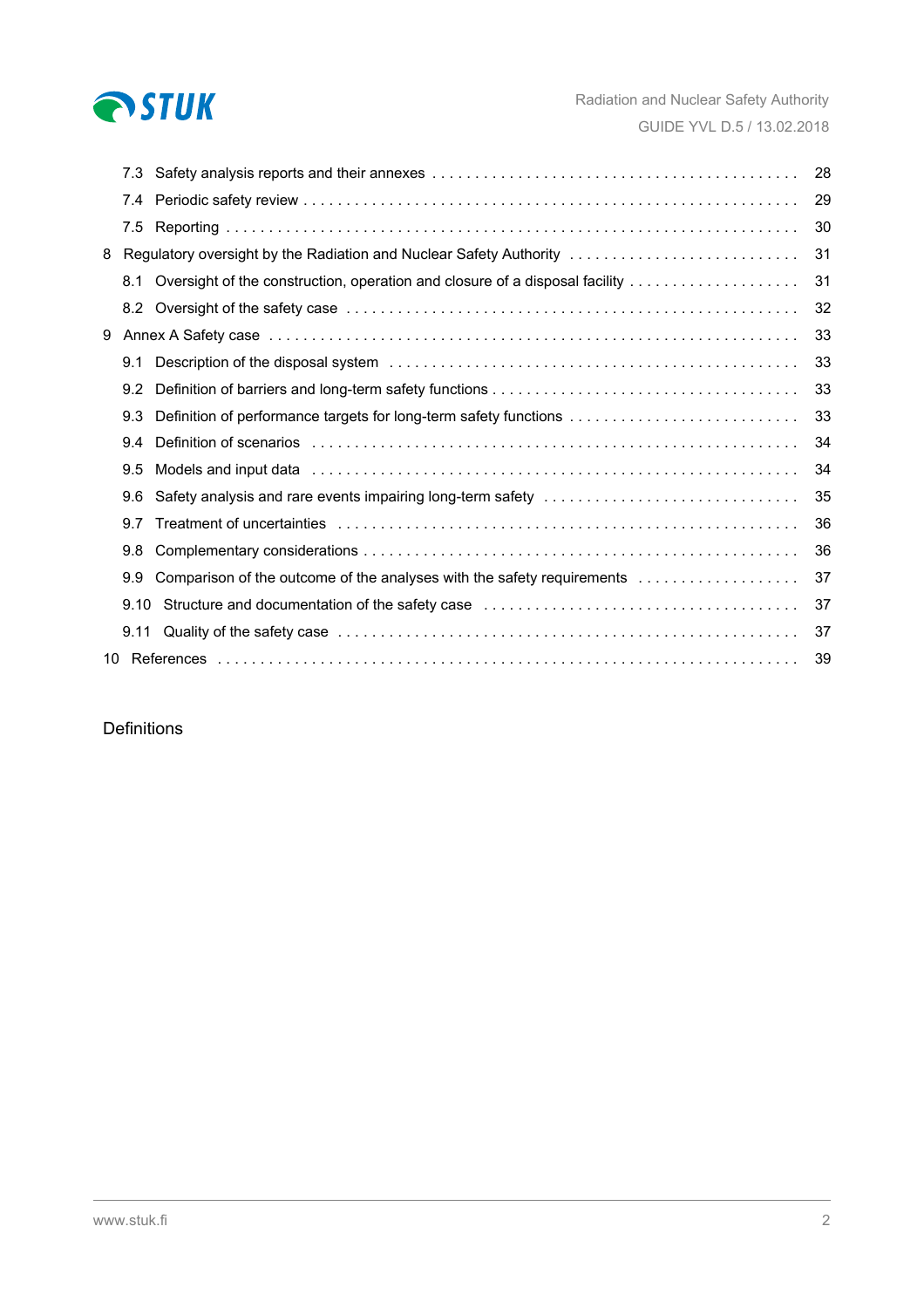

# **Authorisation**

According to Section 7 r of the Nuclear Energy Act (990/1987), *the Radiation and Nuclear Safety Authority (STUK) shall specify detailed safety requirements for the implementation of the safety level in accordance with the Nuclear Energy Act.*

# **Rules for application**

The publication of a YVL Guide shall not, as such, alter any previous decisions made by STUK. After having heard the parties concerned STUK will issue a separate decision as to how a new or revised YVL Guide is to be applied to operating nuclear facilities or those under construction, and to licensees' operational activities. The Guide shall apply as it stands to new nuclear facilities.

When considering how the new safety requirements presented in the YVL Guides shall be applied to the operating nuclear facilities, or to those under construction, STUK will take due account of the principles laid down in Section 7 a of the Nuclear Energy Act (990/1987): *The safety of nuclear energy use shall be maintained at as high a level as practically possible. For the further development of safety, measures shall be implemented that can be considered justified considering operating experience, safety research and advances in science and technology.*

According to Section 7 r(3) of the Nuclear Energy Act, *the safety requirements of the Radiation and Nuclear Safety Authority (STUK) are binding on the licensee, while preserving the licensee's right to propose an alternative procedure or solution to that provided for in the regulations. If the licensee can convincingly demonstrate that the proposed procedure or solution will implement safety standards in accordance with this Act, the Radiation and Nuclear Safety Authority (STUK) may approve a procedure or solution by which the safety level set forth is achieved.*

With regard to new nuclear facilities, this Guide shall apply as of 1 April 2018 until further notice. With regard to operating nuclear facilities and those under construction, this Guide shall be enforced through a separate decision to be taken by STUK. This Guide replaces Guide YVL D.5 (15.11.2013).

Translation. Original text in Finnish.

#### **STUK • SÄTEILYTURVAKESKUS STRÅLSÄKERHETSCENTRALEN RADIATION AND NUCLEAR SAFETY AUTHORITY**

Osoite / Address • Laippatie 4, 00880 Helsinki Postiosoite / Postal address • PL / P.O.Box 14, FI-00811 Helsinki, FINLAND Puh./Tel. (09) 759 881, +358 9 759 881 • Fax (09) 759 88 500, +358 9 759 88 500 • www.stuk.fi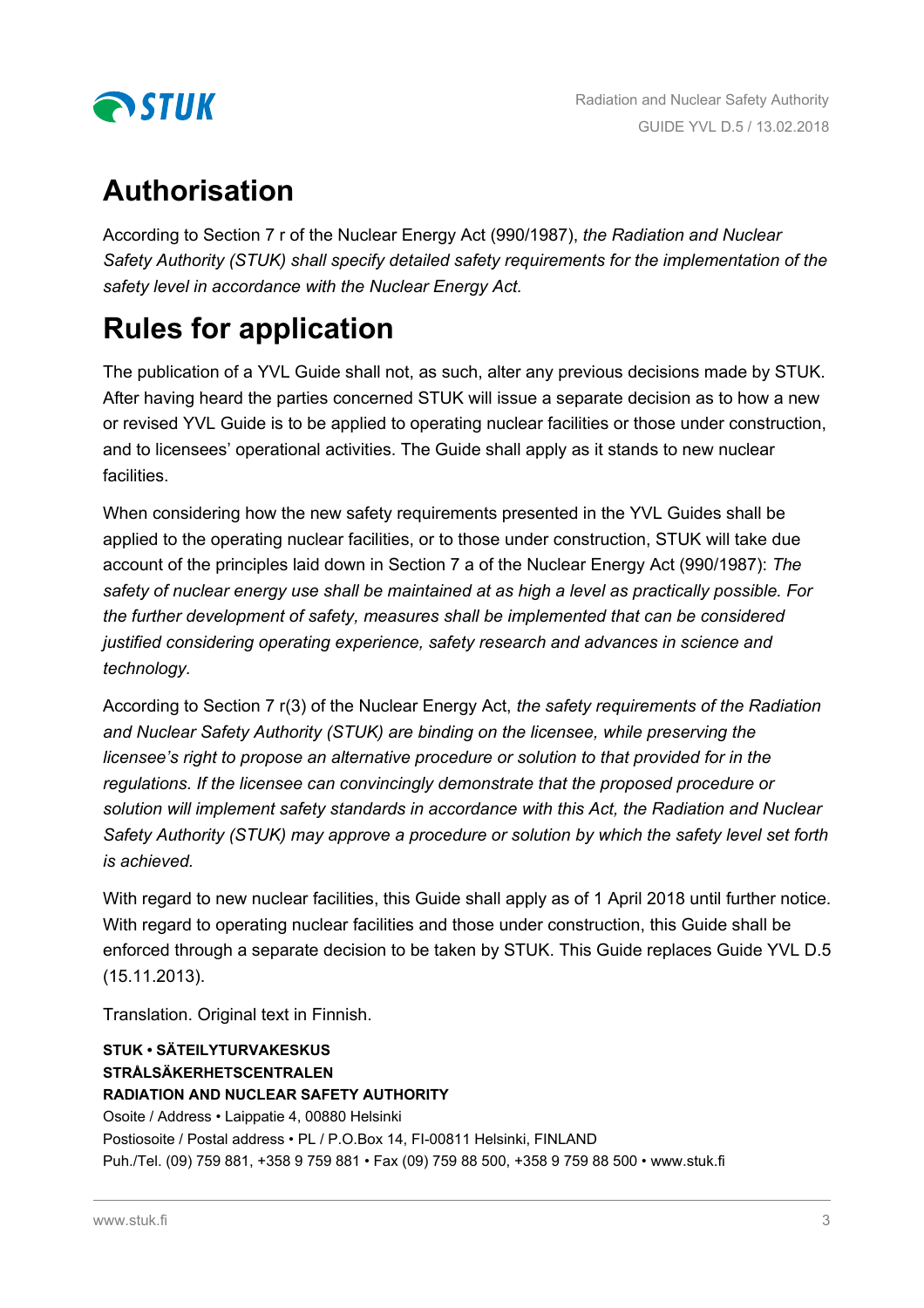<span id="page-3-0"></span>

## **1 Introduction**

101. Spent nuclear fuel, low and intermediate level waste and very low level waste are accumulated during the operation and decommissioning of a nuclear power plant. The spent nuclear fuel originating from Finnish nuclear power plants is intended to be encapsulated and disposed of in repositories constructed deep inside the bedrock. Low and intermediate level waste arising from the operation of nuclear power plants and other nuclear facilities are to be processed and disposed of in bedrock repositories constructed at an intermediate depth. The low and intermediate level waste arising from the decommissioning of nuclear power plants and other nuclear facilities are also envisaged to be disposed of in repositories constructed at an intermediate depth. Very low level waste can be disposed of in repositories constructed near surface. **[**2018-02-13 **]**

101a. Pursuant to Section 6a of the Nuclear Energy Act (990/1987), nuclear waste generated in connection with or as a result of use of nuclear energy in Finland shall be handled, stored and disposed of in Finland, with the exception of the following:

– small amounts of nuclear waste which will be, or have been, delivered abroad for research purposes

– nuclear waste containing minor quantities of radioactive material and which is delivered to another country for treatment in the appropriate manner

– nuclear waste that has been generated in connection with or as a result of the operation of a research reactor in Finland.

Nuclear waste which is delivered to another country for treatment shall be returned to Finland for final disposal. **[**2018-02-13 **]**

102. The preparations for the disposal of nuclear waste comprise selecting and characterising the disposal site, developing the disposal method and technology, and developing the methods and collecting the data necessary for assessing the operational and long-term safety of the disposal facilities. The implementation of the disposal involves the excavation of underground spaces and other construction works, packing the waste for disposal, transferring the waste packages into the emplacement rooms, the installation of other engineered barriers, if any, and the backfilling and closure of the excavated rooms. **[**2018-02-13 **]**

103. This Guide addresses the disposal facilities and actions referred to above. Chapters 3–7 of the Guide contain requirements pertaining to the disposal facility and disposal methods of nuclear waste as well as obligations pertaining to a licence applicant or licensee, and a licensee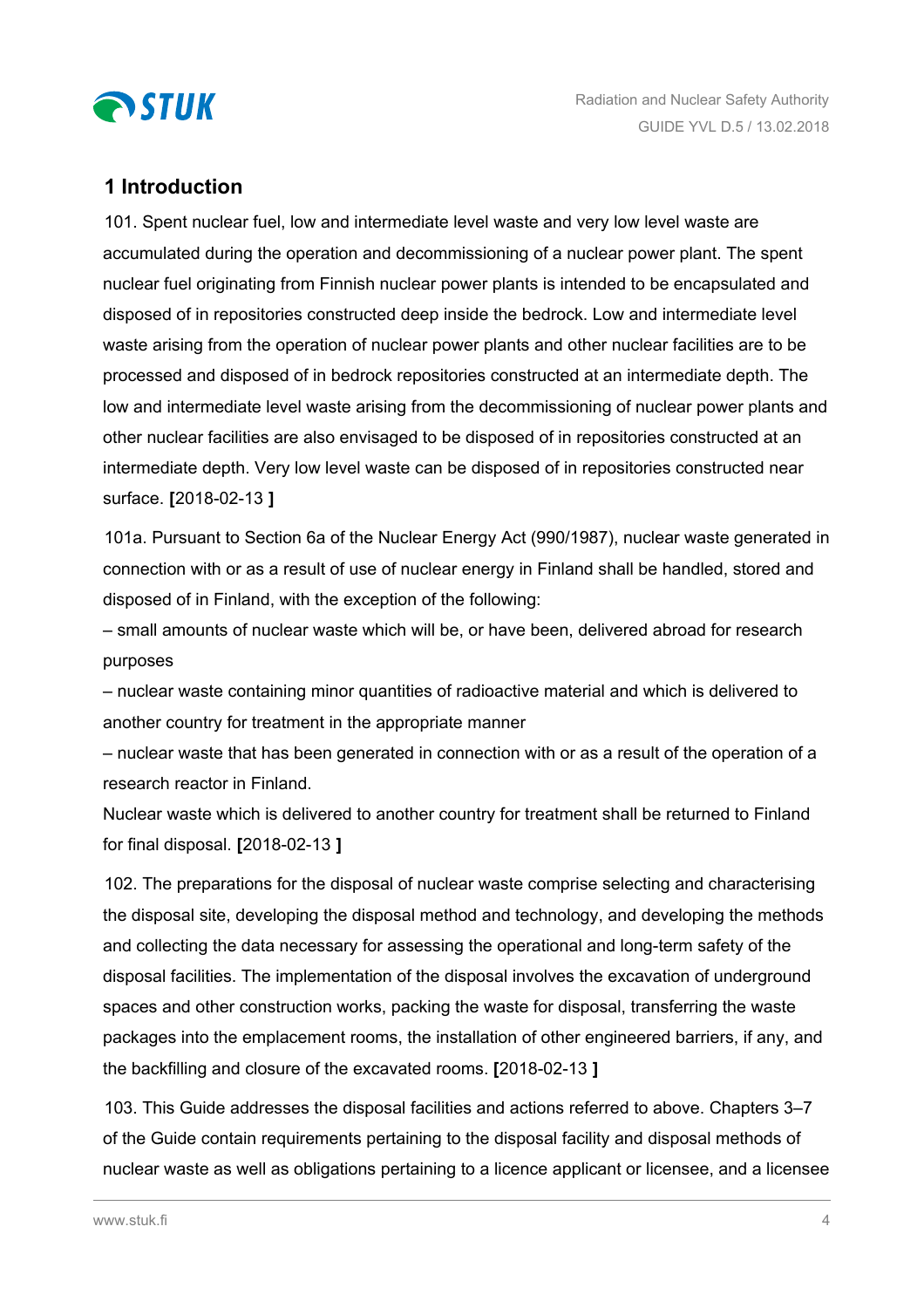

under a waste management obligation. Chapter 8 describes regulatory oversight. **[**2018-02-13 **]**

104. The basic requirements concerning the safe use of nuclear energy are set out in the Nuclear Energy Act (990/1987). The general principles for radiation protection and provisions concerning radiation work are set out in the Radiation Act (592/1991). **[**2013-11-15 **]**

105. According to Section 7 h of the Nuclear Energy Act, *nuclear waste shall be managed so that after disposal of the waste no radiation exposure is caused, which would exceed the level considered acceptable at the time the final disposal is implemented. The disposal of nuclear waste in a manner intended as permanent shall be planned giving priority to safety and so that ensuring long-term safety does not require the surveillance of the final disposal site.* **[**2018-02-13 **]**

106. The Radiation and Nuclear Safety Authority Regulation on the Safety of Disposal of Nuclear Waste (STUK Y/4/2016) pertain to the disposal of nuclear waste. The Radiation and Nuclear Safety Authority Regulations on the Security in the Use of Nuclear Energy (STUK Y/3/2016) and on the Emergency Arrangements of a Nuclear Power Plant (STUK Y/2/2016) also pertain to the disposal of nuclear waste where applicable. **[**2018-02-13 **]**

107. The handling and encapsulation of spent nuclear fuel for disposal are addressed in Guide YVL D.3 "Handling and storage of nuclear fuel", and the processing and packaging of other nuclear waste is addressed in Guide YVL D.4 "Predisposal management of low- and intermediate-level nuclear waste and decommissioning of a nuclear facility". The fabrication and installation of the barriers of a disposal facility and the rock construction are addressed in Guide YVL D.7 "Release barriers of spent nuclear fuel disposal facility". Several other YVL Guides issued by STUK are also applicable to the disposal of nuclear waste. This Guide contains references to the applicable Guides; the relevant paragraphs are specified where practicable. **[**2018-02-13 **]**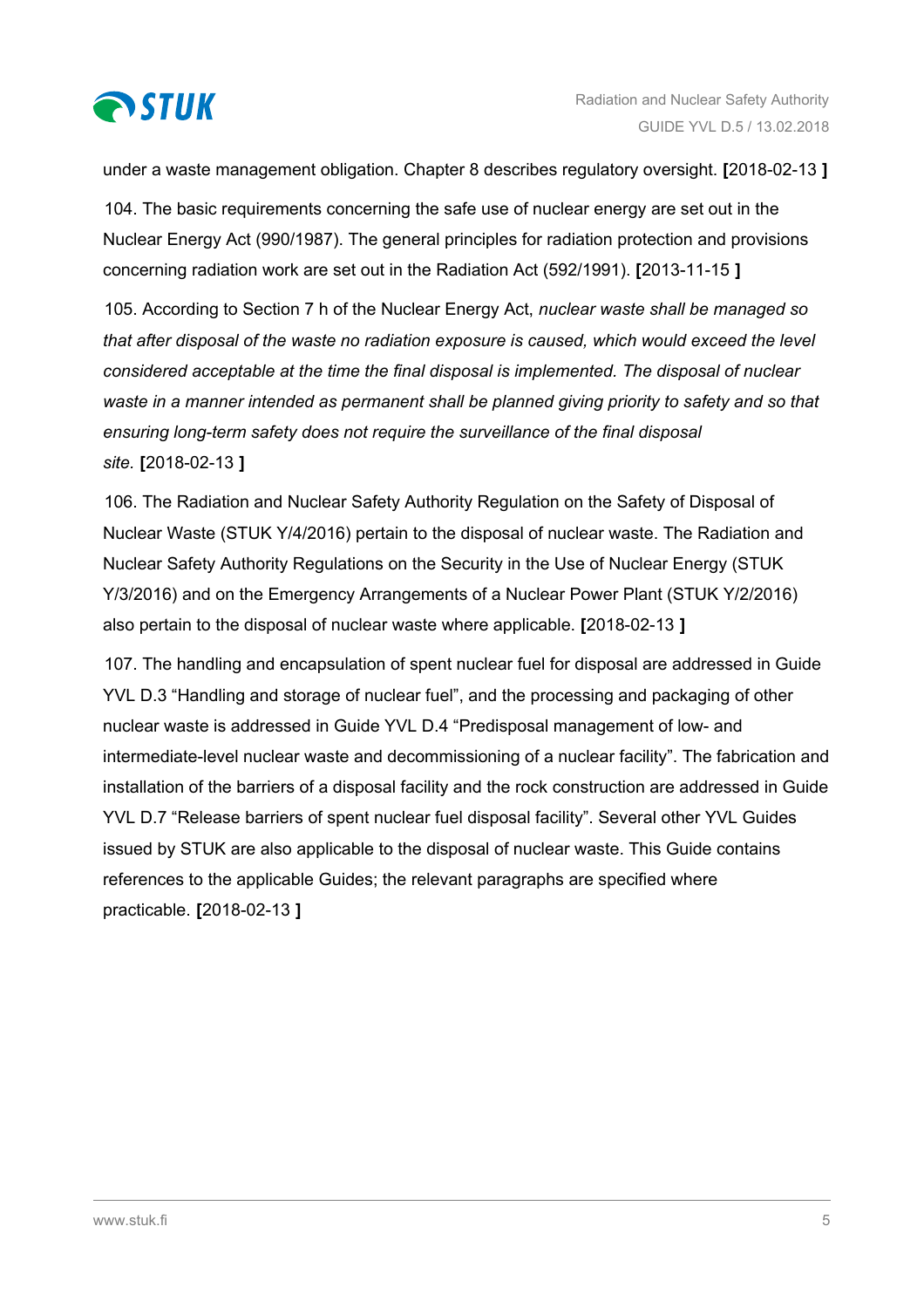<span id="page-5-0"></span>

# **2 Scope of application**

201. This Guide addresses the extensive disposal of nuclear waste in repositories constructed inside the bedrock. **[**2018-02-13 **]**

202. The types of nuclear waste within the scope of the present Guide include spent nuclear fuel, radioactive waste arising from the operation of a nuclear facility, radioactive waste arising from the dismantling of a nuclear facility, and other radioactive waste to be disposed of in repositories designed for nuclear waste. **[**2018-02-13 **]**

203. This Guide covers the whole life cycle of a disposal facility (site investigations, design, construction, operation and closure), and it addresses both the operational safety of disposal facilities and the demonstration of the long-term safety of disposal. **[**2018-02-13 **]**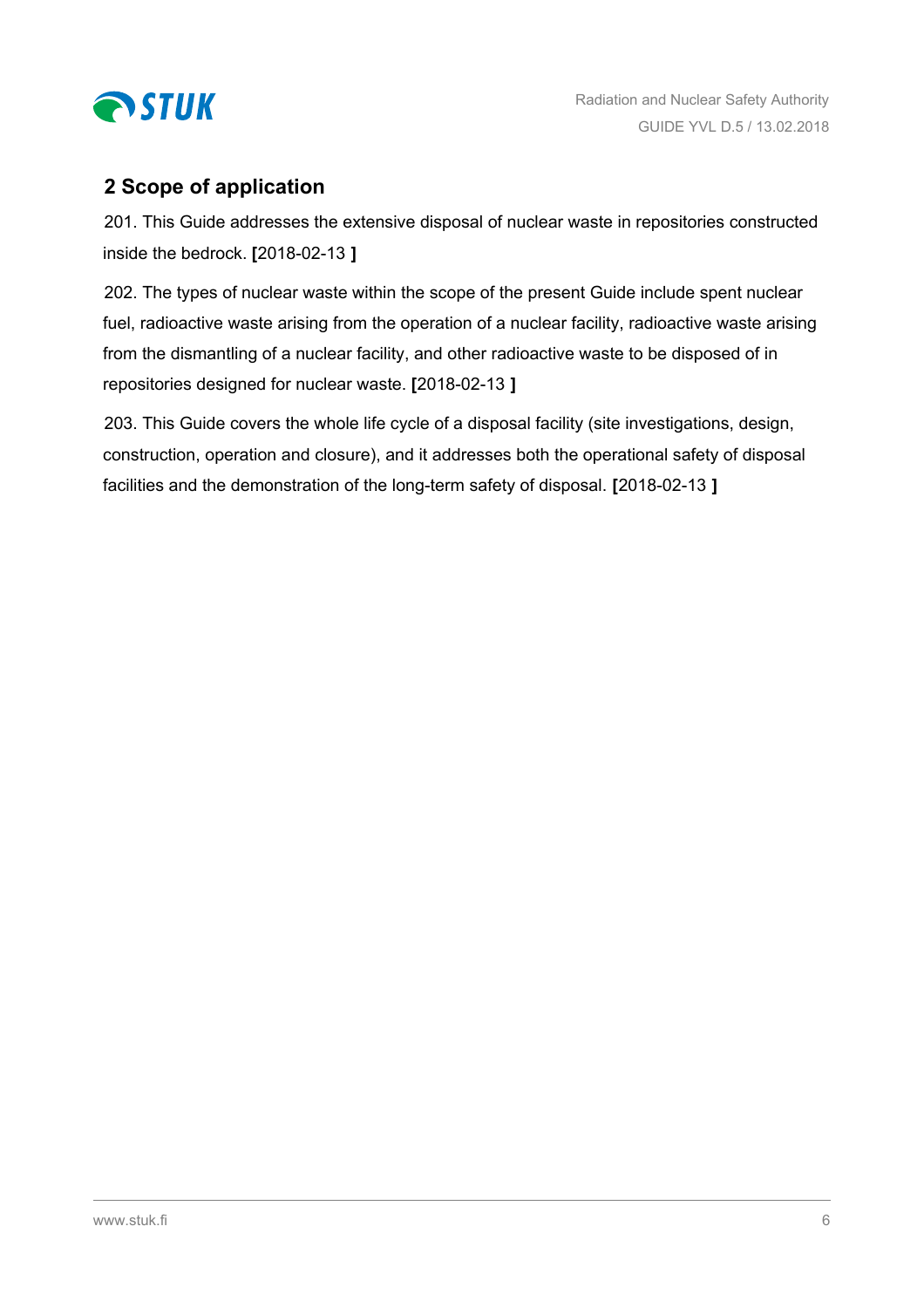<span id="page-6-0"></span>

## **3 Limitation of radiation exposure and radioactive releases**

### **3.1 Operation of a disposal facility**

301. The disposal facility and its operation shall be so designed that the constraint for the annual dose of an individual in the population, arising from the normal operation, is 0.01 millisievert (Section 22d of the Nuclear Energy Decree 161/1988). **[**2018-02-13 **]**

302. Removed. **[**2018-02-13 **]**

303. The disposal facility and its operation shall be so designed that the annual dose to the representative person remains below the values indicated below (Sections 22b and 22d of the Nuclear Energy Decree 161/1988):

a. 0.1 mSv as a result of an anticipated operational occurrence;

- b. 1 mSv in the event of a Class 1 postulated accident; and
- c. 5 mSv in the event of a Class 2 postulated accident. **[**2018-02-13 **]**

304. The dispersion analyses of radioactive substances released to the environment and the analyses of the radiation doses arising from the releases are addressed in the Guide YVL C.4 "Assessment of radiation doses to the public in the vicinity of a nuclear facility". **[**2018-02-13 **]**

304a. The analyses concerning the releases of radioactive substances and the radiation doses shall cover the normal operating conditions, anticipated operational occurrences and postulated accidents of a disposal facility. **[**2018-02-13 **]**

304b. The scope of events to be analysed shall provide a comprehensive assessment of the releases and radiation doses caused by anticipated operational occurrences and postulated accidents. **[**2018-02-13 **]**

304c. The fulfilment of the requirements concerning radiation protection of the public shall be primarily demonstrated by means of a deterministic safety analysis. Additionally, if an accident may have severe consequences based on deterministic analyses, the accident in question shall be assessed by means of a probabilistic risk assessment where the probability of accidents and the potential radioactive releases resulting from them are assessed. **[**2018-02-13 **]**

305. Removed. **[**2018-02-13 **]**

306. Removed. **[**2018-02-13 **]**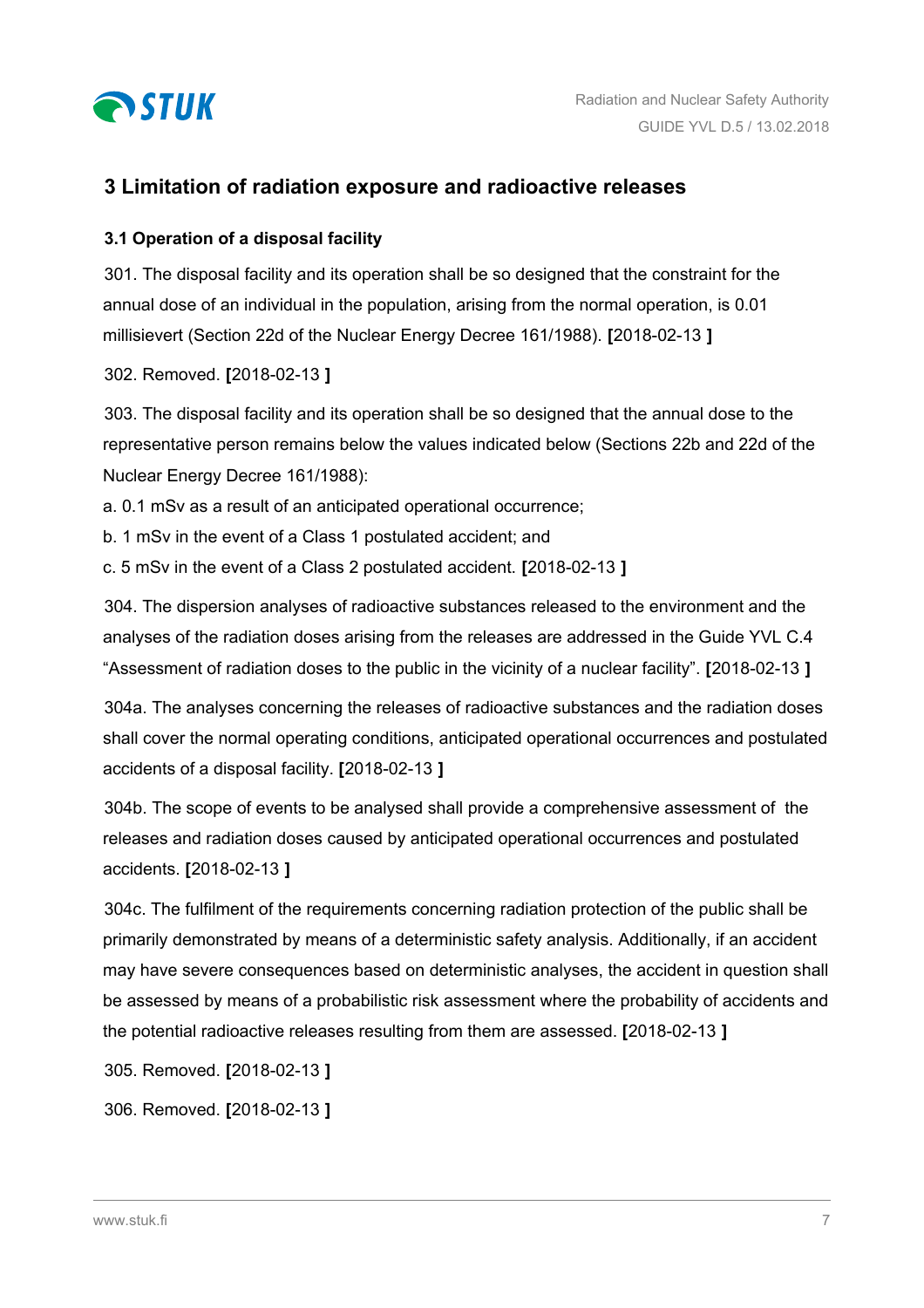<span id="page-7-0"></span>

## **3.2 Long-term safety**

#### **3.2.1 Radiation dose constraints**

307. The disposal of nuclear waste shall be so designed that the radiation impacts arising as a consequence of expected evolution:

a. the annual dose to the representative person remains below the value of 0.1 mSv; and b. the average annual doses to other persons remain insignificantly low.

These constraints shall be applied over an assessment period, during which the radiation exposure of humans can be assessed with sufficient reliability, and which shall extend, at a minimum, over several millennia (Section 22d of the Nuclear Energy Decree 161/1988). **[**2018-02-13 **]**

308. Moved to paras A08b and A08c. **[**2018-02-13 **]**

309. Moved to para A08e. **[**2018-02-13 **]**

310. The dose constraint for the representative person, 0.1 mSv per year, stands for the average individual dose in a self-sustaining family or small village community living in the environs of the disposal site, where the highest radiation exposure arises through different exposure pathways. In the living environment of this community, a small lake and a shallow water well are assumed to exist. **[**2018-02-13 **]**

311. In addition to the community referred to in para. 310, the average annual doses to larger groups of people living in the environs of a large lake or sea coast shall be addressed. The acceptability of these doses depends on the size of the group of people exposed, the maximum dose, however, being in the range of 1 to 10% of the representative person dose constraint specified in point a of para. 307 above. **[**2018-02-13 **]**

## **3.2.2 Release constraints of radioactive materials**

312. The disposal of nuclear waste shall be so designed that, as a consequence of expected evolution, the average long-term quantities of radioactive materials released into the living environment from disposed nuclear waste remain below the constraints specified separately for each nuclide by STUK. These constraints shall be so defined that:

a. at a maximum, the radiation impacts arising from disposal may be equivalent to those caused by natural radioactive materials in the earth's crust; and

b. on a large scale, the radiation impacts remain insignificantly low (Section 22d of the Nuclear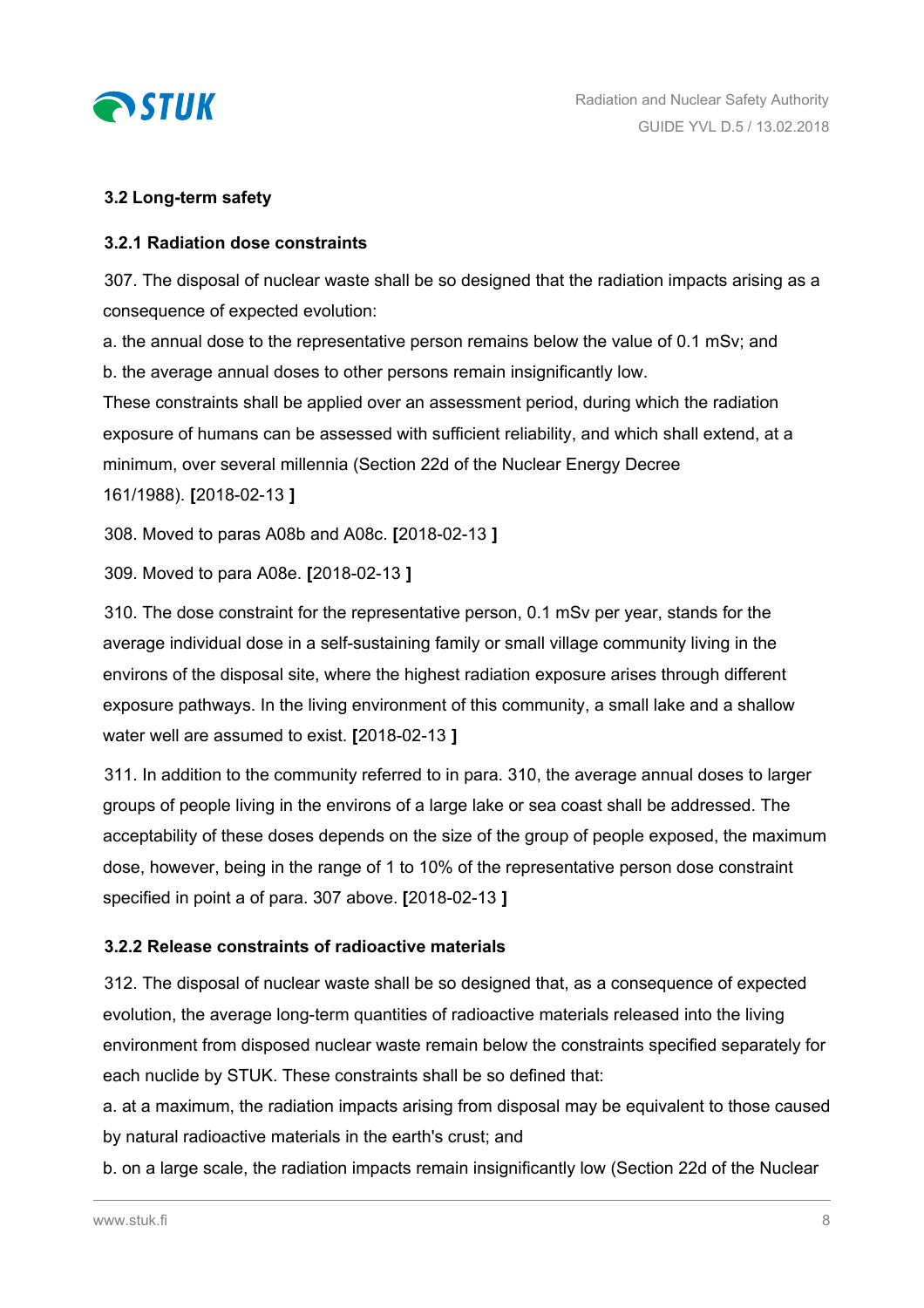<span id="page-8-0"></span>

Energy Decree 161/1988).

The constraints shall be applied in limiting the radiation exposures arising beyond the assessment period referred to in para. 307. **[**2018-02-13 **]**

313. The nuclide specific constraints for radioactive releases to the living environment (average release of radioactive materials per annum) referred to in para. 312 are as follows:

a. 0.03 GBq/a for long-lived, alpha-emitting radium, thorium, protactinium, plutonium, americium and curium isotopes;

b. 0.1 GBq/a for the nuclides Se-79, Nb-94, I-129 and Np-237;

c. 0.3 GBq/a for the nuclides C-14, Cl-36 and Cs-135 and for long-lived uranium isotopes;

d. 1 GBq/a for the nuclide Sn-126;

e. 3 GBq/a for the nuclide Tc-99;

f. 10 GBq/a for the nuclide Zr-93;

- g. 30 GBq/a for the nuclide Ni-59; and
- h. 100 GBq/a for the nuclide Pd-107. **[**2013-11-15 **]**

314. The constraints of para. 313 shall apply to activity releases that may migrate to the living environment after several thousands of years at the earliest. These activity releases can be calculated as moving average over the period of 100 years at the most. The sum of the ratios between the nuclide-specific activity releases and the respective constraints shall be less than one. **[**2018-02-13 **]**

## **3.2.3 Stylized models of the surface environment**

314a. According to the paragraph 3 of the Section 35 of the STUK Regulation Y/4/2016 *the radiation exposure caused to people during the assessment periods referred to in the Nuclear Energy Decree where the maximum values of the long-term averages for the amount of released radioactive substances apply shall also be assessed by using stylized models of the surface environment that consider alternative evolutions of the surface environment.* **[**2018-02-13 **]**

314b. Stylized models of the surface environment shall be applied in assessing the radiation exposures arising beyond the assessment period referred to in para. 307. **[**2018-02-13 **]**

314c. Stylized models of the surface environment shall, to a sufficient extent, cover the longterm development of the surface environment beyond the assessment period referred to in para. 307. **[**2018-02-13 **]**

314d. Stylized models of the surface environment shall analyse the average individual dose in a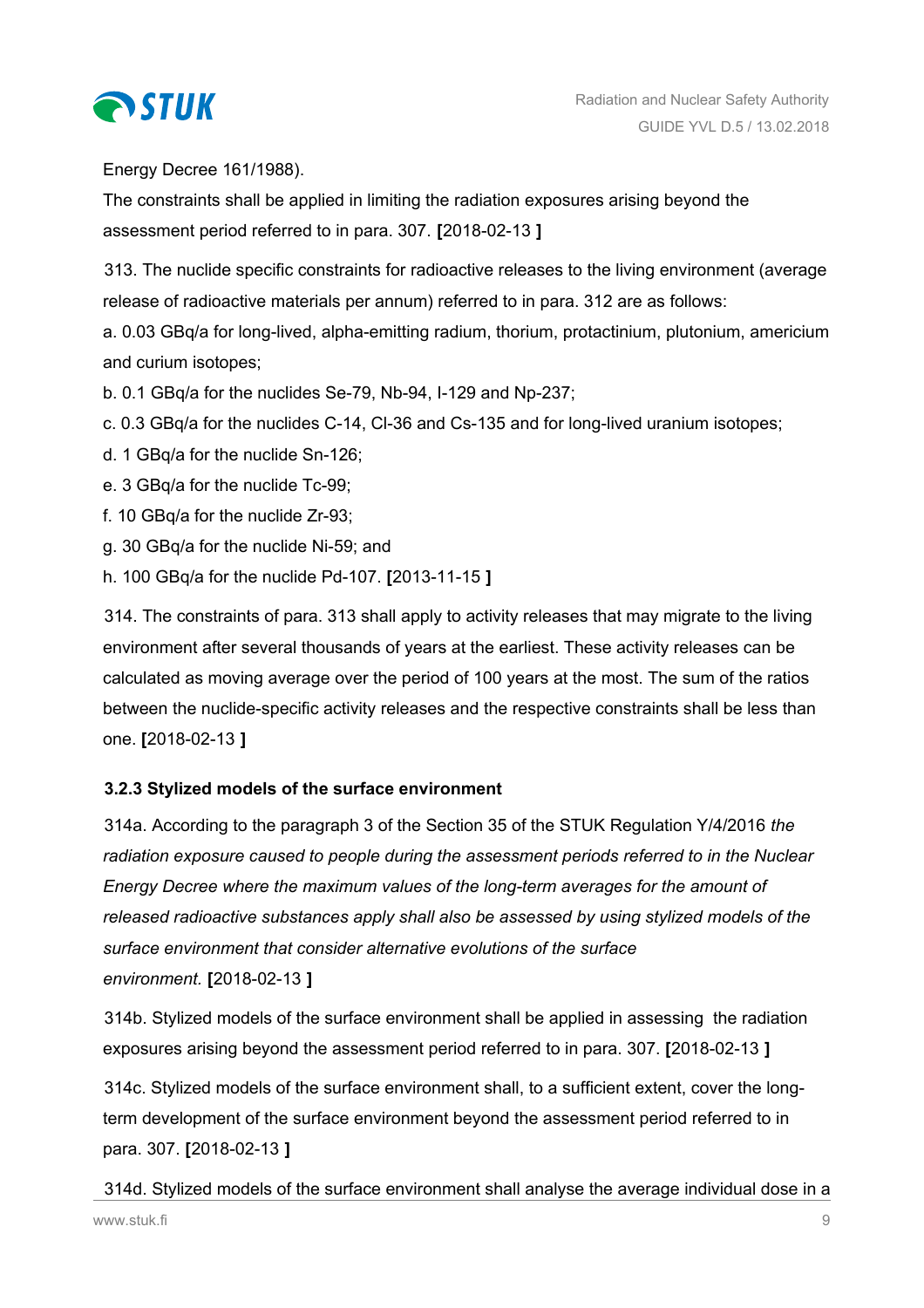<span id="page-9-0"></span>

self-sustaining family or small village community living in the environs of the disposal site, where the highest radiation exposure arises through different exposure pathways. In the living environment of the community, conditions of the surface environment permitting, a small lake and a shallow water well are assumed to exist. **[**2018-02-13 **]**

## **3.2.4 Rare events impairing long-term safety**

315. According to the paragraph 1 of the Section 11 of the STUK Regulation Y/4/2016 *the probabilities of rare events impairing long-term safety and their impacts on the disposal system and the long-term safety of disposal shall be assessed. The radiation exposure caused by them shall be assessed where possible. The probability of events causing significant radiation exposure shall be very low, and the widespread effects of the release of radioactive substances caused by them shall be low. In addition according to the paragraph 2 the radiation exposure caused by inadvertent human intrusion into the emplacement rooms during the period following their closure shall be assessed.* **[**2018-02-13 **]**

316. Rare events impairing long-term safety induced by natural phenomena to be considered shall at least include rock movements jeopardising the integrity of disposal canisters. **[**2018-02-13 **]**

316a. Rare events impairing long-term safety caused by human actions to be considered shall at least include the boring of a medium-deep water well at the disposal site and core drilling or boring hitting a disposed waste package. In such a case, it is assumed that the existence of the disposed waste is not known and that the incident may occur 200 years following the closure of the disposal facility at the earliest. **[**2018-02-13 **]**

317. The probability and importance to safety of the incidents referred to in paras. 316 and 316a as well as the annual doses or activity releases arising from them shall be assessed where practicable. The possibility of radiation exposure that might imply deterministic effects shall be very low. **[**2018-02-13 **]**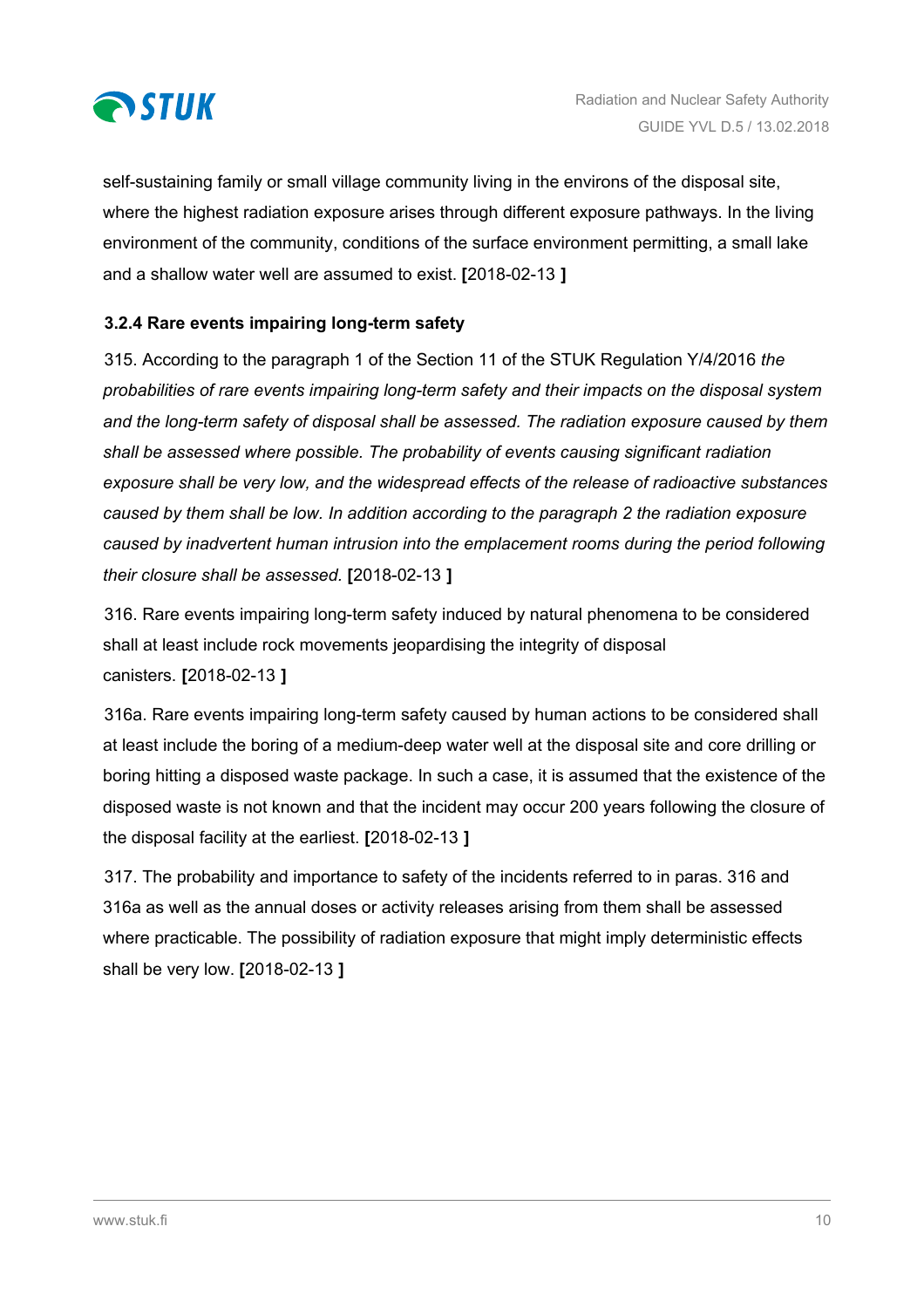<span id="page-10-0"></span>

### **3.2.5 Protection of other living species**

318. According to paragraph 2 of the Section 35 of STUK Regulation Y/4/2016, the possible impacts of disposal on fauna and flora shall be assessed. **[**2018-02-13 **]**

319. The typical radiation exposures of terrestrial and aquatic populations in the disposal site environment shall be assessed. The living populations can be assumed to remain in their present state. **[**2018-02-13 **]**

320. The assessed radiation exposures shall remain clearly below the doses that, on the basis of the best available knowledge, would cause significant detriment to any living population. **[**2018-02-13 **]**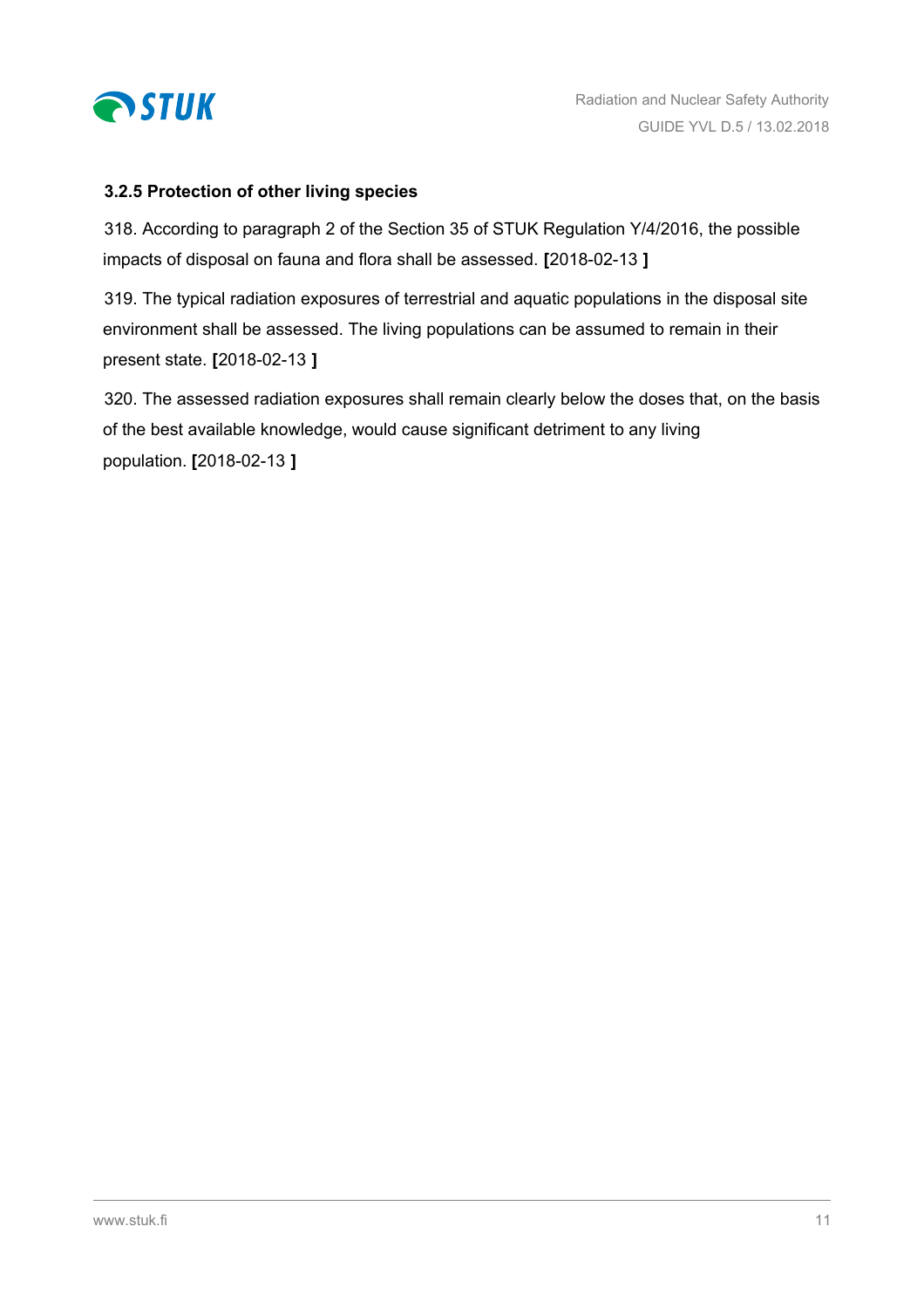<span id="page-11-0"></span>

## **4 Planning of the disposal method**

#### **4.1 Stepwise implementation**

401. According to the paragraph 1 of the Section 8 of the STUK Regulation Y/4/2016 *disposal shall be implemented in stages, with particular attention paid to aspects affecting long-term safety. The planning of the construction, operation and closure of a disposal facility shall account for the reduction of the activity of nuclear waste through interim storage, the utilisation of high-quality technology and research data, and the need to develop an understanding of the performance of the barriers and long-term safety through investigations and monitoring.* **[**2018-02-13 **]**

402. The disposal of nuclear waste involves the following implementation stages:

a. selection of the disposal concept;

b. selection and characterisation of the disposal site, which may include the construction of an underground research facility at the site;

- c. design of the disposal facility with related research and development work;
- d. construction and commissioning of the disposal facility;
- e. waste emplacement activities and other operation of the disposal facility;
- f. backfilling and closure of emplacement rooms and other underground rooms; and
- g. post-closure monitoring measures of the disposal facility, where required.

These stages may be parallel. **[**2018-02-13 **]**

403. The various disposal stages shall be scheduled and implemented giving priority to safety. The preparedness for advancing to the next stage shall be assessed as a whole, taking into account the suitability of the disposal concept and site, technical feasibility and the outcome and reliability of the long-term safety analyses. **[**2018-02-13 **]**

## **4.2 Barriers and long-term safety functions**

404. According to the Section 30 of the STUK Regulation Y/4/2016 *the long-term safety of disposal shall be based on long-term safety functions achieved through mutually complementary barriers so that the degradation of one or more long-term safety function or a foreseeable change in the bedrock or climate will not jeopardise the long-term safety.* **[**2018-02-13 **]**

405. Based on the characteristics of the waste to be disposed of, at least the following engineered barriers shall be considered in planning the disposal: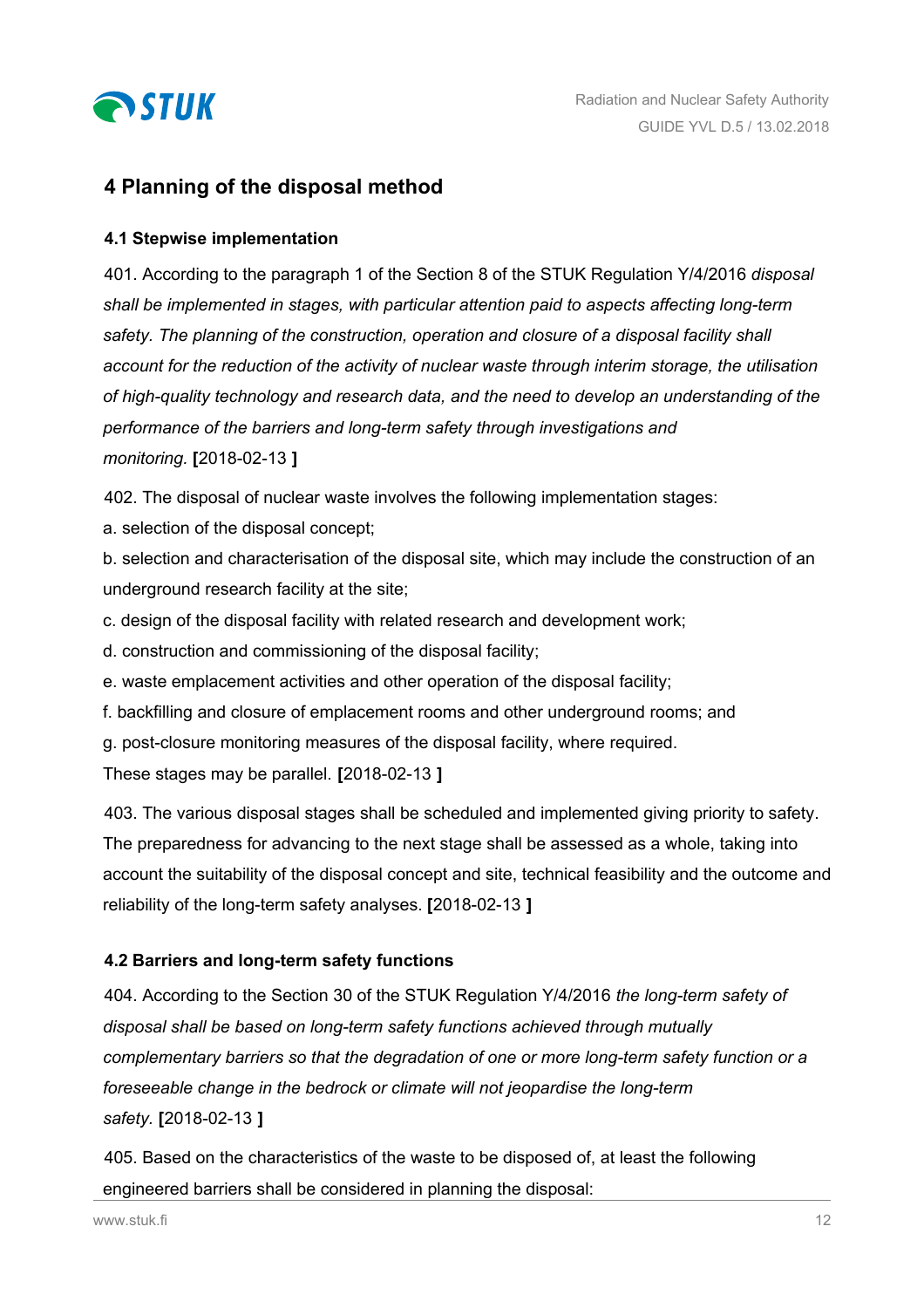

a. the waste matrix;

- b. the waste container;
- c. the buffer surrounding the waste packages;
- d. the backfilling of emplacement rooms; and
- e. the closing structures of the disposal facility. **[**2018-02-13 **]**

406. At least the following shall be considered when defining the long-term safety functions provided by means of engineered barriers:

a. the immobilisation of radioactive materials in the waste matrix;

b. the chemical stress endurance of the waste package;

- c. the mechanical stress endurance of the waste package;
- d. the buffer's tightness and yield to rock movements; and

e. the characteristics of the buffer, backfill and closing structures that maintain the performance of the other engineered barriers and limit the migration of radioactive materials through excavated rooms. **[**2018-02-13 **]**

407. The bedrock surrounding the emplacement rooms functions as a natural barrier. **[**2018-02-13 **]**

408. At least the following shall be considered when defining the long-term safety functions provided by means of the natural barrier:

a. the stability and water tightness of the rock;

b. low groundwater flow;

- c. favourable groundwater chemistry;
- d. the retardation of radioactive materials in the rock; and

e. protection against natural phenomena and human actions. **[**2018-02-13 **]**

409. Performance targets shall be specified for each long-term safety function. In doing so, account shall be taken of the factors affecting the disposal conditions during each assessment period as well as their combined effects. **[**2018-02-13 **]**

409a. According to the paragraph 1 of the Section 32 of the STUK Regulation Y/4/2016 *the characteristics of engineered barriers shall be such that they effectively prevent the release of radioactive substances into the bedrock surrounding the emplacement rooms or, in the case of disposal of very low-level waste in the ground, into the living environment for a duration of time that is sufficient in relation to the half-life of the radioactivity contained within the waste. For short-lived waste, this period shall be at least several hundreds of years, and for long-lived*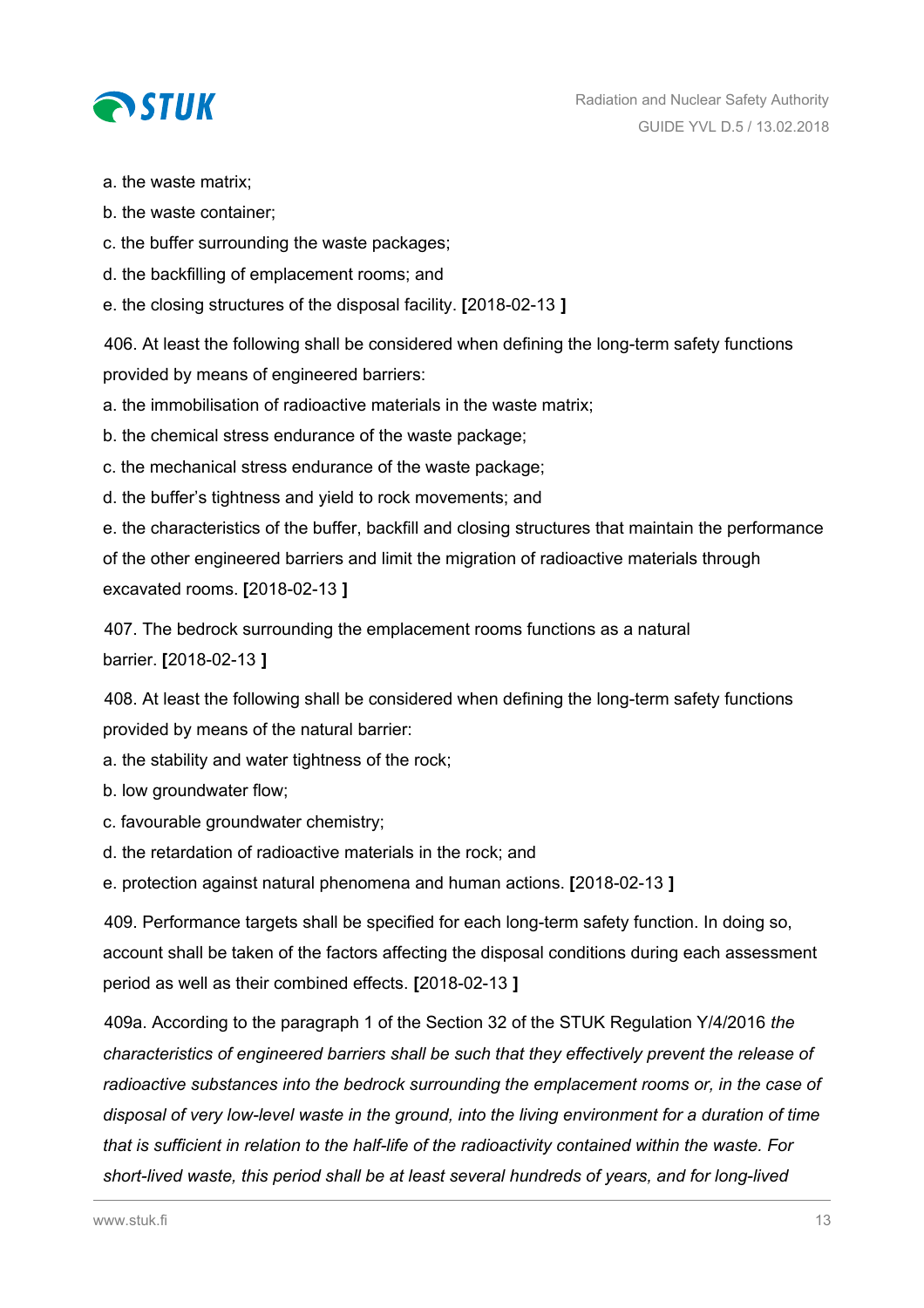<span id="page-13-0"></span>

## *waste, at least several thousands of years.* **[**2018-02-13 **]**

410. In defining performance targets for the long-term safety functions provided by engineered barriers, account shall be taken of the quantities and half-lives of radioactive materials in the waste. **[**2018-02-13 **]**

410a. The point of departure for the disposal of spent nuclear fuel shall be that the long-term safety functions provided by the engineered barriers will effectively limit the release of radioactive materials into the bedrock at least for about 10,000 years. **[**2018-02-13 **]**

411. The design shall aim to provide a disposal concept where changes in the bedrock do not significantly impair the long-term safety functions. **[**2018-02-13 **]**

411a. Another aim for the design shall be that the characteristics of the engineered barriers in the repository will not change over time in a way that may significantly impair the long-term safety functions during the defined assessment period. **[**2018-02-13 **]**

## **4.3 Disposal site and repository**

411b. In connection with the siting and positioning of the disposal facility it shall be verified that the rock volumes at the disposal depth in the selected site are large and cohesive enough and have other characteristics favourable to the long-term safety of emplacement rooms and waste package placement. **[**2018-02-13 **]**

412. The bedrock of the disposal site shall, to a sufficient extent, possess natural barrier characteristics that support long-term safety functions as specified in para. 408. Factors indicating the unsuitability of a disposal site include at least the following:

a. the proximity of exploitable natural resources;

b. abnormally high rock stresses with regard to the strength of the rock;

c. exceptionally high seismic or tectonic activity; and

d. exceptionally adverse groundwater characteristics, such as the lack of reducing buffering capacity and high concentrations of substances that may impair the long-term safety functions. **[**2018-02-13 **]**

413. The characteristics of the bedrock shall be favourable in view of the performance of the engineered barriers. Such conditions in the bedrock that are of importance in terms of long-term safety shall be sufficiently stable. **[**2018-02-13 **]**

414. The locations of the emplacement rooms shall be favourable with respect to the groundwater flow paths at the disposal site. **[**2018-02-13 **]**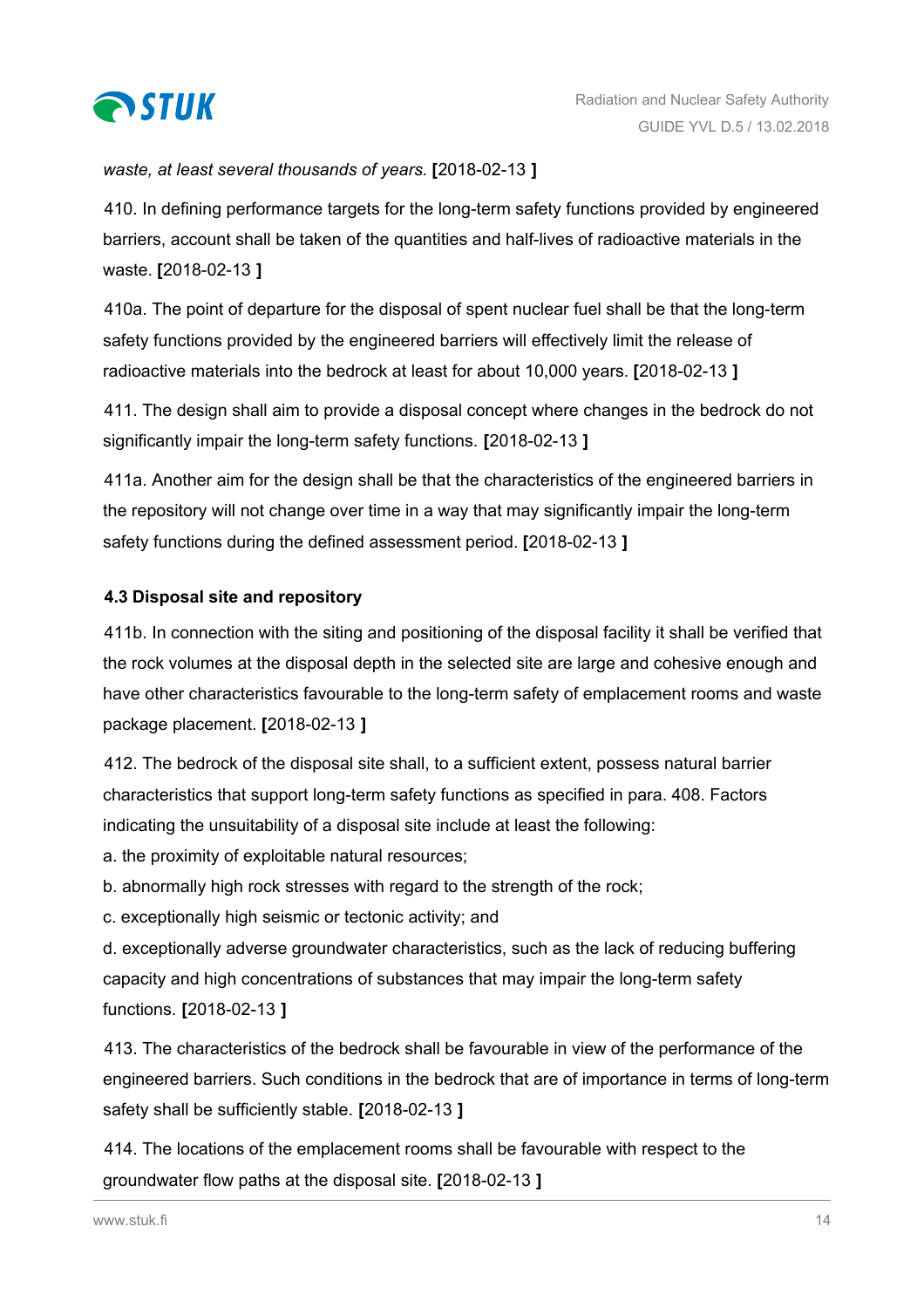

415. The disposal depth and the positioning of the emplacement rooms shall be made giving priority to long-term safety, taking into account the geological structures of the bedrock as well as the hydraulic conductivity, groundwater chemistry and mechanical stability of the rock. **[**2018-02-13 **]**

416. The repository for spent nuclear fuel shall be located at the depth of several hundreds of meters so as to adequately mitigate the impacts of above-ground natural phenomena, such as glaciation, and human actions. The repositories for low and intermediate level waste shall be located at the depth of some tens of meters at a minimum. The disposal depth selected shall be justified. **[**2018-02-13 **]**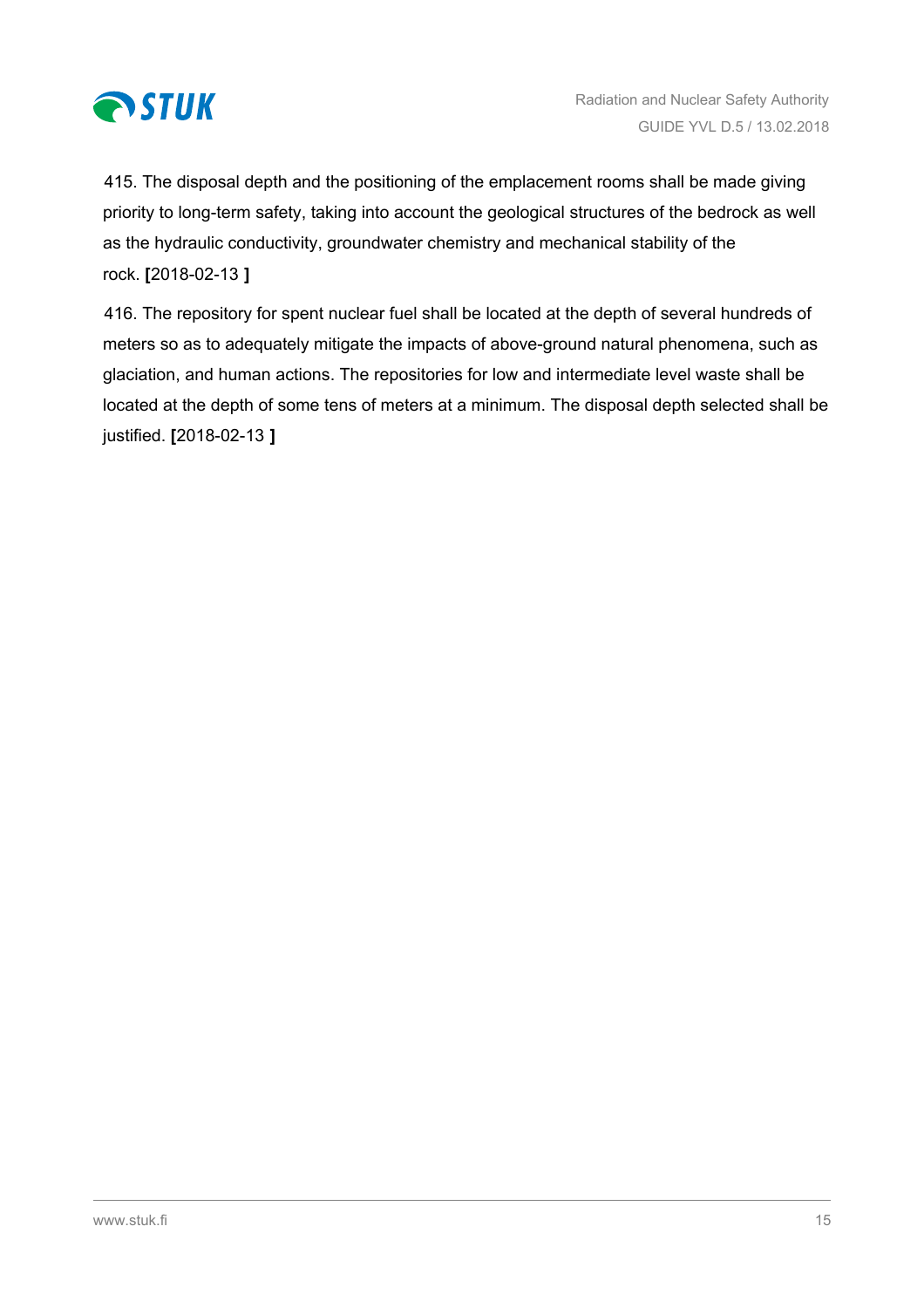<span id="page-15-0"></span>

# **5 Planning and design of the disposal facility and disposal operations**

## **5.1 Radiation safety**

501. The planning and design of the disposal facility and the operations conducted therein shall take account of the following considerations:

a. the facility shall have in place a classification into zones based on radiation conditions as provided in Guide YVL C.2 "Radiation protection and exposure monitoring of nuclear facility workers".

b. The layout design and the design of systems and components shall comply with the requirements of Guide YVL C.1 "Structural radiation safety at a nuclear facility" with due consideration given to the special characteristics of underground rooms and the work conducted inside them.

c. The facility shall have radiation monitoring systems in place as specified in Guide YVL C.6 "Radiation monitoring at a nuclear facility".

d. The requirements concerning the limitation and monitoring of potential radioactive releases are specified in Guide YVL C.3 "Limitation and monitoring of radioactive releases from a nuclear facility". **[**2018-02-13 **]**

502. The operations shall be so planned that the radiation exposure of workers is kept as low as reasonably achievable. Radiation shields or remote control shall be used where necessary. **[**2013-11-15 **]**

## **5.2 Design of systems, structures and functions**

## **5.2.1 Safety classification**

## 503. Removed. **[**2018-02-13 **]**

503a. According to the paragraph 1 of the Section 5 of the STUK Regulation Y/4/2016 *the safety functions for the operation of the nuclear waste facility and long-term safety functions shall be defined, and the systems, structures and components performing them and related to them shall be classified. The classification shall take into account the use of the systems, structures and components on the basis of significance in terms of operational safety, long-term safety or both, if necessary.* **[**2018-02-13 **]**

503b. According to the paragraph 2 of the Section 5 of the STUK Regulation Y/4/2016 *safety classification shall be applied in determining the quality requirements for systems, structures*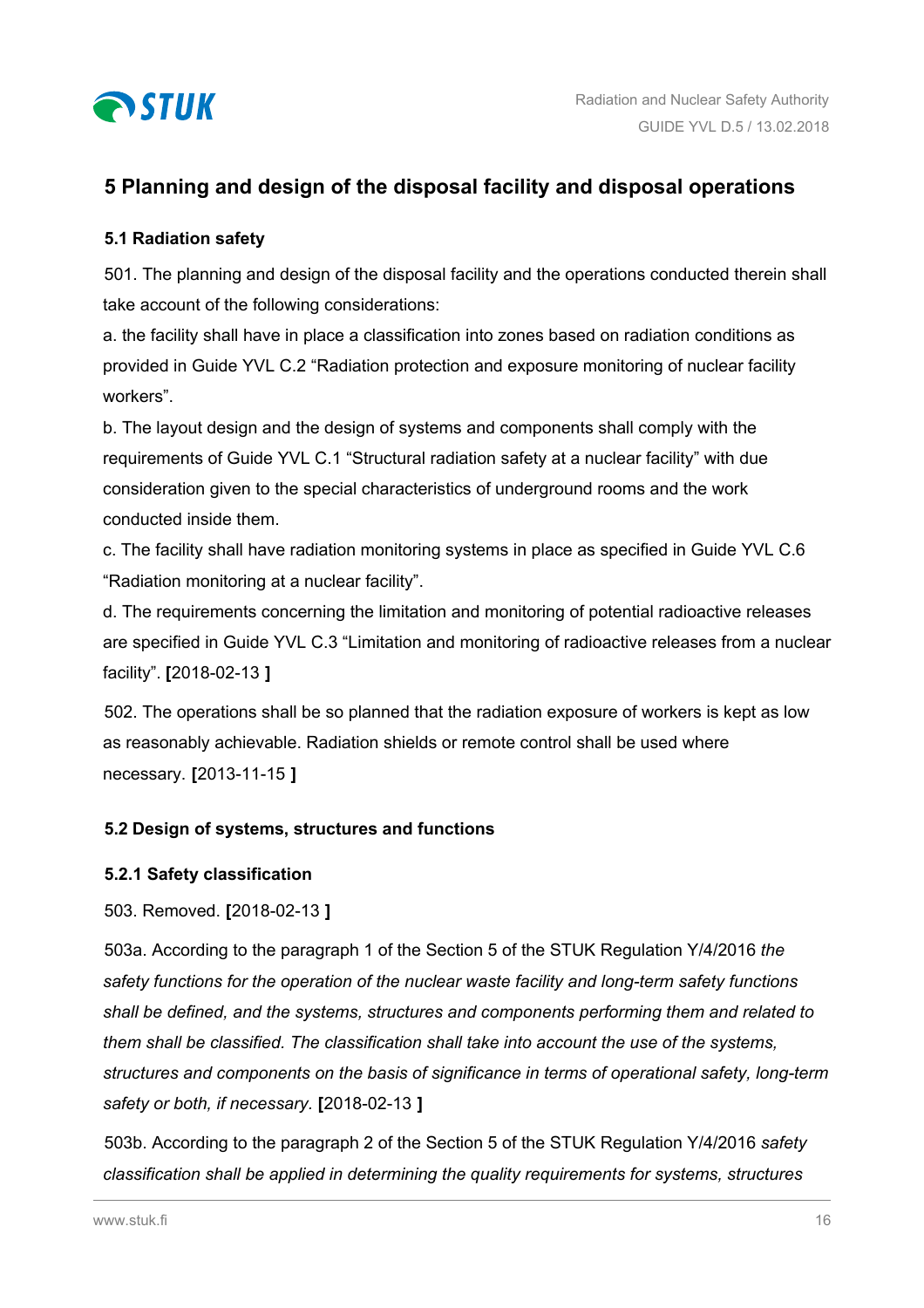

### *and components.* **[**2018-02-13 **]**

503c. According to the paragraph 3 of the Section 5 of the STUK Regulation Y/4/2016 *the requirements set for and the actions to ascertain the compliance with the requirements of the systems, structures and components that implementing operational safety functions and connecting systems, structures and components shall be commensurate with the safety class of the item in question.* **[**2018-02-13 **]**

504. Systems, structures and components with a major bearing on the radiation protection of the personnel at the facility or the prevention or the limitation of radioactive releases shall be classified in terms of the operational safety of the disposal facility. Functions of importance may notably include transfers of waste packages, radiation measurements and fire protection in compartments accommodating radioactive materials. **[**2018-02-13 **]**

504a. The requirements concerning the classifications related to the operation of the disposal facility are presented in Guide YVL B.2 "Safety classification of systems, structures and components in nuclear facilities". **[**2018-02-13 **]**

504b. According to the paragraph 4 of the Section 5 of the STUK Regulation Y/4/2016 *systems, structures and components performing long-term safety functions shall be designed, manufactured and installed so that their quality level, and the assessments, inspections and tests required to verify their quality level, are commensurate with the safety significance of the item in question.* **[**2018-02-13 **]**

505. Systems, structures and components with a major bearing on the long-term safety may notably include waste packages and the buffer materials surrounding them, backfilling and closure structures and the host rock surrounding the underground facilities of the disposal facility. **[**2018-02-13 **]**

505a. Underground facilities assigned to Class EYT or parts of such facilities shall be classified in Class EYT/STUK when their construction is estimated to have an impact on the actual emplacement rooms or on the long-term safety of disposal in some other way. **[**2018-02-13 **]**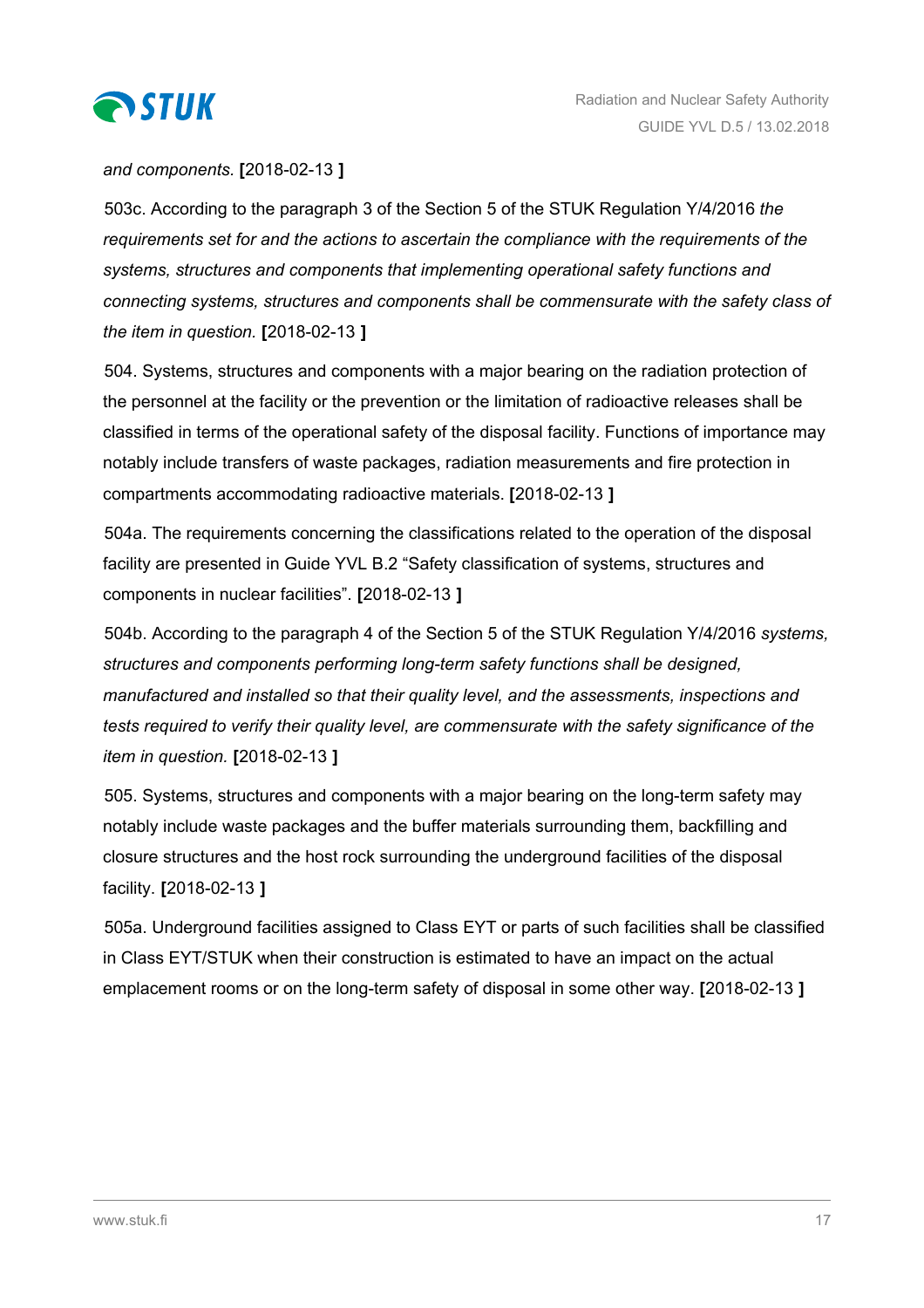<span id="page-17-0"></span>

#### **5.2.2 Construction, operation and closure of the disposal facility**

505b. According to the Section 21 of the STUK Regulation Y/4/2016 *the design of the disposal facility shall take into account the safety of the closure of the facility after its operation has ended. The disposal facility shall be designed, constructed and operated in a manner that allows it to be closed without jeopardising long-term safety.* **[**2018-02-13 **]**

506. During the construction and operation of the disposal facility, a research and monitoring programme shall be executed to ensure that the site and the rock to be excavated are suitable for disposal and to collect supplementary information about the safety-relevant characteristics of the host rock and the performance of the barriers. This programme shall at least include:

a. the characterisation of the rock volumes intended to be excavated;

b. the monitoring of rock stresses, movements and deformations in rock surrounding the emplacement rooms;

c. the hydrogeological monitoring of the host rock surrounding the emplacement rooms;

d. the monitoring of groundwater chemistry;

e. the monitoring of the performance of engineered barriers; and

f. the monitoring of surface environment. **[**2018-02-13 **]**

507. Removed. **[**2018-02-13 **]**

507a. The siting of a disposal facility and its rooms shall be based on the suitability classification of the rock. The suitability of the rock surrounding the emplacement rooms shall be assessed prior to construction, and compliance with the requirements shall be proven after the construction. **[**2018-02-13 **]**

507b. The rock suitability classification shall take into account the structures and characteristics of bedrock that are important to the long-term safety. **[**2018-02-13 **]**

507c. The requirements for the rock suitability classification for a spent fuel disposal facility are presented in Chapter 6.2 of Guide YVL D.7. **[**2018-02-13 **]**

508. Emplacement rooms and other underground spaces shall be constructed, operated and closed so that the rock characteristics important to long-term safety remain sufficient. **[**2018-02-13 **]**

508a. The ingress of substances detrimental to long-term safety into the emplacement rooms shall be limited as much as practically possible, and their concentration within the emplacement rooms shall be monitored. **[**2018-02-13 **]**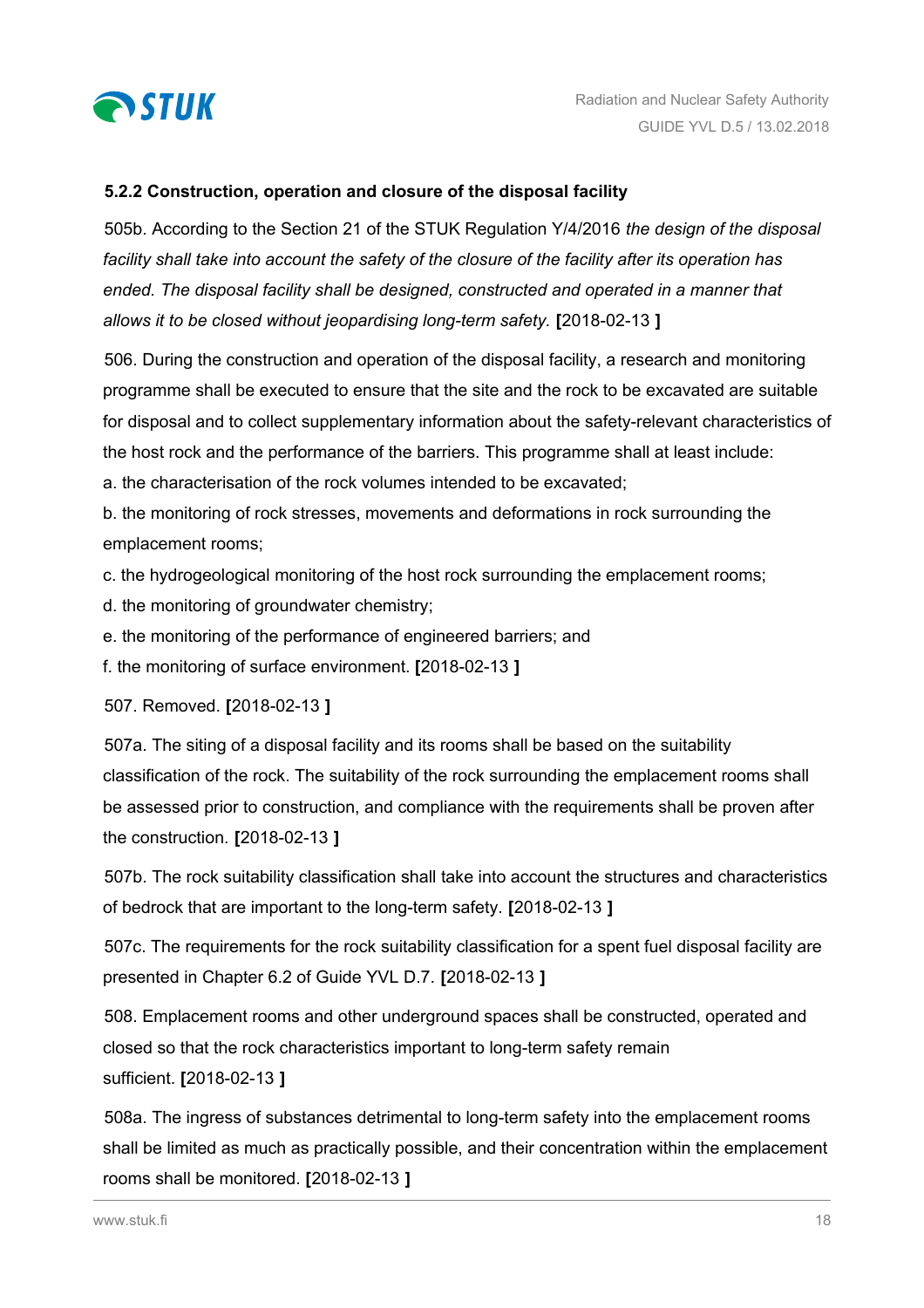<span id="page-18-0"></span>

508b. The emplacement rooms shall be backfilled and closed as soon as practicable with regard to the waste emplacement and related oversight activities. **[**2018-02-13 **]**

508c. The design of the closure shall aim to create closure structures that do not provide a flow path to the ground surface with better conductivity than that of the surrounding bedrock. **[**2018-02-13 **]**

509. The layout of the disposal facility shall be so designed that the activities, insofar as they affect the safety of the disposal, taking place in different parts of the disposal facility are appropriately separated. **[**2018-02-13 **]**

510. Moved to Guide YVL D.7. **[**2018-02-13 **]**

## **5.2.3 Design of systems, structures, and components**

511. The systems, structures and components for the operational phase of a disposal facility shall be designed with due consideration given to their safety class, foreseen service life and environmental conditions. The design of systems, structures and components shall take account of anticipated operational occurrences and postulated accidents. **[**2018-02-13 **]**

512. Requirements pertaining to the design of steel and concrete structures of a disposal facility are presented in Guide YVL E.6 "Buildings and structures of a nuclear facility". **[**2018-02-13 **]**

513. Requirements pertaining to the general design of systems and components are presented in Guide YVL B.1 "Safety design of a nuclear power plant". **[**2018-02-13 **]**

513a. Requirements pertaining to the electrical and I&C equipment are presented in Guide YVL E.7 "Electrical and I&C equipment of a nuclear facility". **[**2018-02-13 **]**

513b. Requirements pertaining to the air conditioning and ventilation systems are presented in the section 5.5 of the Guide YVL B.1. **[**2018-02-13 **]**

514. Requirements pertaining to the hoisting and transfer equipment are presented in Guide YVL E.11 "Hoisting and transfer equipment of a nuclear facility". **[**2018-02-13 **]**

514a. The requirements concerning the design of the barrier systems are presented in Guide YVL D.7. **[**2018-02-13 **]**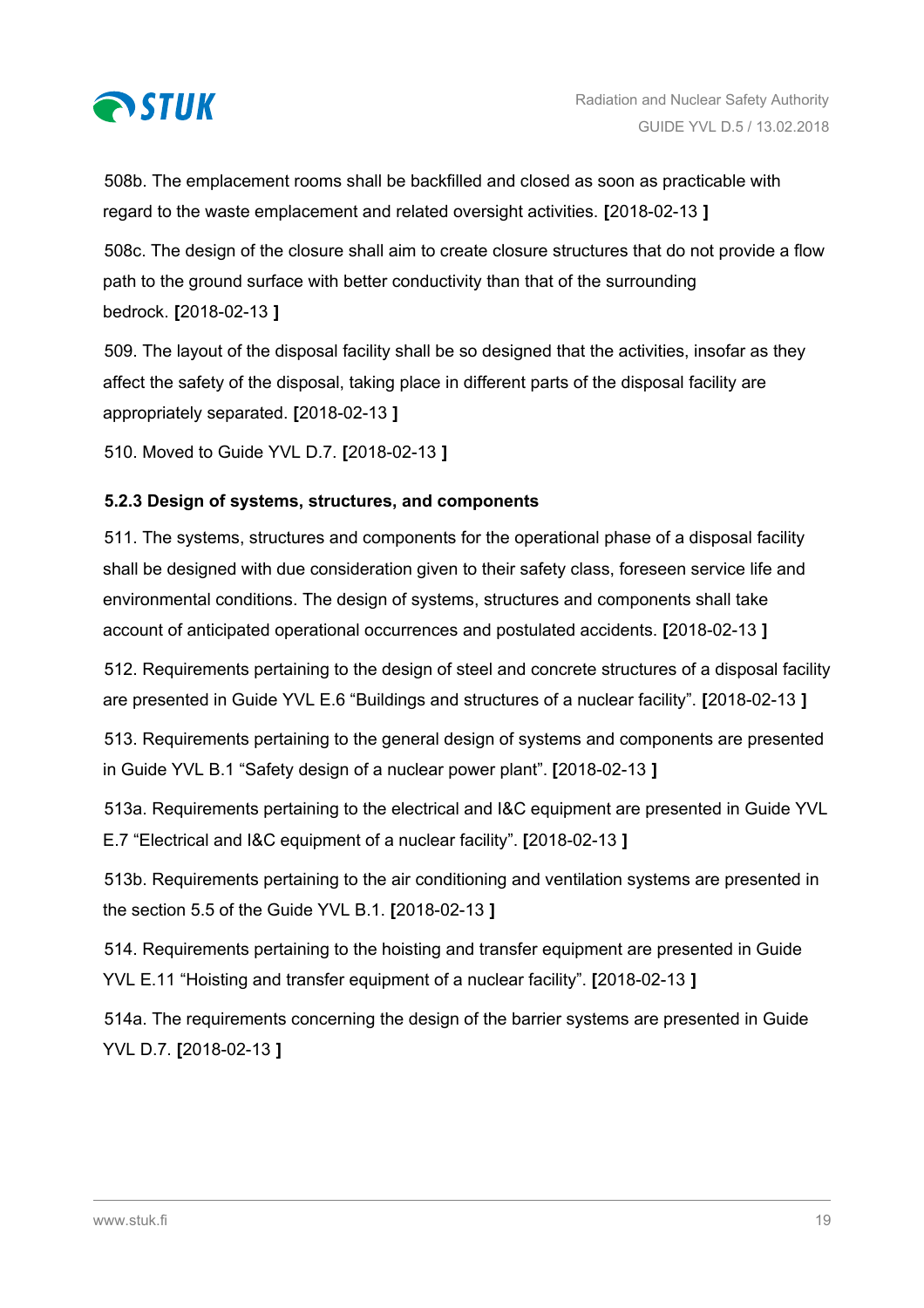<span id="page-19-0"></span>

#### **5.3 Prevention of occurrences and accidents**

#### **5.3.1 Functions to be ensured**

515. Steps shall be taken to ensure any functions in the disposal facility, the failure of which might induce an accident resulting in a significant release of radioactive materials or radiation exposure of the facility's personnel. In ensuring the functions the redundancy principle and, whenever practicable, the separation and diversity principles shall be applied. **[**2018-02-13 **]**

515a. The functions to be ensured for single failure shall be determined based on their safety function and its ensuring. Typically they include:

a. braking systems of the transfer elevator or carriage for spent fuel disposal canisters;

b. radiation measurements in rooms where exposure to significant radiation doses is possible;

c. fire alarm and extinguishing systems in areas where a fire could cause a significant radiation hazard or other threat; and

d. power supplies important to the facility's operational safety. **[**2018-02-13 **]**

#### **5.3.2 Internal hazards**

515b. According to the paragraph 2 of the Section 18 of the STUK Regulation Y/4/2016 *internal hazards to be considered shall include fire, flood, explosion, electromagnetic radiation, drop of heavy objects, different types of rock slides, and other possible internal events.* **[**2018-02-13 **]**

516. The prevention of fires and explosions shall primarily be based on minimised fire and explosion loads, room layout planning and fire compartmentation. As a rule, no such materials or equipment that would increase the fire load or pose an ignition or explosion hazard shall be placed within fire compartments important to safety or in their immediate vicinity. The materials used in such compartments shall predominantly be incombustible and heat resistant. **[**2018-02-13 **]**

517. The disposal facility shall be equipped with an automatic fire alarm system by means of which any fire can be located. The facility's rooms and systems where a fire could cause a significant radiation hazard or other threat shall be equipped with a suitable fire extinguishing system and with first-response fire fighting equipment suitable for operative fire fighting. Requirements pertaining to the design of fire safety arrangements are presented in Guide YVL B.8 "Fire protection at a nuclear facility". **[**2018-02-13 **]**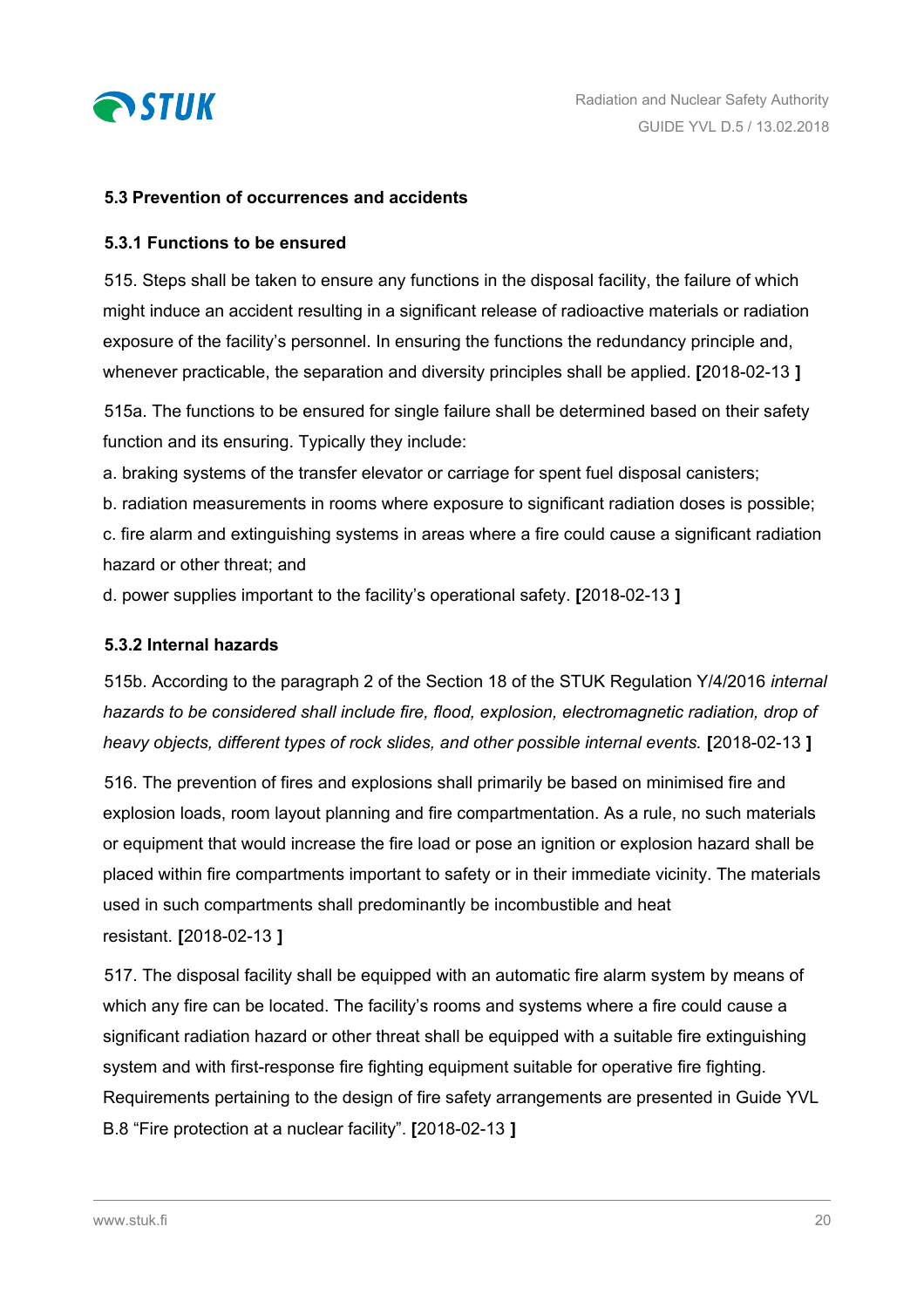<span id="page-20-0"></span>

### **5.3.3 External hazards**

517a. According to the paragraph 2 of the Section 17 of the STUK Regulation Y/4/2016 *external events shall include exceptional weather conditions, seismic events, the effects of accidents that take place in the environment of the facility, and other factors resulting from the environment or human activity. The design shall also consider unlawful actions with the aim of damaging the plant, as well as aircraft crashes.* **[**2018-02-13 **]**

518. The natural phenomena to be considered in the design of an operation of a disposal facility shall at least include lightning, earthquake and flood. Other external events shall be taken into account insofar as they affect operational safety and/or long-term safety. **[**2018-02-13 **]**

519. Security arrangements shall be in place to protect the disposal of nuclear waste against unlawful action, the extent of which shall be commensurate with the threat arising from unlawful action. The requirements concerning planning and design of security arrangements are presented in Guide YVL A.11 "Security of a nuclear facility" and in Guide YVL A.12 "Information security management of a nuclear facility". **[**2018-02-13 **]**

#### **5.3.4 Criticality**

520. According to the paragraph 3 of the Section 32 of the STUK Regulation Y/4/2016 *the disposal package containing spent nuclear fuel shall be designed so that no self-sustaining chain reaction of fissions can occur, with a high level of certainty, under the disposal conditions.* **[**2018-02-13 **]**

520a. The design shall accommodate potential criticality conditions where the leak-tightness of the canister has been lost, and the canister has sustained mechanical or corrosion-induced deformations. **[**2018-02-13 **]**

520b. The long-term criticality safety analyses shall consider the possibility of a self-sustaining chain reaction of fissions and analyse the consequences of such an event as far as practicable. **[**2018-02-13 **]**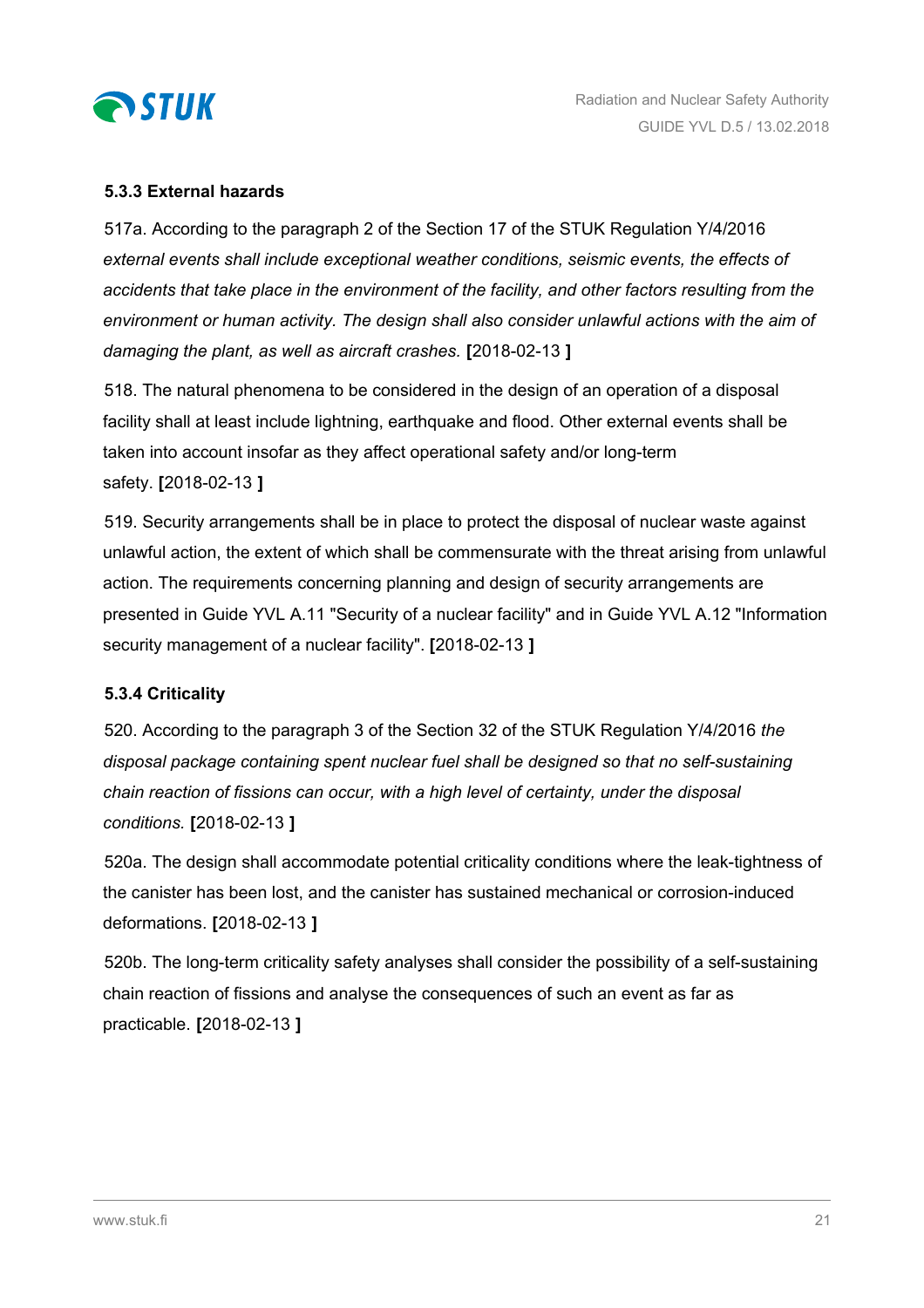<span id="page-21-0"></span>

#### **5.4 Nuclear safeguards**

521. In designing and operating a facility intended for the disposal of spent nuclear fuel or other nuclear materials, provisions shall be made for nuclear safeguards arrangements in compliance with Guide YVL D.1 "Regulatory control of nuclear safeguards". **[**2018-02-13 **]**

522. The particular requirements concerning the nuclear safeguards of the disposal facility for spent nuclear fuel are specified in Chapter 3.7 of Guide YVL D.1. **[**2018-02-13 **]**

#### **5.5 Reversibility**

523. Facilitation of reversibility of waste packages from the emplacement rooms for safety reasons shall be provided for the operating stage of the disposal facility. **[**2018-02-13 **]**

524. The disposal shall be designed so that the facilitation of reversibility does not compromise long-term safety. **[**2018-02-13 **]**

525. Reversibility shall not compromise operational safety or long-term safety of other waste disposed of. **[**2018-02-13 **]**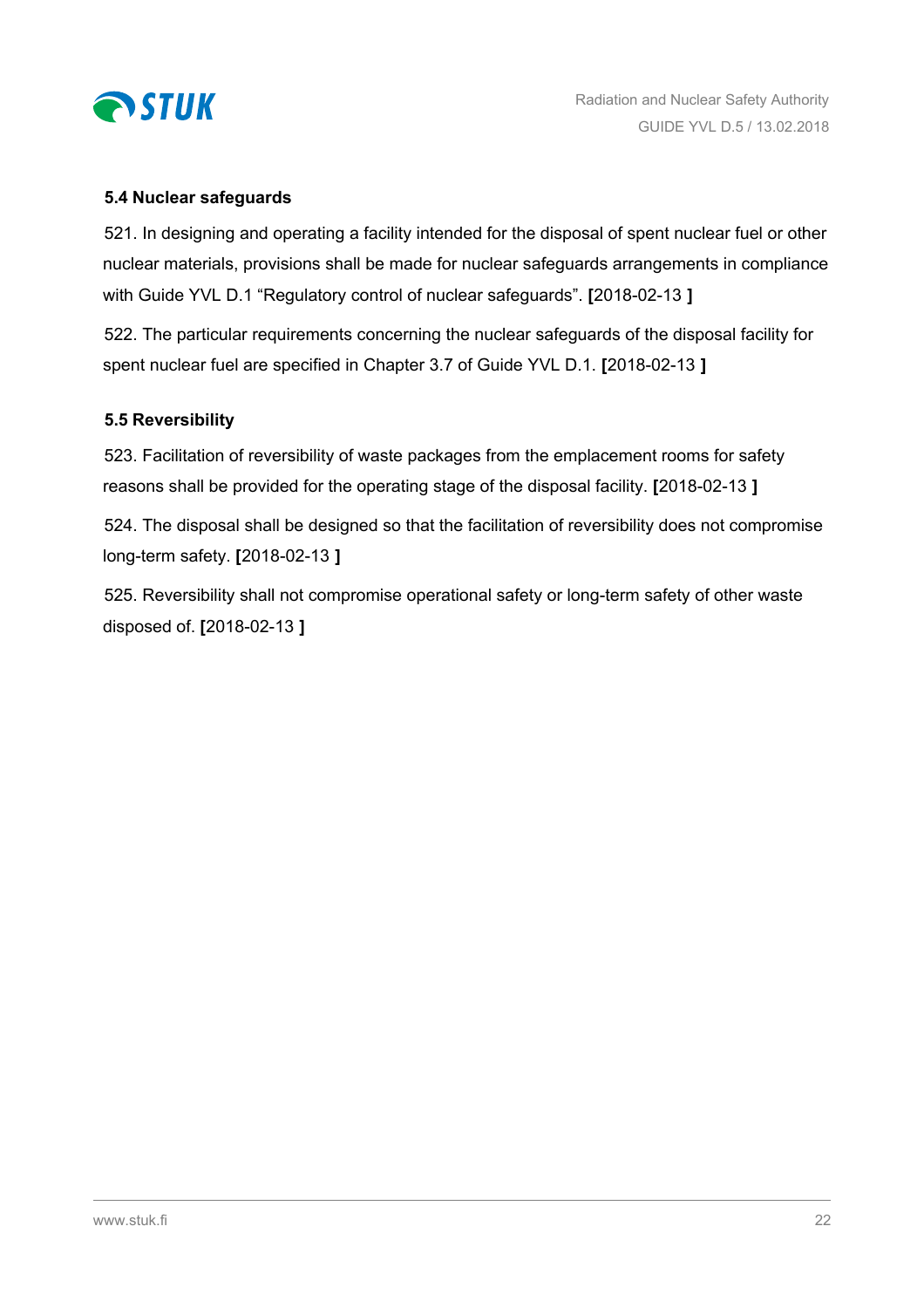<span id="page-22-0"></span>

# **6 Commissioning and operation of a disposal facility**

601. Requirements pertaining to the construction and commissioning of a disposal facility are presented in Guide YVL A.5. "Construction and commissioning of a nuclear facility". Guide YVL A.6 "Conduct of operations at a nuclear power plant" deals with requirements for the operation. The holder of an operating licence for a disposal facility shall have in its possession the documents required under Section 36 of the Nuclear Energy Decree and Section 24 of Regulation STUK Y/4/2016. The documents shall be constantly kept up-to-date, so that they always reflect the current structure and state of the facility. **[**2018-02-13 **]**

601a. In accordance with para. 514 of Guide YVL A.5, STUK will conduct an inspection pursuant to Section 20 of the Nuclear Energy Act to ensure that the facility fulfils the requirements set for it before the operation of the nuclear facility begins. The aim and contents of the inspection are specified in Chapters 3.7 and 4.6 of Guide YVL A.1 "Regulatory oversight of safety in the use of nuclear energy". **[**2018-02-13 **]**

601b. The licensee shall perform its own commissioning inspections of the underground facilities and related systems and structures. After this, the licensee shall present a written request for a commissioning inspection to STUK. **[**2018-02-13 **]**

601c. The inspections of components and structures of a disposal facility, or parts thereof, to be performed by STUK or the licensee shall be carried out prior to the commissioning. **[**2018-02-13 **]**

601d. In the commissioning inspection of underground facilities, STUK will inspect that: a. the construction inspections of rock engineering structures and surfaces of an underground facility system, and other systems thereof, such as fire and radiation protection structures, as well as any system commissioning inspections, have been acceptably performed; b. any non-conformances have been handled in an acceptable manner; and

c. the licensee has conducted its commissioning inspections. **[**2018-02-13 **]**

601e. STUK will conduct a commissioning inspection on all underground facilities that are constructed after the start of the operation of the disposal facility and are important to safety (safety classes 3 and EYT/STUK). In the commissioning inspection, the underground facility shall be approved as part of the operational disposal facility and for use in disposal activities. **[**2018-02-13 **]**

601f. Requirements related to the construction and commissioning inspections of the systems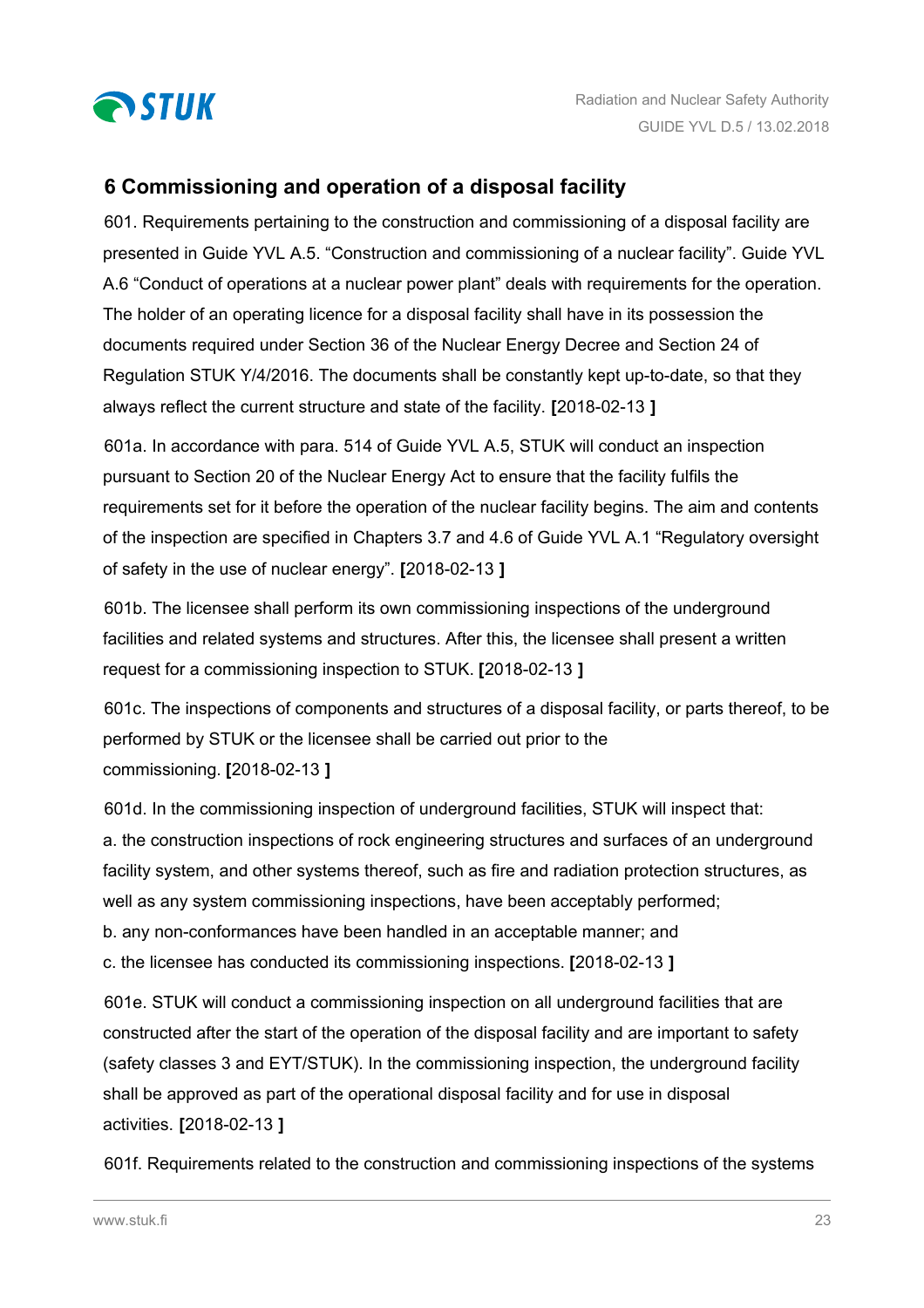

of a disposal facility are presented in Guide YVL B.8, those related to the radiation monitoring systems in Guide YVL C.6, those related to the rock structures in Guide YVL D.7 and those related to other nuclear facility structures and equipment in the E-series YVL Guides. **[**2018-02-13 **]**

602. The holder of an operating licence for a disposal facility shall have an operating experience feedback programme for the systematic collection, analysis and reporting of operating experiences and events at the facility in question and other similar facilities as well as for the follow-up of safety studies. Based on the follow-up and in response to the advancement of construction and disposal methods, the opportunities for enhancing safety shall be considered and any improvements deemed justified shall be implemented. Guide YVL A.10 "Operating experience feedback of a nuclear facility" deals with requirements for the operating experience feedback programme. **[**2018-02-13 **]**

603. The holder of an operating licence of a disposal facility shall maintain records of the disposed waste, providing at least the following information to an accuracy of an individual waste package:

a. the waste type, its processing and packaging method and structural and material characteristics significant to safety;

b. a waste package identifier and location in the emplacement room; and

c. the upper limits for the activities of the significant nuclides, to an accuracy of an individual disposal canister in case of spent fuel and to an accuracy of an individual emplacement room in case of other waste. **[**2018-02-13 **]**

603a. Criteria shall be defined for the nuclear waste and waste packages being disposed of, based on the operational safety of the disposal facility and the long-term safety of disposal which any waste brought into the disposal facility shall satisfy. Requirements pertaining to the criteria to be imposed on spent nuclear fuel are set out in Guide YVL D.3. **[**2018-02-13 **]**

604. In the event that the licensee, following the commissioning of the disposal facility concerned, wishes to modify any system, structure, component or mode of operation of the facility that STUK has previously approved, the modification plan shall be subjected to STUK's approval as provided in Section 112 of the Nuclear Energy Decree prior to its implementation. The plant modification shall comply with the requirements set out in Guide YVL

A.1. **[**2018-02-13 **]**

605. Moved to Guide YVL D.7. **[**2018-02-13 **]**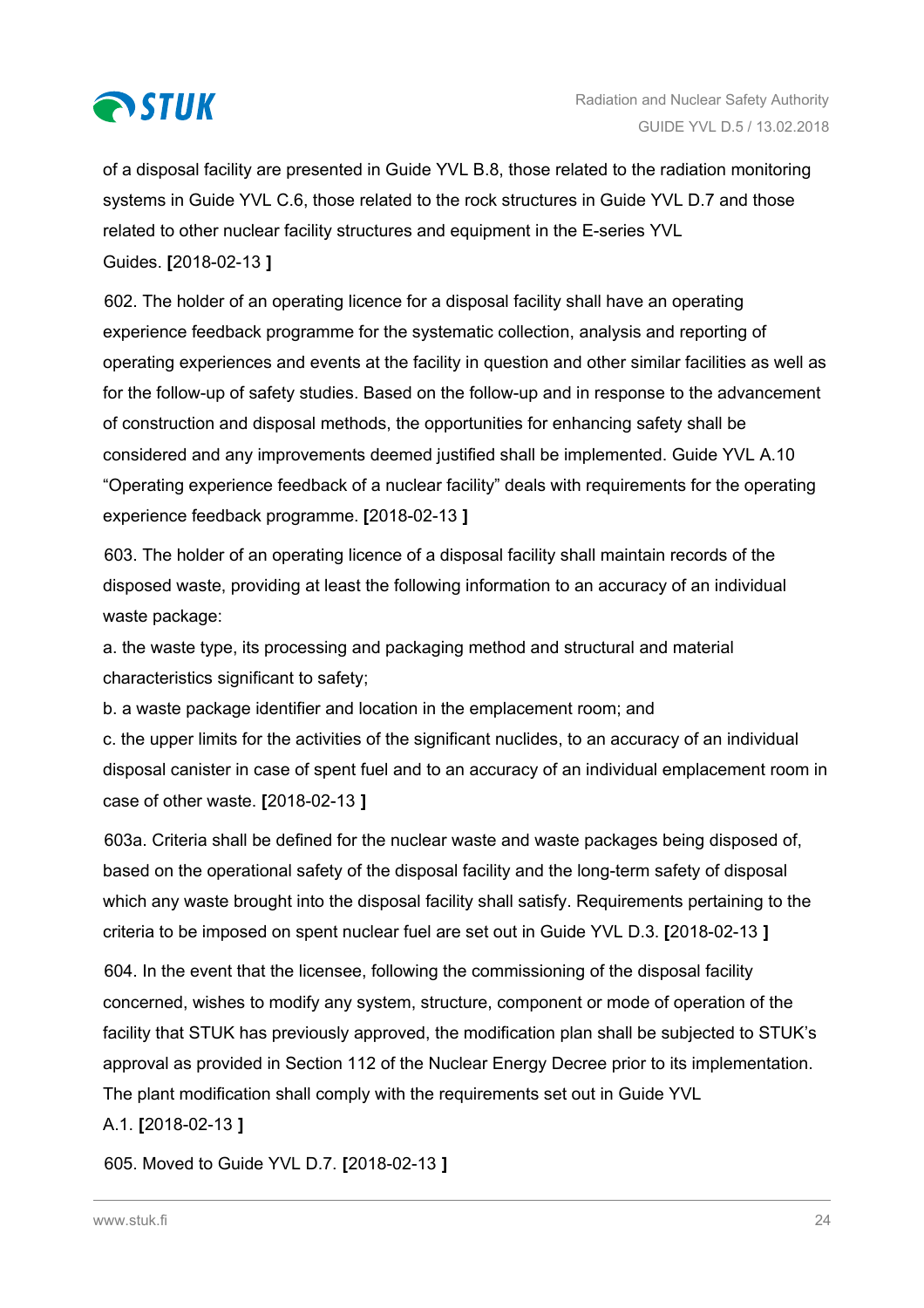

606. Moved to Guide YVL D.7. **[**2018-02-13 **]**

607. Removed. **[**2018-02-13 **]**

608. Prior to the construction and the commissioning of a disposal facility, a baseline survey of the radiological status of the facility's environment shall be carried out as provided in Guide YVL C.7 "Radiological monitoring of the environment of a nuclear facility". **[**2018-02-13 **]**

609. The amount of radioactive materials released to the environment from a disposal facility shall be monitored by means of representative measurements performed at the potential release pathways of radioactive materials. Guide YVL C.3 deals with release measurements. **[**2018-02-13 **]**

610. A radiation monitoring programme shall be implemented in the vicinity of a disposal facility, the extent of which shall be determined based on the foreseen releases of radioactive materials. Guide YVL C.7 deals with environmental radiation monitoring. **[**2018-02-13 **]**

611. The radiation protection and exposure monitoring of the operating personnel of a disposal facility shall be carried out in compliance with Guide YVL C.2 **[**2018-02-13 **]**

612. A disposal facility shall have emergency arrangements in place, the extent of which shall be commensurate with the foreseen accidents. Requirements for planning of emergency arrangements are presented in Guide YVL C.5 "Emergency arrangements of a nuclear power plant". **[**2018-02-13 **]**

613. Removed. **[**2018-02-13 **]**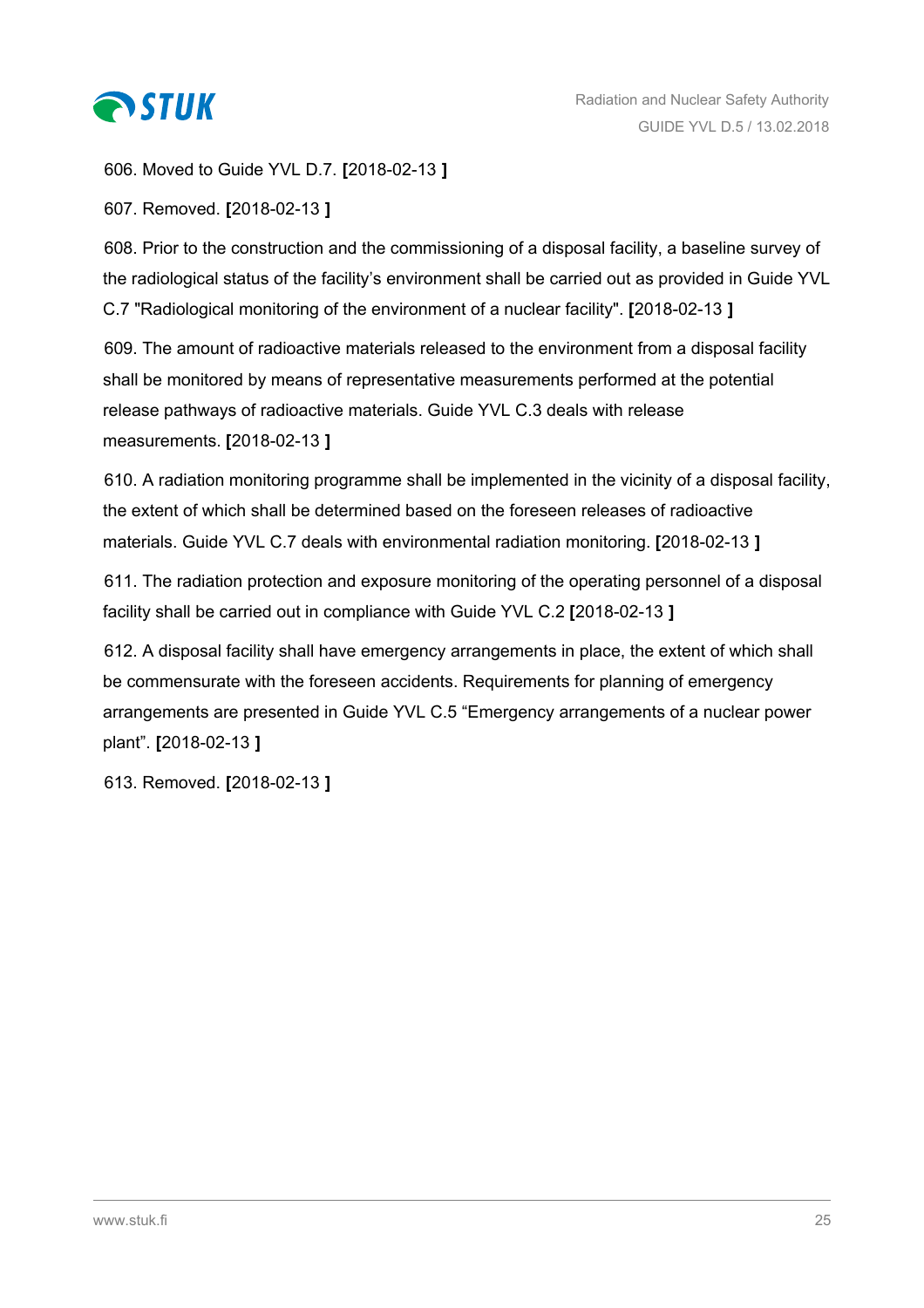<span id="page-25-0"></span>

# **7 Documents to be submitted to STUK**

### **7.1 Decision-in-principle and licensing processes**

701. Removed. **[**2018-02-13 **]**

702. Removed. **[**2018-02-13 **]**

703. Moved to para 304c. **[**2018-02-13 **]**

703a. A disposal facility for nuclear waste is a nuclear facility of considerable general significance (Nuclear Energy Act, Section 11, Nuclear Energy Decree, Section 6), the construction of which is subject to a Government decision-in-principle. Section 24 of the Nuclear Energy Decree and Guide YVL A.1 specify the documents concerning the foreseen facility that shall be annexed to the application for a decision-in-principle. **[**2018-02-13 **]**

703b. When applying for a decision-in-principle, it shall be demonstrated that the rock volume at the selected disposal site is sufficient for the positioning of the underground space of the disposal facility. **[**2018-02-13 **]**

703c. When a construction licence for a disposal facility for nuclear waste is applied for, the documents specified in Guide YVL A.1 shall be submitted to STUK for approval, along with the following documents:

a. the preliminary geological, hydrogeological and groundwater chemistry model for the disposal site; and

b. the preliminary positioning plan for the disposal facility. **[**2018-02-13 **]**

703d. When an operating licence for a disposal facility for nuclear waste is applied for, the documents specified in Guide YVL A.1 shall be submitted to STUK for approval where applicable, along with the following documents:

a. the geological, hydrogeological and groundwater chemistry model for the disposal site;

b. the positioning plan for the disposal facility; and

c. detailed plans for the positioning of the first rooms and the start of operation of the facility. **[**2018-02-13 **]**

703e. STUK will review and approve the supplements to the documents insofar as the intention is to enlarge the disposal facility under the conditions of an existing operating licence. **[**2018-02-13 **]**

703f. A report discussing the potential impact of the foreseen enlargement work on the safety of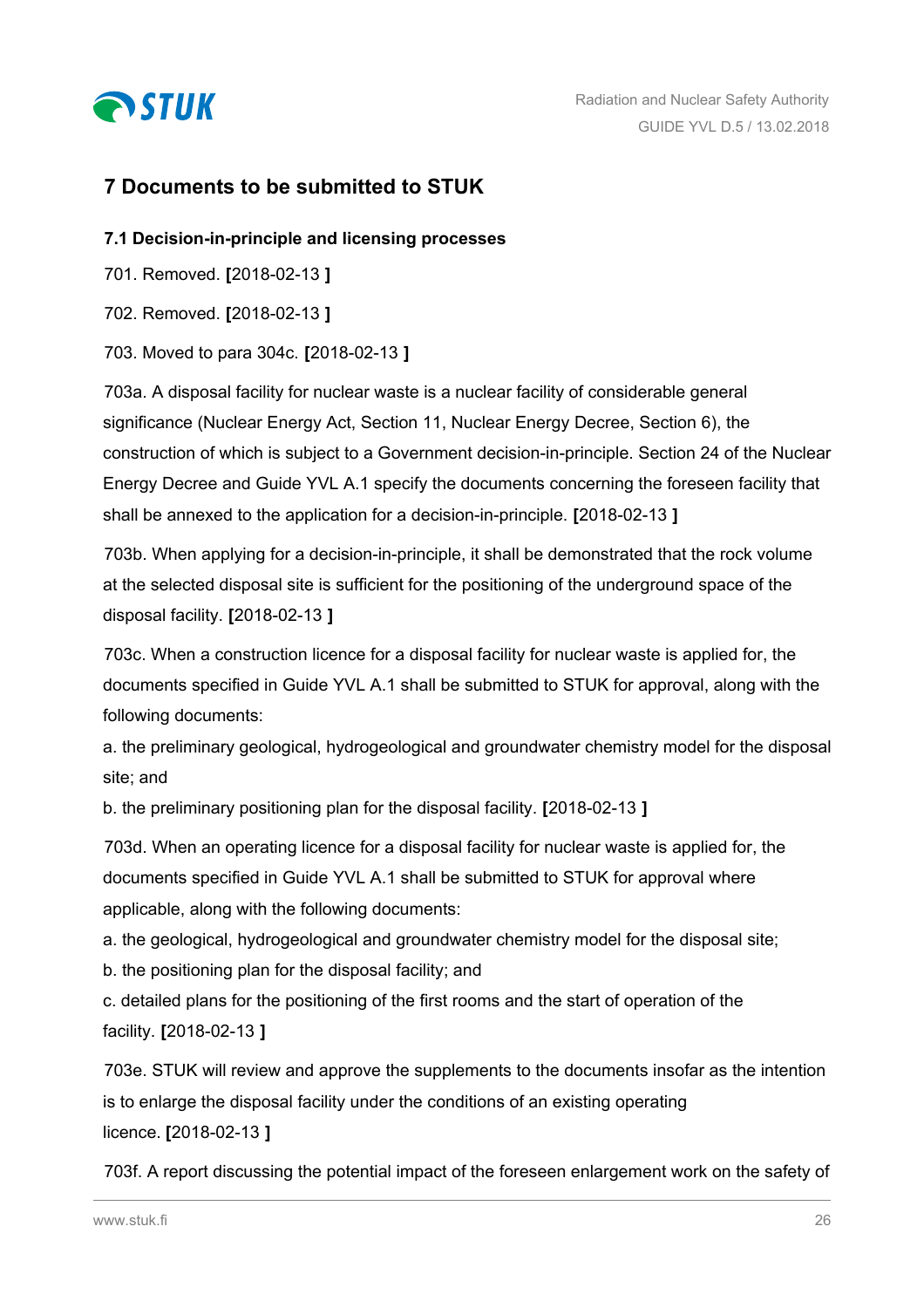<span id="page-26-0"></span>

existing nuclear facilities shall be submitted to STUK for approval. **[**2018-02-13 **]**

703g. STUK will review and approve the supplements to the documents insofar as the intention is to commission an enlargement of the disposal facility under the conditions of an existing operating licence. **[**2018-02-13 **]**

703h. The commissioning of the enlargement is subjected to the STUK's approval as provided in Section 20 of the Nuclear Energy Act. **[**2018-02-13 **]**

703i. In the event that an underground research facility, intended to constitute a part of the foreseen disposal facility, is constructed at the disposal site prior to the issuance of the construction licence, the following documents shall be submitted to STUK for approval: a. necessary part of the documentation described in para. 706 corresponding to the preliminary safety analysis report;

b. a description of the potential effects of the construction of the research facility on the characteristics of the disposal site's bedrock, in particular in view of long-term safety;

c. a proposal for a safety classification document;

d. a report on quality management during construction;

e. a plan for arranging the necessary nuclear safeguards to prevent the proliferation of nuclear weapons insofar as nuclear materials are intended to be emplaced in the repository; and f. a description of the arrangements for facilitating STUK's regulatory control.

The documents shall be kept up-to-date during the construction of the research facility. **[**2018-02-13 **]**

## **7.2 Safety case**

704. Compliance with the requirements concerning long-term radiation safety, and the suitability of the disposal method and disposal site, shall be demonstrated through a safety case that shall at least include:

a. description of the disposal system;

- b. definition of the barriers and the long-term safety functions they provide;
- c. specification of performance targets for the long-term safety functions;
- d. definition of the scenarios (scenario analysis);

e. description of factors affecting the release and migration of radioactive materials and the long-term safety functions by means of conceptual and mathematical models, and the determination of necessary model parameters;

f. an analysis of the quantities of radioactive materials that are released from the disposed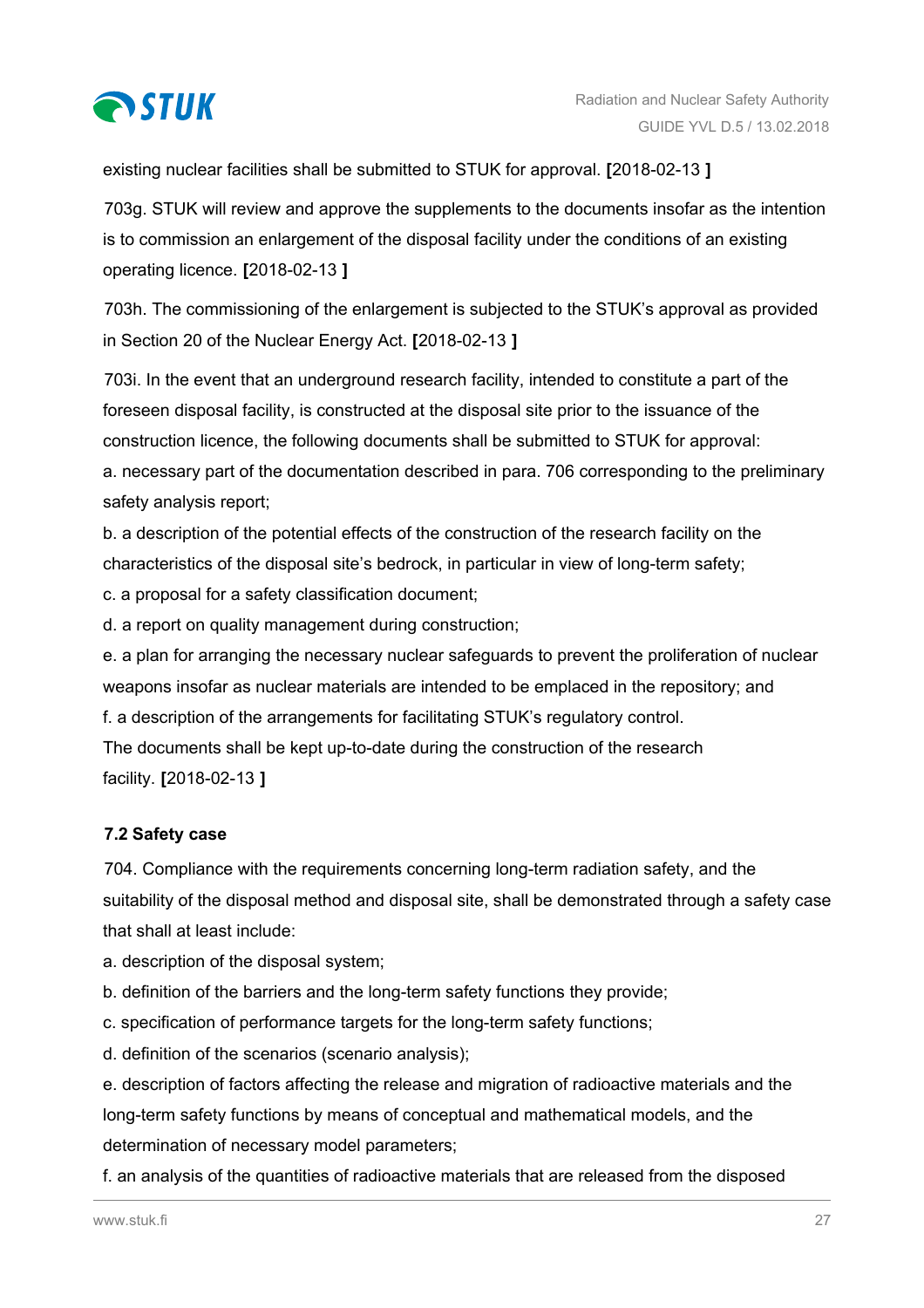<span id="page-27-0"></span>

waste, penetrate the barriers and enter the biosphere, and an analysis of the resulting radiation doses;

g. assessment of the probability of rare events impairing long-term safety and the activity releases and radiation doses arising from the events;

h. uncertainty and sensitivity analyses;

i. complementary considerations; and

j. comparison of the outcome of the analyses against the safety requirements specified in paras. 307 and 313.

Detailed requirements for the content of the safety case are provided in Annex A to this Guide. **[**2018-02-13 **]**

704a. The plan for the preparation of the safety case shall be submitted to STUK for information before submitting the application for a construction and operating licence and carrying out a periodic safety review. **[**2018-02-13 **]**

704b. For the purpose of comparative analyses referred to in para. 818, the licence applicant shall upon request submit to STUK the documentation necessary for the comparison insofar as they are not included in the safety case or topical reports annexed to it. **[**2018-02-13 **]**

705. Moved to para 603a. **[**2018-02-13 **]**

## **7.3 Safety analysis reports and their annexes**

706. When the preliminary and final safety analysis reports pertaining to a disposal facility are prepared, the requirements set out in Chapter 6 of Guide YVL B.1 shall be complied with where applicable. Additionally, the safety analysis reports shall at least provide:

a. a description of the safety principles, design bases and other criteria adopted in the design of the disposal facility;

b. a detailed description of the disposal site and its bedrock based on investigations;

c. a description of the waste to be disposed of, their processing and packaging methods, the characteristics of the disposed waste packages, any barriers to be installed around them, and the backfilling and closing structures;

d. a description of the criteria referred to in para. 603a and the grounds thereof;

e. a description of the disposal facility (excavations, engineered structures and systems) and its implementation (construction, operation and closure); a detailed description of the part of the facility already implemented and a plan for the parts that will be constructed later;

f. a description of the disposal activities; an outline in the preliminary safety analysis report and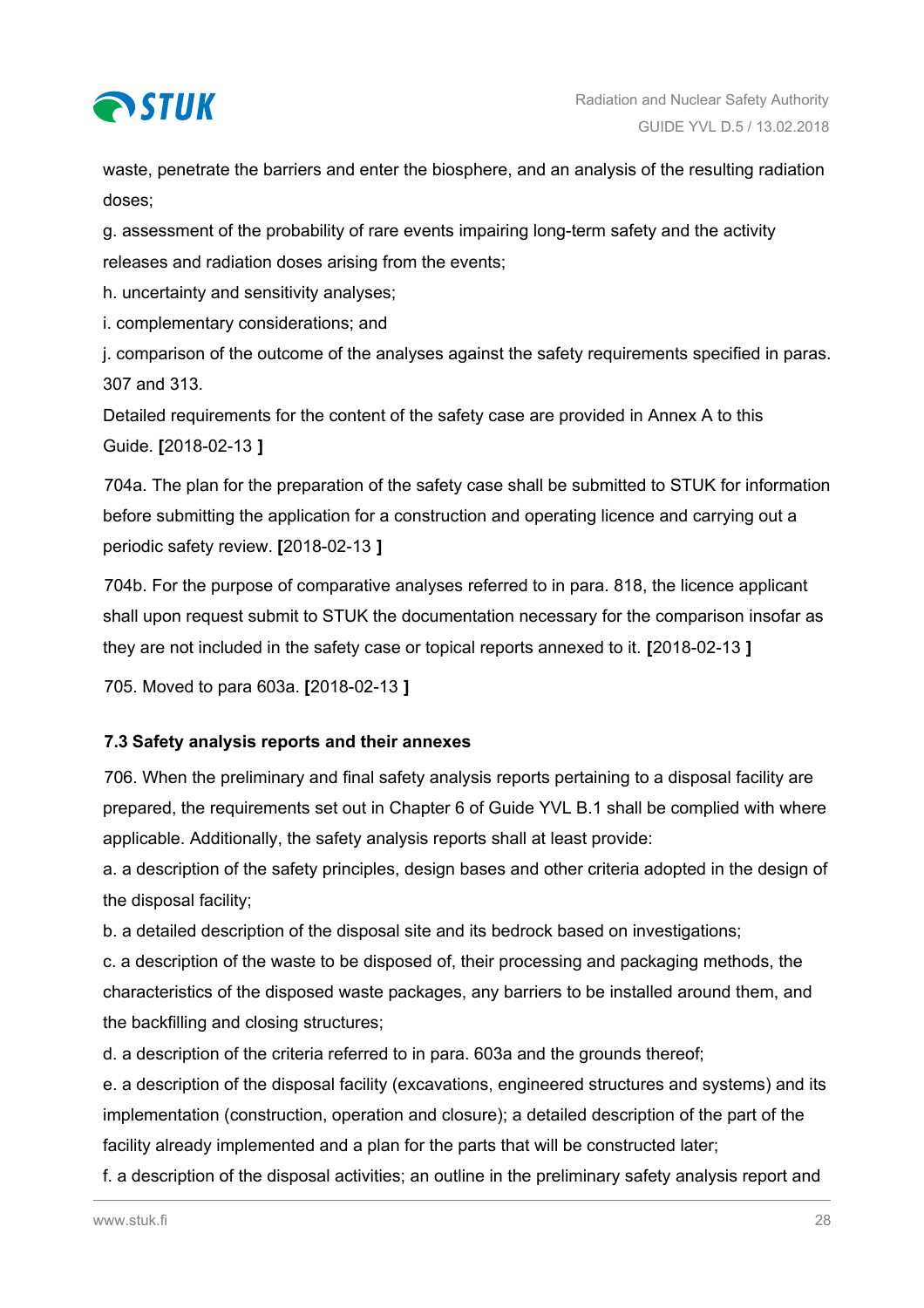<span id="page-28-0"></span>

a detailed description in the final safety analysis report;

g. a description of the disposal facility's personnel and of the procedures used for verifying the competences of the persons in positions important to safety; an outline in the preliminary safety analysis report and a detailed description in the final safety analysis report;

h. a description of the research and monitoring programmes to be implemented at the disposal facility (programmes referred to in para. 506, ageing management programme, operating experience feedback programme); an outline in the preliminary safety analysis report and a detailed description in the final safety analysis report;

i. a summary of the analyses concerning the operational safety of the disposal facility addressing the radiation exposure of workers and potential radioactive releases, and the resulting radiation doses arising from normal operation, operational occurrences and accidents;

j. a summary of the safety case pertaining to long-term safety;

k. principles and criteria for the rock suitability classification; and

l. descriptions of the underground facility systems, including their structures and

functions. **[**2018-02-13 **]**

707. The information may be presented to the required level of accuracy in the safety analysis report or, alternatively, summarised in the safety analysis report and specified in more detail in separate topical reports supplementing it. **[**2018-02-13 **]**

## **7.4 Periodic safety review**

708. During the operation of the disposal facility for nuclear waste, the licensee shall carry out a periodic safety review at least once every 15 years (Nuclear Energy Act (990/1987), Section 7 e). **[**2018-02-13 **]**

709. The periodic safety review shall include assessments of the disposal facility's safety and the long-term safety of disposal as well as potential development targets in view of maintaining and enhancing safety, taking due account of the considerations of para. 602, among other things. **[**2018-02-13 **]**

710. The safety analysis report and safety case shall be updated to reflect the results of the safety review. **[**2018-02-13 **]**

711. The requirements concerning the periodic safety review are presented in Guide YVL A.1. **[**2018-02-13 **]**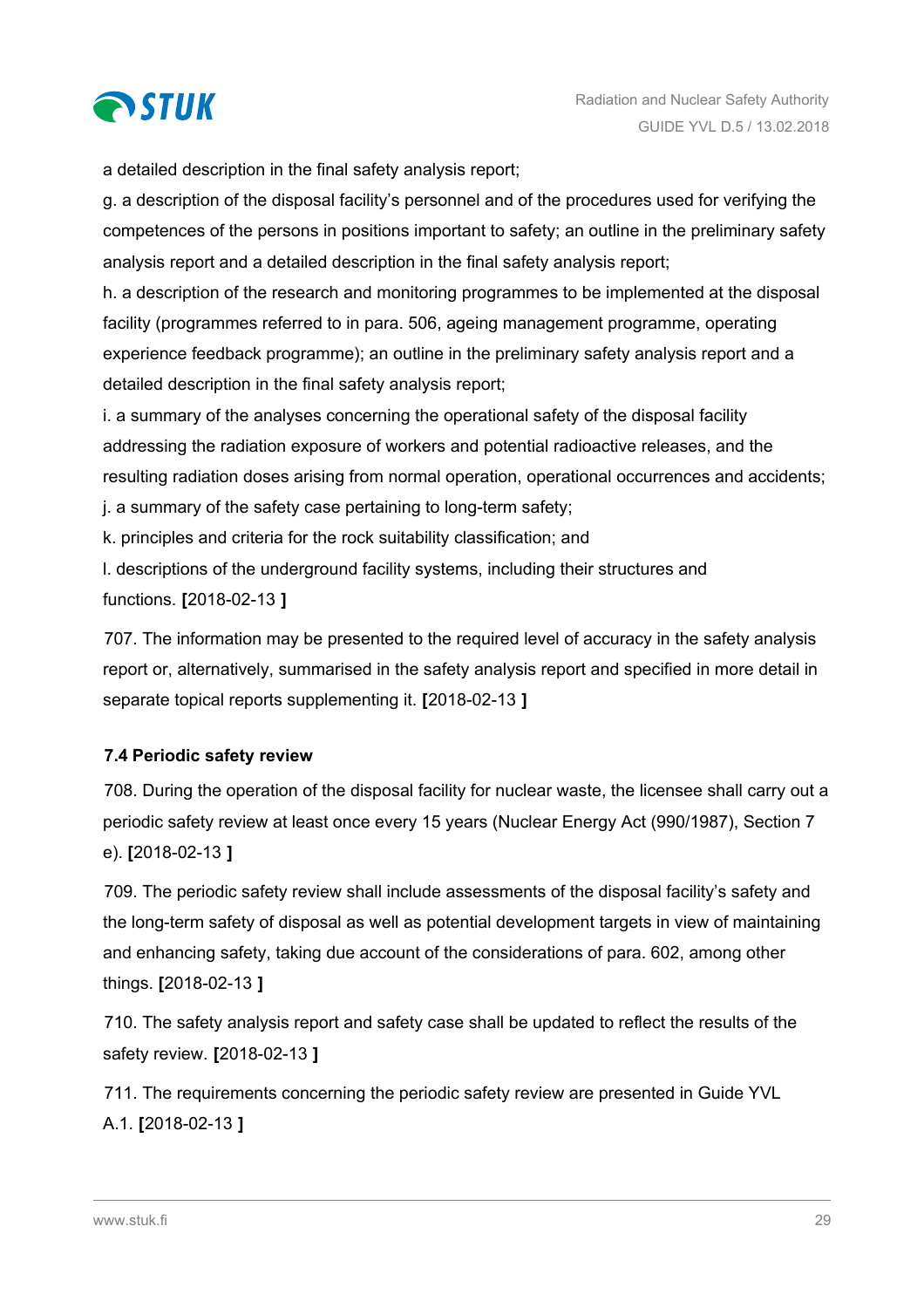<span id="page-29-0"></span>

## **7.5 Reporting**

712. Reporting during construction and commissioning is addressed in Guide YVL A.5. **[**2018-02-13 **]**

713. Regular reporting on the operation of disposal facilities located at nuclear power plant areas is addressed in Guide YVL A.9 "Regular reporting on the operation of a nuclear facility". **[**2018-02-13 **]**

714. Reports on the results and interpretations thereof of the research and monitoring programmes referred to in para. 506 shall be submitted to STUK for information at least once a year. **[**2018-02-13 **]**

715. A summary of the records specified in para 603 shall be annually submitted to STUK for information. **[**2018-02-13 **]**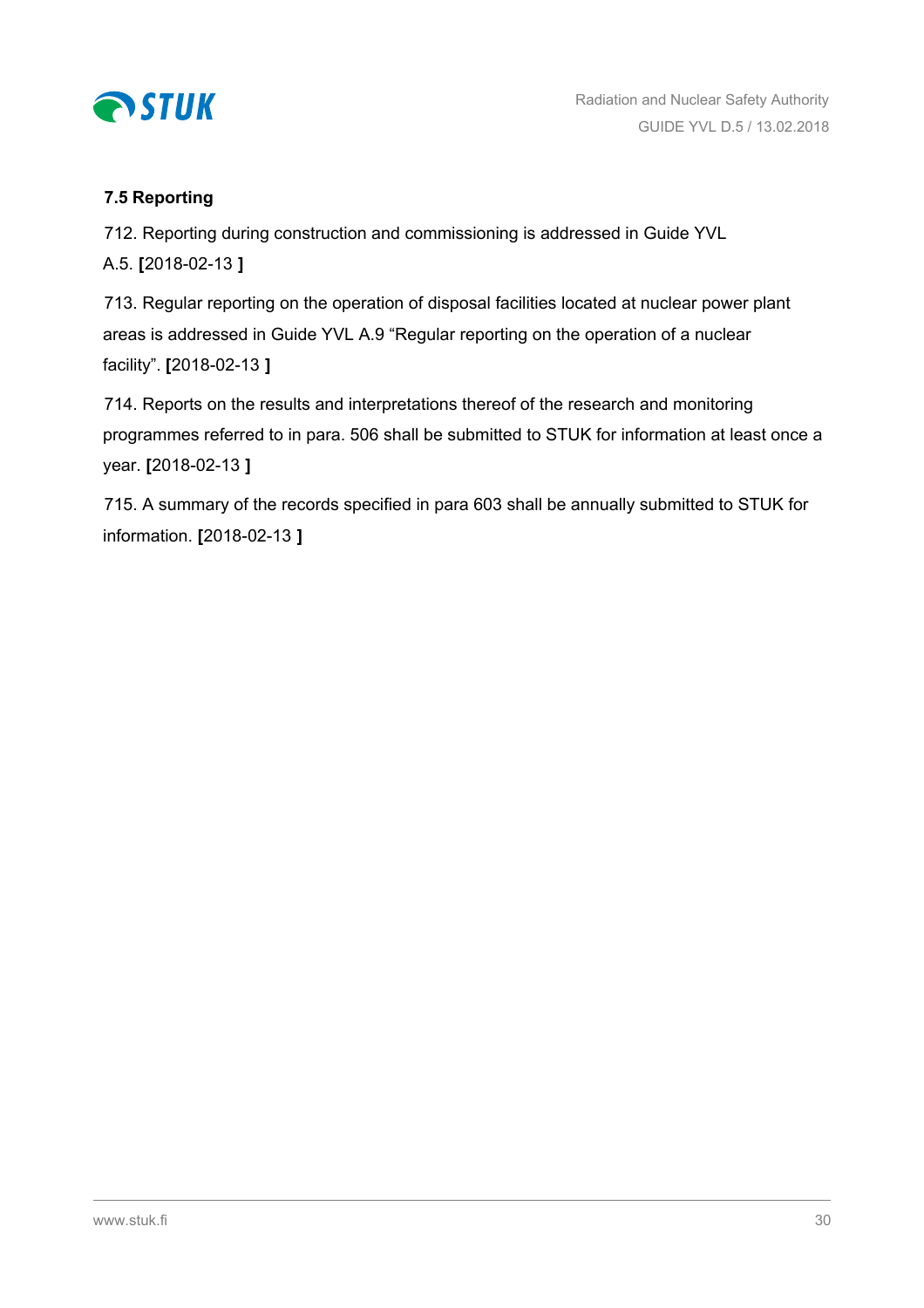<span id="page-30-0"></span>

# **8 Regulatory oversight by the Radiation and Nuclear Safety Authority**

## **8.1 Oversight of the construction, operation and closure of a disposal facility**

801. Moved to para 703a. **[**2018-02-13 **]**

802. Moved to para 703c. **[**2018-02-13 **]**

803. Moved to para 703d. **[**2018-02-13 **]**

804. STUK oversees the construction and commissioning of a disposal facility for nuclear waste in accordance with Guides YVL A.1 and YVL A.5. STUK will issue a separate decision as to the applicability of Guide YVL A.6 to the conduct of operations at a disposal facility. The design, manufacturing, construction, installation, inspection, testing and demonstration of conformity to requirements of the barriers for the disposal of spent fuel are addressed in Guide YVL D.7. **[**2018-02-13 **]**

805. In the event that an underground research facility, intended to constitute a part of the foreseen disposal facility, is constructed at the disposal site prior to the issuance of the construction licence, STUK oversees the design and construction of the research facility to the extent it sees fit following the same procedure as that pertaining to the construction of the disposal facility. **[**2018-02-13 **]**

806. The construction of the various parts of the disposal facility may be performed stepwise. A precondition for the commencement of an individual construction stage is that STUK has approved the documents specified in paras. 703d and 703f and Guide YVL D.7, and that the readiness inspections specified in Guide YVL D.7 have been completed. **[**2018-02-13 **]**

807. Moved to para 601a. **[**2018-02-13 **]**

808. Moved to para 601b. **[**2018-02-13 **]**

- 809. Moved to para 601d. **[**2018-02-13 **]**
- 810. Removed. **[**2018-02-13 **]**

811. Moved to Guide YVL D.7. **[**2018-02-13 **]**

812. Moved to Guide YVL D.7. **[**2018-02-13 **]**

813. In the event that a part of a disposal facility is backfilled and closed during the operation of the facility, the approval procedure described in para. 604 shall be complied with. **[**2013-11-15 **]**

814. A licensee with a waste management obligation shall apply for an order on the expiry of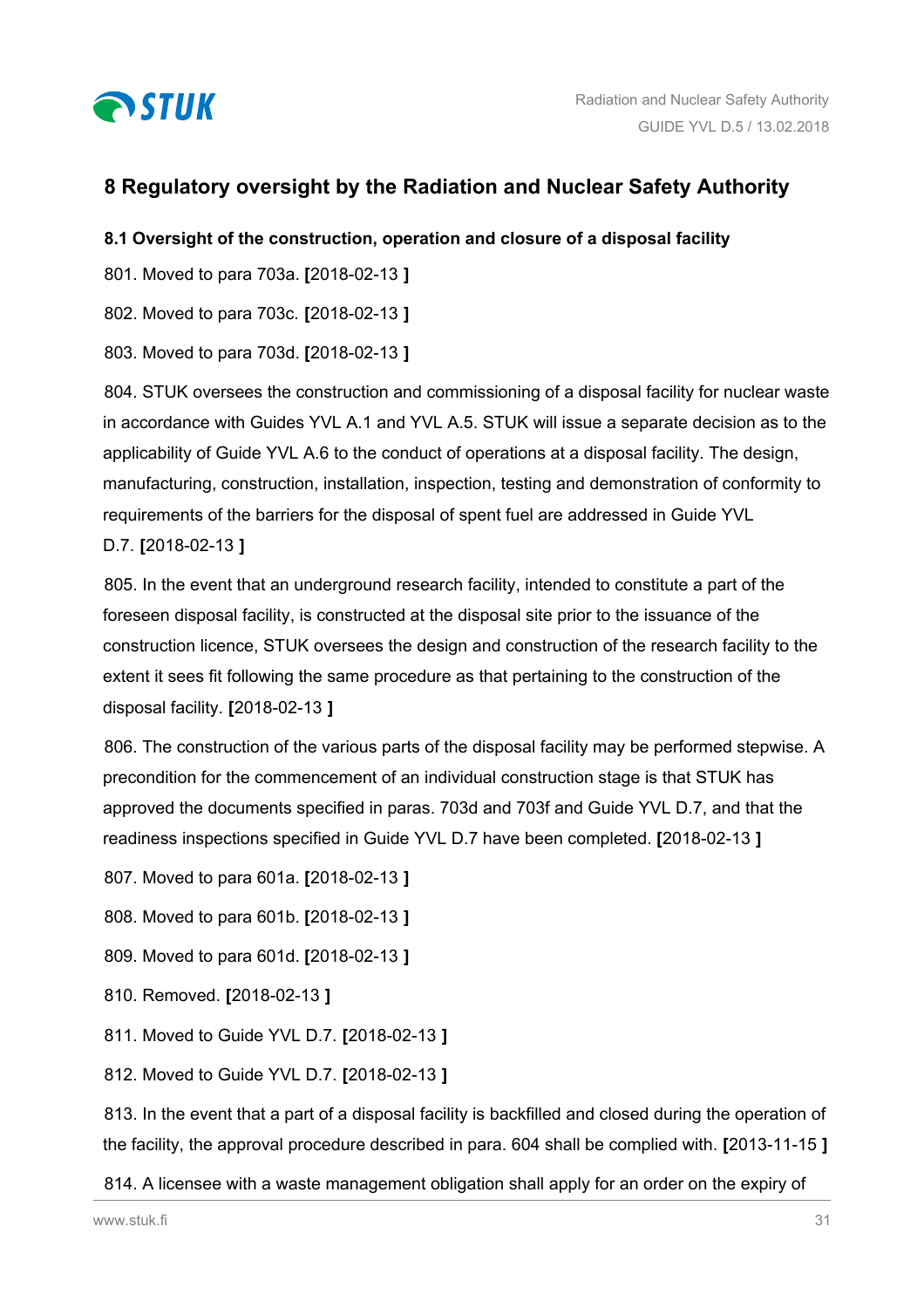<span id="page-31-0"></span>

his waste management obligation when all the measures necessary for closing the disposal facility have been completed (Nuclear Energy Decree, Section 84). A prerequisite for the expiry of the waste management obligation is that STUK has confirmed that the nuclear waste has been permanently disposed of in a manner it has approved (Nuclear Energy Act, Section 33) and that the measures specified in Section 32 of the Nuclear Energy Act have been duly completed. **[**2018-02-13 **]**

815. A precondition for the permanent closure of a disposal facility is that STUK has approved the plan concerning the closure, which shall include:

a. a description of the technical implementation of the closure of the repository;

b. an update of the safety case with due consideration given to the outcomes of the research and monitoring programmes referred to in para. 506 and the implementation of the closure; and c. a plan for the potential post-closure monitoring measures and a proposal for the restriction zone with prohibition on measures referred to in Section 85 of the Nuclear Energy Decree. **[**2018-02-13 **]**

## **8.2 Oversight of the safety case**

816. Before submitting the application for a decision-in-principle, anyone planning to construct a disposal facility may according to Section 55(4) of the Nuclear Energy Act request STUK to review the plan for the preparation of the safety case and issue preliminary instructions on what should be taken into account with respect to safety planning. **[**2018-02-13 **]**

817. STUK approves the safety case when reviewing the construction and operating licence application and the periodic safety review. **[**2018-02-13 **]**

818. STUK conducts comparative analyses on the safety analyses included in the safety case independent of the licence applicant or licensee, or have such conducted by an outside expert. **[**2018-02-13 **]**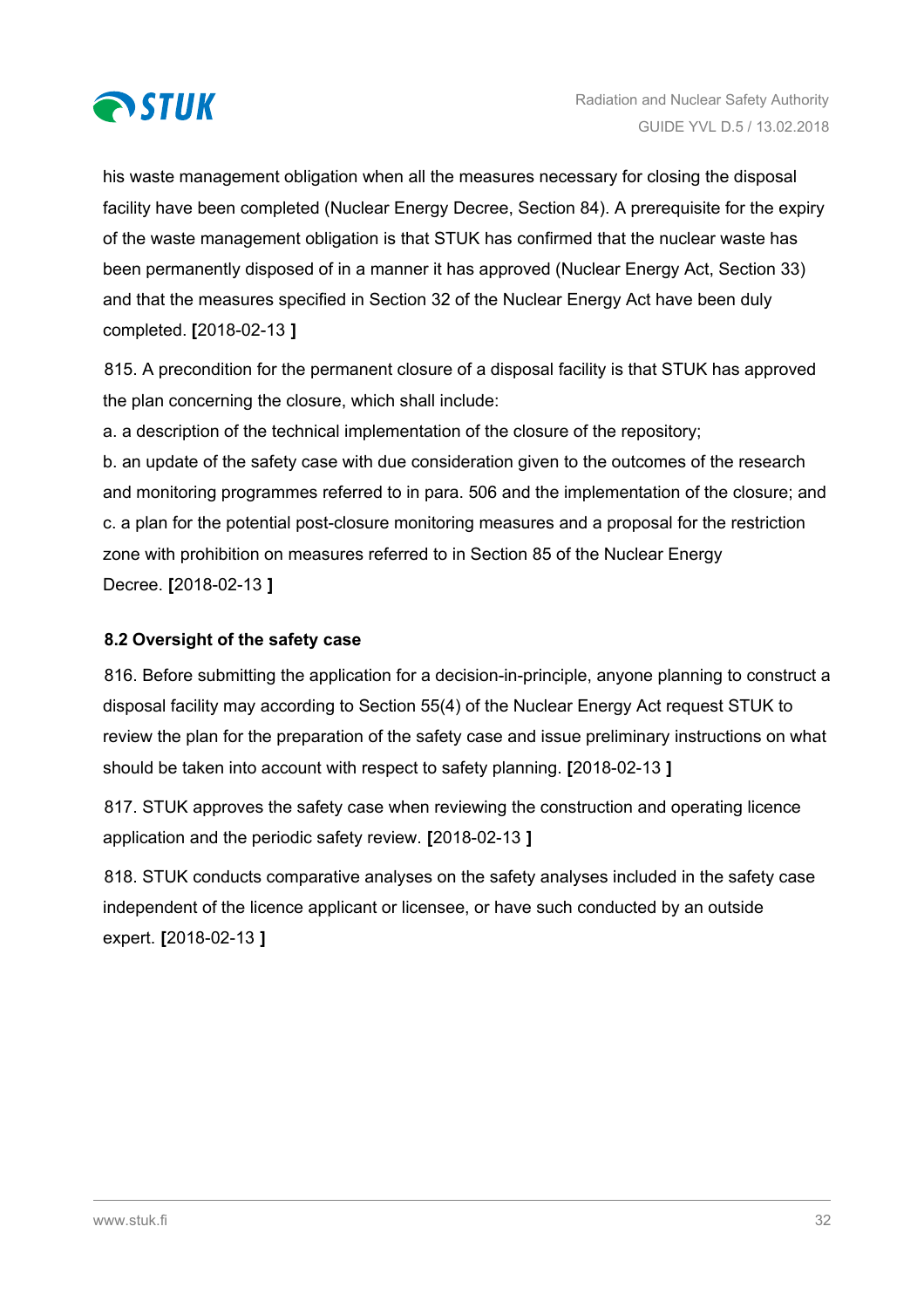<span id="page-32-0"></span>

## **9 Annex A Safety case**

A01. According to the paragraph 1 of the Section 35 of the STUK Regulation Y/4/2016 *compliance with the requirements concerning nuclear and radiation safety and the suitability of the disposal method, engineered barriers and disposal site shall be demonstrated by means of a safety case that shall study the possible evolutions of the disposal system, including evolutions caused by rare events impairing long-term safety. The safety case includes, for example, calculational safety analysis based on the evolutions and the complementary considerations.* **[**2018-02-13 **]**

## **9.1 Description of the disposal system**

A02. The safety case shall include a description of the disposal system: quantities of radioactive materials, barriers and their characteristics, underground facilities and the surface environment at the disposal site. **[**2018-02-13 **]**

## **9.2 Definition of barriers and long-term safety functions**

A03. The safety case shall present the safety concept and the barriers and long-term safety functions provided by them. **[**2018-02-13 **]**

A03a. The safety case shall include a description of how the long-term safety functions provided by the barriers operate and complement each other to ensure that long-term safety is not overly dependent on any one long-term safety function. **[**2018-02-13 **]**

A03b. The safety case shall present how the long-term safety functions have been defined. **[**2018-02-13 **]**

## **9.3 Definition of performance targets for long-term safety functions**

A03c. The safety case shall present how the performance targets for the long-term safety functions have been defined. The presentation of each performance target as a barrier characteristic ensuring the performance of a safety function shall also be justified. **[**2018-02-13 **]**

A03d. The established performance target criteria shall be justified by means of barrier performance analyses. **[**2018-02-13 **]**

A03e. The compliance times for the performance targets shall be presented. **[**2018-02-13 **]**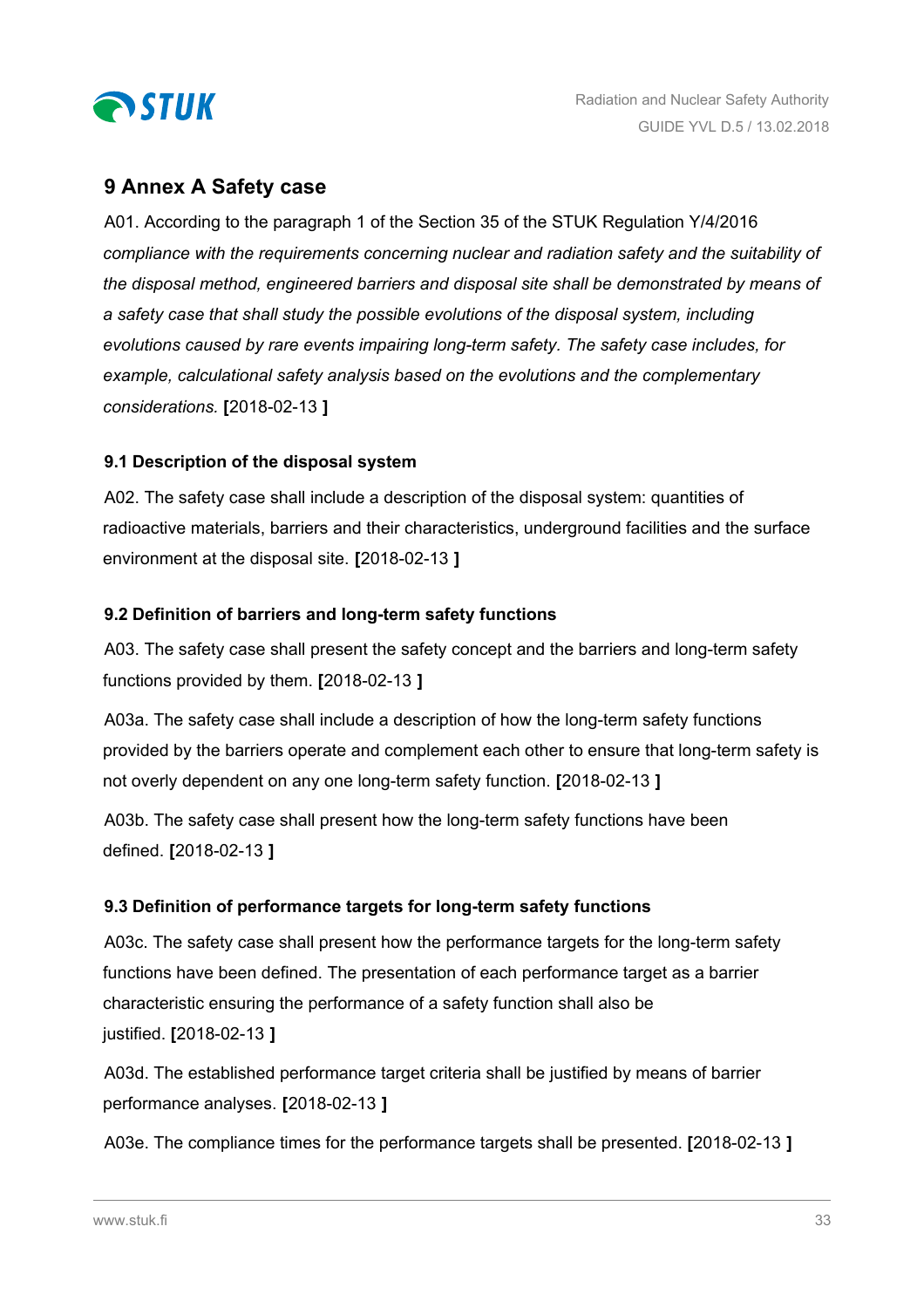<span id="page-33-0"></span>

### **9.4 Definition of scenarios**

A04. The scenarios used in assessing alternative evolutions of the disposal system shall be systematically created to cover any events and factors that may be of relevance to long-term safety and that may arise from:

a. external factors, such as climate changes, geological events or human actions;

b. radiological, mechanical, thermal, hydrological, chemical, biological and radiation-related factors internal to the disposal system; and

c. quality non-conformances in the barriers

and the combined effects of all the aforementioned factors. **[**2018-02-13 **]**

A04a. The selection of the scenarios shall be justified. **[**2018-02-13 **]**

A05. The base scenario shall assume that the performance targets defined for each safety function are met. **[**2018-02-13 **]**

A05a. The influence of declined performance of one or several long-term safety functions shall be analysed by means of variant scenarios. **[**2018-02-13 **]**

A05b. Disturbance scenarios shall be constructed for the analysis of rare events impairing longterm safety referred to in para. 316 and 316a. **[**2018-02-13 **]**

A05c. The anticipated extent of declined performance of the long-term safety functions in scenarios shall be presented and justified. **[**2018-02-13 **]**

#### **9.5 Models and input data**

A06. In order to analyse the release and migration of radioactive materials originating from the disposed waste, conceptual models shall be constructed to describe the underlying events and processes. **[**2018-02-13 **]**

A06a. In order to justify the performance targets set and the degradation of the long-term safety functions, conceptual models shall be constructed to describe the long-term safety functions and the factors affecting them. **[**2018-02-13 **]**

A06b. Simplification of the mathematical models derived from the conceptual models and the determination of the required input data shall be based on the principle that the performance of the long-term safety functions will neither be overestimated nor overly underestimated. **[**2018-02-13 **]**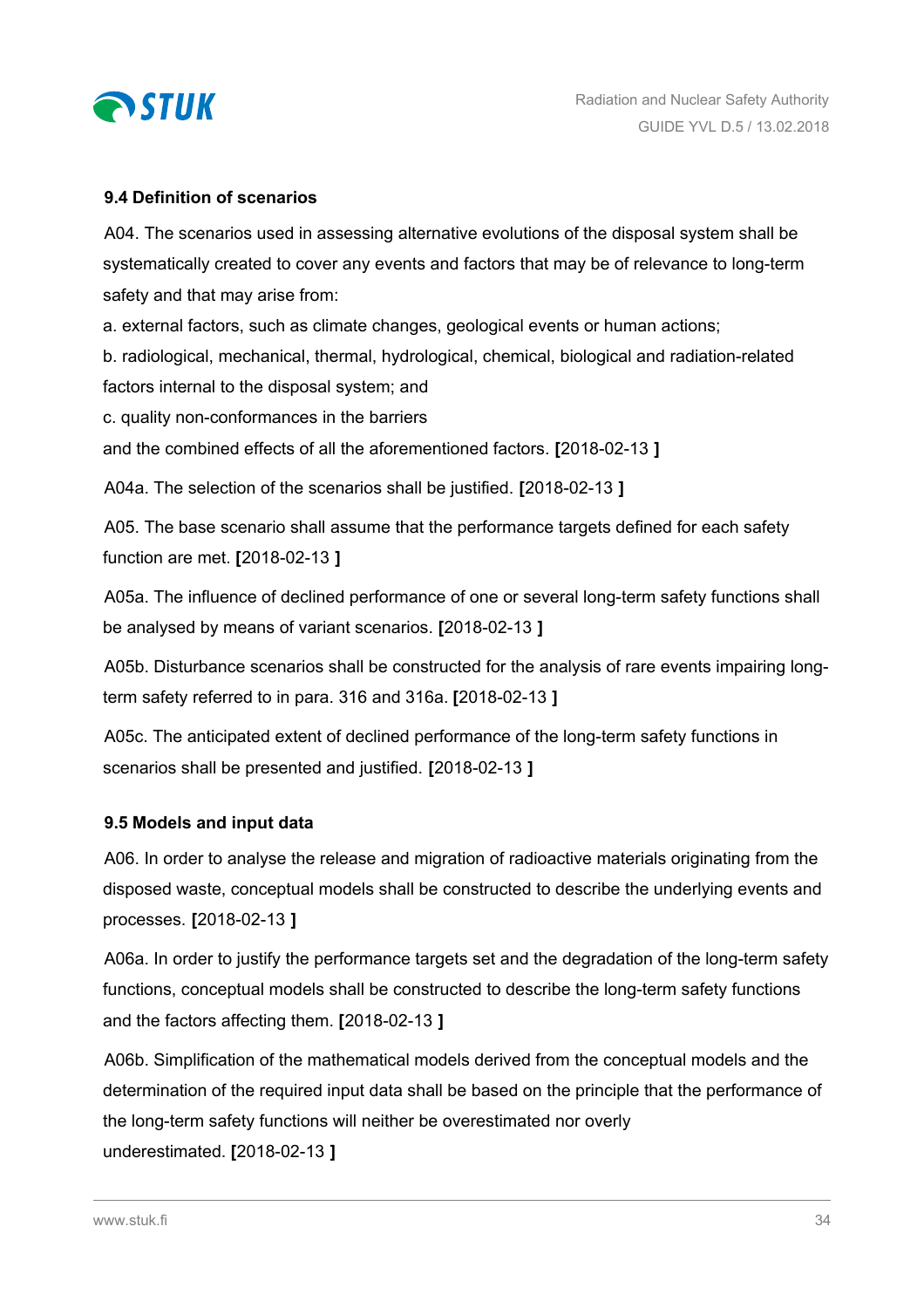<span id="page-34-0"></span>

A07. The modelling and determination of input data shall be based on the best available experimental knowledge and expert judgement obtained through, for example, laboratory experiments, geological investigations and evidence from natural analogues. **[**2018-02-13 **]**

A07a. The models and the input data shall be consistent with the scenario, assessment period and disposal system. **[**2018-02-13 **]**

A07b. The range of variation of safety-significant input data applicable to a specific scenario shall be presented and justified. **[**2018-02-13 **]**

A07c. When the input data involves random variations due to, for example, the heterogeneity of the bedrock, models that accommodate random variation shall be employed. **[**2018-02-13 **]**

A08. The selection of computational methods and input data, and the determination of the performance targets, shall be based on the principle that the actual quantities of released radioactive materials and the actual radiation exposure shall, with a high degree of certainty, be lower than those obtained through safety analyses. **[**2018-02-13 **]**

## **9.6 Safety analysis and rare events impairing long-term safety**

A08a. Demonstration of compliance with the radiation dose and release constraints presented in Chapter 3.2 shall be made by means of deterministic analyses defining the quantities of radioactive materials and the resulting radiation doses that are released from the disposed waste, penetrate the barriers and enter the biosphere. **[**2018-02-13 **]**

A08b. In the analyses concerning the surface environment during the period referred to in para. 307 and analyses performed in accordance with the stylized models of the surface environment referred to in para. 314a, account shall be taken of the changes in the living environment that arise from changes in ground and sea level. **[**2018-02-13 **]**

A08c. In the analyses concerning the surface environment during the period referred to in para. 307, flora and living populations as well as human habits, nutritional needs and metabolism can be assumed to be similar to the current ones. **[**2018-02-13 **]**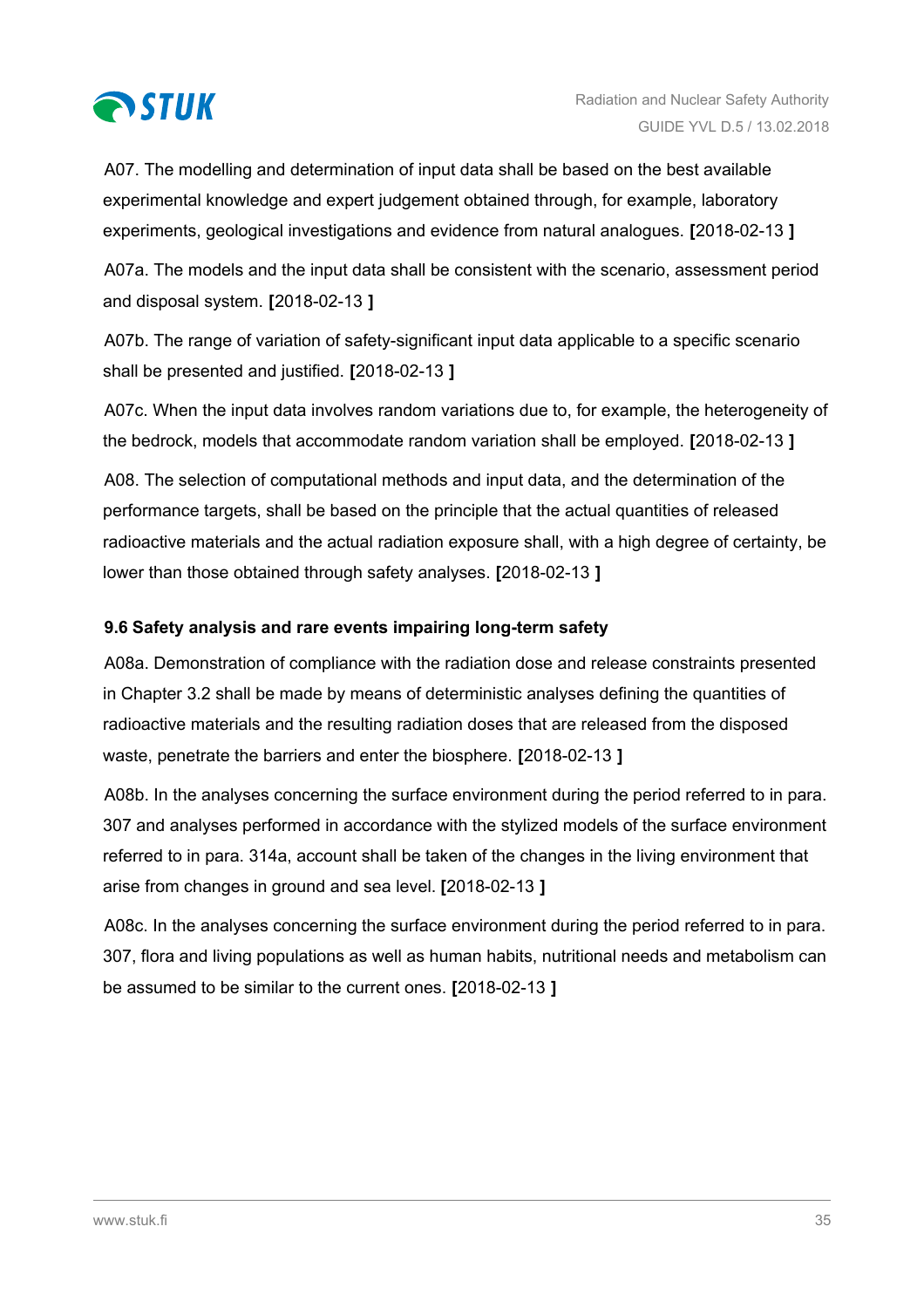<span id="page-35-0"></span>

A08d. In the analyses performed in accordance with the stylized models of the surface environment referred to in para. 314a, human habits, nutritional needs and metabolism can be assumed to be similar to the current ones. **[**2018-02-13 **]**

A08e. When applying the dose constraints in the analyses concerning the surface environment during the period referred to in para. 307 and analyses performed in accordance with the stylized models of the surface environment referred to in para. 314a, the exposure shall be assumed to arise from radioactive materials released from the repository and migrated to nearsurface groundwater bodies and further to above-ground watercourses. At least the following potential exposure pathways shall be considered:

a. the use of contaminated water as household and irrigation water and for animal watering; and b. the use of contaminated natural or agricultural products originating from terrestrial or aquatic environments. **[**2018-02-13 **]**

A08f. Whenever possible, the consequences and probabilities of rare events impairing longterm safety referred to in paras. 316 and 316a shall be assessed quantitatively; otherwise, their significance shall be assessed qualitatively. **[**2018-02-13 **]**

## **9.7 Treatment of uncertainties**

A09. The significance of the uncertainties involved with the safety case shall be systematically assessed by means of appropriate methods including, for example, sensitivity and probabilistic assessments. **[**2018-02-13 **]**

## **9.8 Complementary considerations**

A10. Where necessary, the actual safety analysis shall be supported by complementary considerations that may include, for example, calculations by stylized methods, comparisons with natural analogues, observations of the geological history of the disposal site, "what if" type considerations that test the robustness of barrier performance and probabilistic assessments. **[**2018-02-13 **]**

A10a. The significance of complementary considerations grows as the assessment period increases; safety evaluations extending beyond the time horizon of one million years can mainly be based on such considerations. **[**2018-02-13 **]**

A10b. Complementary considerations shall also be made parallel to the actual safety analysis to enhance the confidence in the results of the analysis or certain part of it. **[**2018-02-13 **]**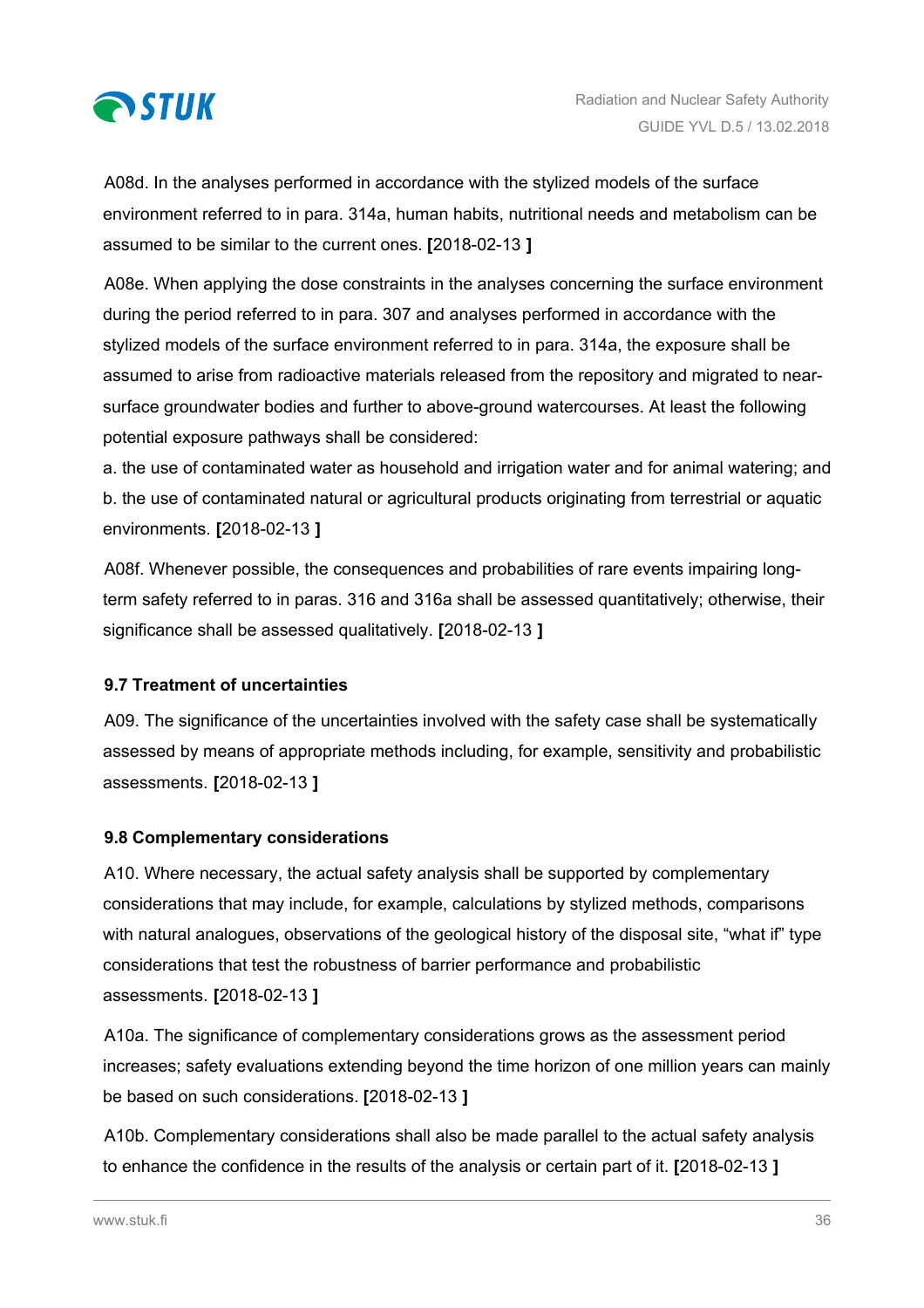<span id="page-36-0"></span>

#### **9.9 Comparison of the outcome of the analyses with the safety requirements**

A10c. In the safety case, the results of the safety analyses shall be compared against the requirements related to long-term safety. **[**2018-02-13 **]**

A10d. The safety case shall also include an assessment of the level of confidence with regard to compliance with the safety requirements and of the uncertainties and assumptions with the greatest impact on the level of confidence. **[**2018-02-13 **]**

#### **9.10 Structure and documentation of the safety case**

A11. The structure and presentation of the safety case shall clearly support the demonstration of compliance with safety requirements. **[**2018-02-13 **]**

A11a. The basic assumptions that underlie the safety case, along with the methods employed, the results obtained and the relation of the part to the case as a whole shall be easy to ascertain (clarity and traceability), and the rationale for the assumptions, input data and models adopted, shall be easy to find in the documentation (transparency). **[**2018-02-13 **]**

A11b. A description of the models and calculation methods employed in the analyses shall be presented. The models and their respective input data shall be described to a level of precision that allows for performing comparative analyses in order to verify the analyses made. **[**2018-02-13 **]**

A11c. The safety case shall be supplemented with topical reports, the purpose of which is to clarify on what kind of experimental studies and analyses the design and assessment of the long-term safety are based. **[**2018-02-13 **]**

A11d. An update to the safety case shall present the most significant changes compared to the previous safety case. **[**2018-02-13 **]**

## **9.11 Quality of the safety case**

A12. The quality of the safety case shall be ascertained through the management system related to the design, construction and operation of the disposal facility. The party implementing the project shall have an appropriate organisation, adequate competence in use and an appropriate information management system in place. **[**2018-02-13 **]**

A13. The various stages of the preparation of the safety case shall be systematically planned, and the representativeness and reliability of the studies and analyses most important for safety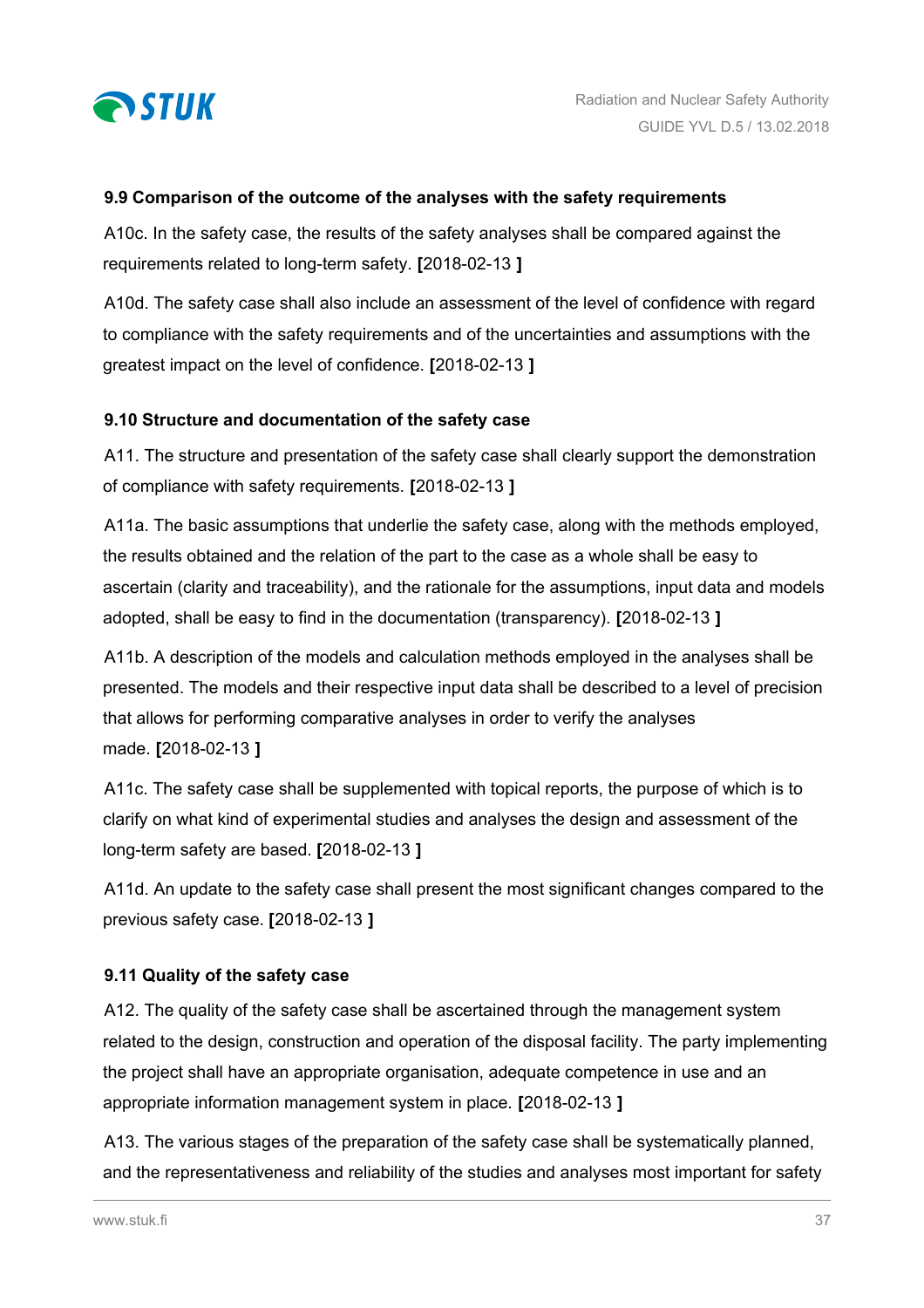

shall, if necessary, be confirmed by means of, for example, expert reviews or analyses independent from the licence applicant or licensee. **[**2018-02-13 **]**

A14. The key selections, assumptions and conclusions related to the compiling of the safety case shall be documented. **[**2018-02-13 **]**

A15. The safety case shall include an assessment of measures concerning the further development of safety, such as the need for further studies and reduction of uncertainties. **[**2018-02-13 **]**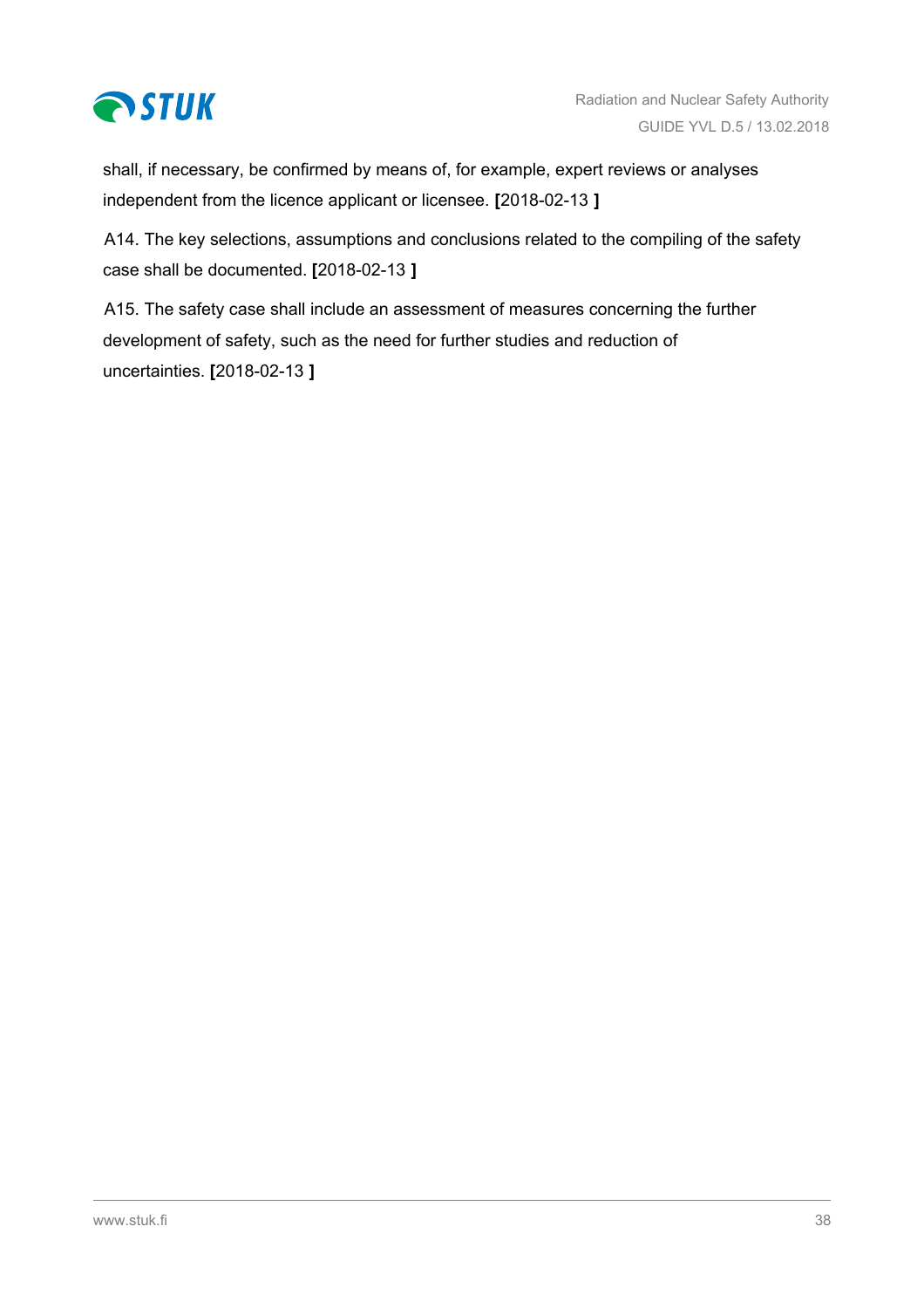<span id="page-38-0"></span>

## **10 References**

1. Nuclear Energy Act (990/1987). **[**2013-11-15 **]**

2. Nuclear Energy Decree (161/1988). **[**2013-11-15 **]**

3. Radiation Act (592/1991). **[**2013-11-15 **]**

4. Radiation Decree (1512/1991). **[**2013-11-15 **]**

5. Radiation and Nuclear Safety Authority Regulation on the Security in the Use of Nuclear Energy (STUK Y/3/2016). **[**2018-02-13 **]**

6. Radiation and Nuclear Safety Authority Regulation on the Emergency Arrangements of a Nuclear Power Plant (STUK Y/2/2016). **[**2018-02-13 **]**

7. Radiation and Nuclear Safety Authority Regulation on the Safety of Disposal of Nuclear Waste (STUK Y/4/2016). **[**2018-02-13 **]**

8. Disposal of Radioactive Waste. Specific Safety Requirements. IAEA Safety Standards Series No. SSR-5. **[**2013-11-15 **]**

9. Geological Disposal Facilities for Radioactive Waste. Specific Safety Guide. IAEA Safety Standards Series No. SSG-14. **[**2013-11-15 **]**

10. The Safety Case and Safety Assessment for the Disposal of Radioactive Waste. Specific Safety Guide. IAEA Safety Standards Series No. SSG-23. **[**2013-11-15 **]**

11. ICRP, 1998. Radiation protection recommendations as applied to the disposal of long-lived solid radioactive waste. ICRP Publication 81. Ann. ICRP 28 (4). **[**2013-11-15 **]**

12. ICRP, 2013. Radiological protection in geological disposal of long-lived solid radioactive waste. ICRP Publication 122. Ann. ICRP 42(3). **[**2018-02-13 **]**

13. Radioactive Waste Disposal Facilities Safety Reference Levels, WENRA WGWD, 2014. **[**2018-02-13 **]**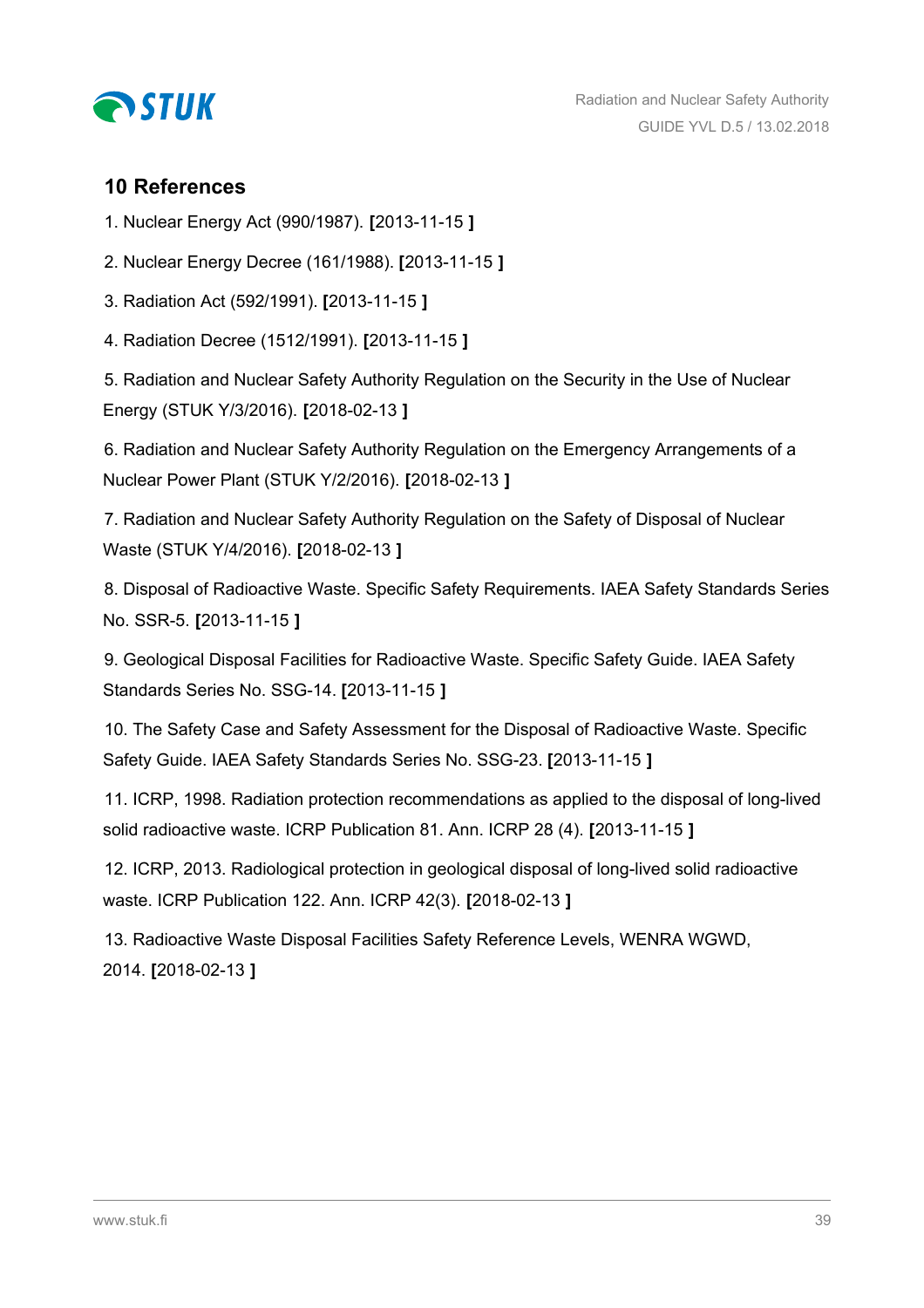

# **Definitions**

#### **Representative person**

Representative person shall refer to an individual in the population group most highly exposed to a given radiation source (here to the radioactive substances contained in releases), whose radiation dose represents the doses received by such a population group (ICRP Publication 101). The representative person is equivalent to, and replaces, the previous term 'average member of the critical group'.

#### **Very low-level waste**

Very low-level waste shall refer to nuclear waste whose average activity concentration of significant radionuclides does not exceed the value of 100 kBq per kilogram and the total activity does not exceed the values laid down in Section 6(1) of the Nuclear Energy Decree (161/1988).

#### **Rock engineering structure and component**

Rock engineering structures include the rock surface with its properties (such as shape, smoothness and water leakage), the disturbance zone caused by excavation, reinforcement structures and grouting and sealing structures. Rock engineering structures consist of components. For example, a reinforcement is a structure that includes the following components: bolt holes, reinforcing bolts, bolt grout, shotcrete, reinforcing mesh and mesh anchoring bolts. Correspondingly, in rock grouting, for example, a grouting fan is a structure including grout boreholes and grouts as components.

#### **Underground space**

Underground space constructed inside bedrock by excavation or another method.

#### **Underground facility system**

Underground spaces are divided into underground facility systems with different functions. Underground facility systems consist of the excavated space and the constructed bedrock surrounding it, including fractures. An underground facility system may also include structures and structural elements in the excavated space so that they together form a logical whole. In addition to the surrounding bedrock and the rock surface, an underground facility system includes fractured rock (with both its natural fractures and fracture zones and fractures caused by excavation) and rock grouting structures and reinforcements.

#### **Intermediate level waste**

Intermediate level waste shall refer to nuclear waste that, because of its high level of activity, requires effective radiation protection arrangements when processed. The activity concentration of such waste is usually 1 MBq/kg–10 GBq/kg.

#### **Conceptual model**

Conceptual model shall refer to a conceptual description of a function or process.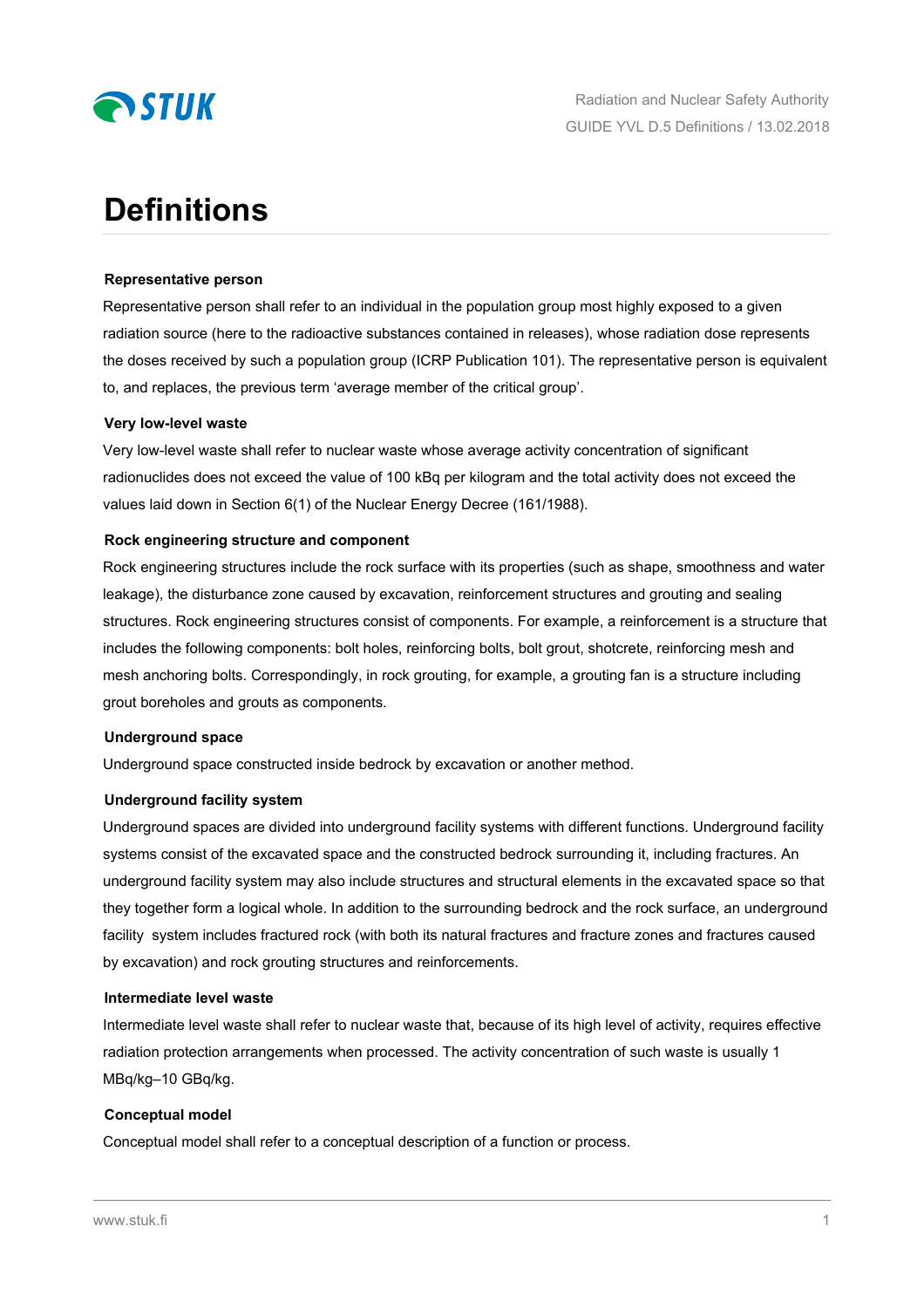

#### **High level waste**

High level waste shall refer to waste that, because of its high level of activity, requires highly effective radiation protection arrangements when processed and usually also cooling. The activity concentration of such waste is usually more than 10 GBq/kg.

#### **Disposal system**

Disposal system shall refer to an entirety comprising the disposal facility and the bedrock and ground surface environment of the disposal site.

#### **Disposal facility**

Disposal facility shall refer to an entirety comprising the rooms for the disposal of the waste packages (emplacement rooms) and the adjoining underground and above-ground auxiliary facilities. (Nuclear Energy Decree 161/1988)

#### **Disposal site**

Disposal site shall refer to the location of the disposal facility and, after disposal has been completed, the area entered in the real estate register in accordance with Section 85 of the Nuclear Energy Decree, and the ground and bedrock under it.

#### **Short-lived waste**

Short-lived waste shall refer to nuclear waste, the calculated activity concentration of which after 500 years is below the level of 100 MBq/kg in each disposed waste package, and below an average value of 10 MBq/kg in waste in one emplacement room.

#### **Low level waste**

Low level waste shall refer to nuclear waste that, because of its low level of activity, can be processed without any special radiation protection arrangements. The activity concentration of such waste is usually not more than 1 MBq/kg.

#### **Anticipated operational occurrence**

Anticipated operational occurrence shall refer to such a deviation from normal operation that can be expected to occur once or several times during any period of a hundred operating years. (Nuclear Energy Decree 161/1988)

#### **Expected evolution**

Expected evolution shall refer to evolution where the disposal system performs as planned or where one or more long-term safety functions are assumed to degrade.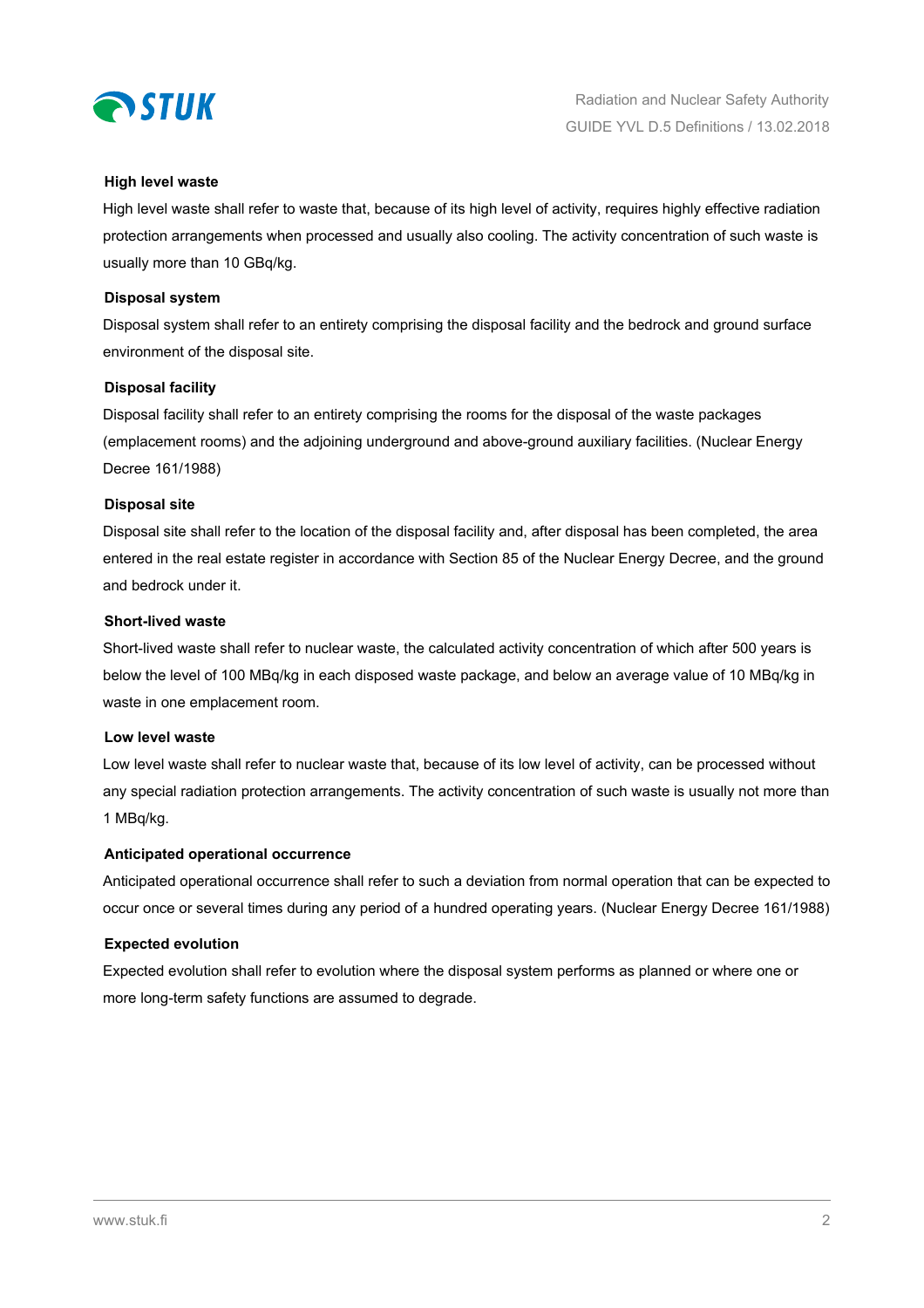

#### **Postulated accident**

Postulated accident shall refer to a deviation from normal operation which is assumed to occur less frequently than once over a span of one hundred operating years, excluding design extension conditions; and which the nuclear facility is required to withstand without sustaining severe fuel failure, even if individual components of systems important to safety are rendered out of operation due to servicing or faults. Postulated accidents are grouped into two classes on the basis of the frequency of their initiating events: a) class 1 postulated accidents, which can be assumed to occur less frequently than once during any period of one hundred years of operation, but at least once during any period of one thousand years of operation; b) class 2 postulated accidents, which can be assumed to occur less frequently than once during any period of one thousand years of operation. (Nuclear Energy Decree 161/1988)

#### **Accident**

Accident shall refer to postulated accidents, design extension conditions and severe accidents. (Nuclear Energy Decree 161/1988)

#### **Long-term safety functions**

Long-term safety functions shall refer to functions achieved by the characteristics or processes of engineered and natural barriers that are intended to isolate the nuclear waste from the bedrock and the biosphere or to impede the migration of radionuclides.

#### **Long-term safety**

Long-term safety shall refer to the safety of disposal after the closure of the disposal facility, taking account of radiation exposure on humans and the environment.

#### **Rare event impairing long-term safety**

Rare event impairing long-term safety shall refer to a potential event significantly reducing the performance of barriers that has a very low probability of occurring but that may jeopardize long-term safety in case of occurrence. Such an rare event may be caused by geological phenomena, climatic phenomena or human action.

#### **Long-lived waste**

Long-lived waste shall refer to nuclear waste the calculated activity concentration of which after 500 years is above 100 MBq/kg in a disposed waste package, or above an average value of 10 MBq/kg in waste placed in one emplacement room.

#### **Scenario**

Scenario shall refer to an evolution scheme describing the potential future behaviour of the disposal system.

#### **Performance target**

Performance target shall refer to a measurable or assessable characteristic of a barrier. The performance target shall include a criterion describing the characteristic which, when met, ensures the performance of a long-term safety function.